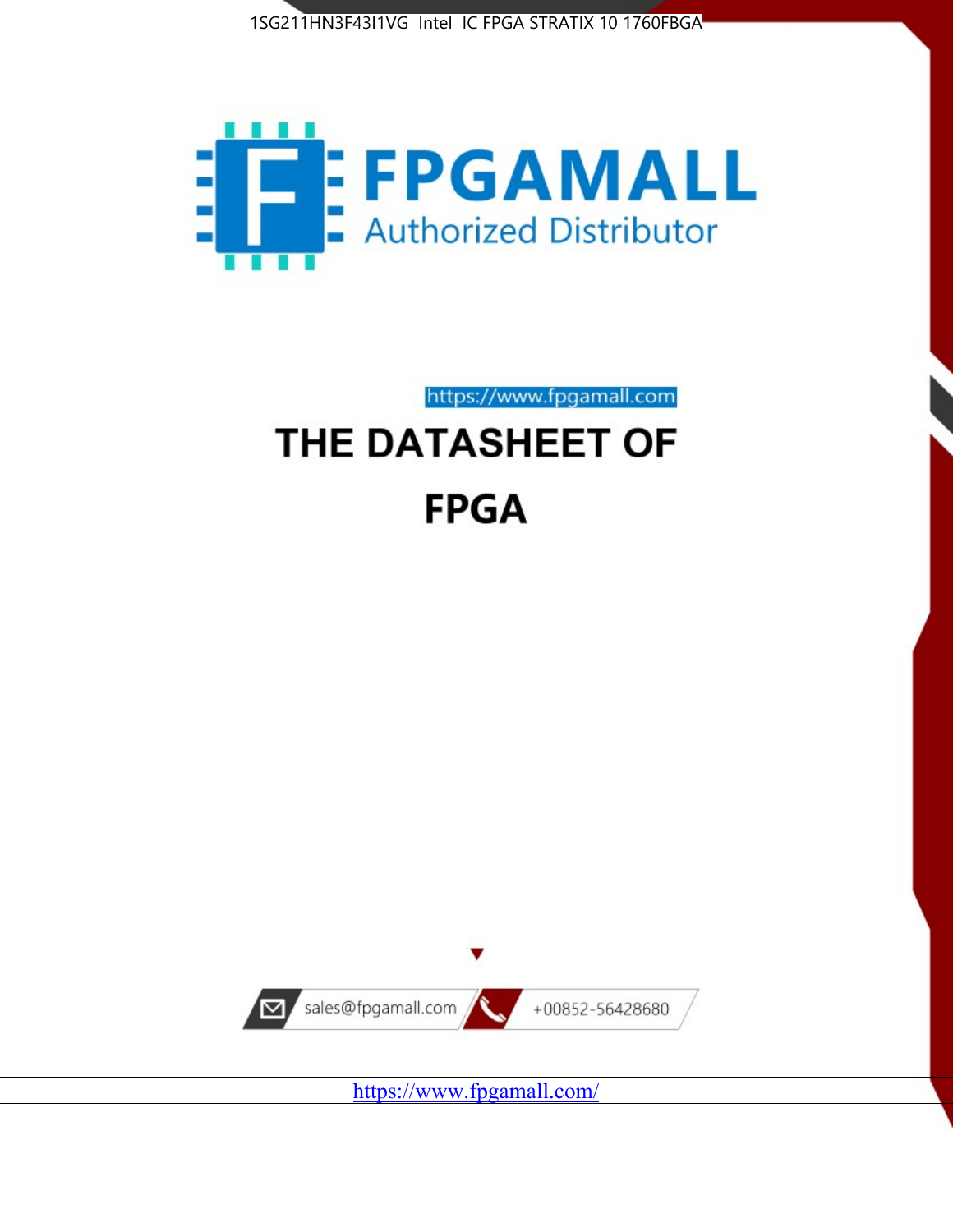1SG211HN3F43I1VG Intel IC FPGA STRATIX 10 1760FBGA



# **Intel® Stratix® 10 GX/SX Device Overview**



**S10-OVERVIEW | 2020.04.30** Latest document on the web: **[PDF](https://www.intel.com/content/dam/www/programmable/us/en/pdfs/literature/hb/stratix-10/s10-overview.pdf)** | **[HTML](https://www.intel.com/content/www/us/en/programmable/documentation/joc1442261161666.html)**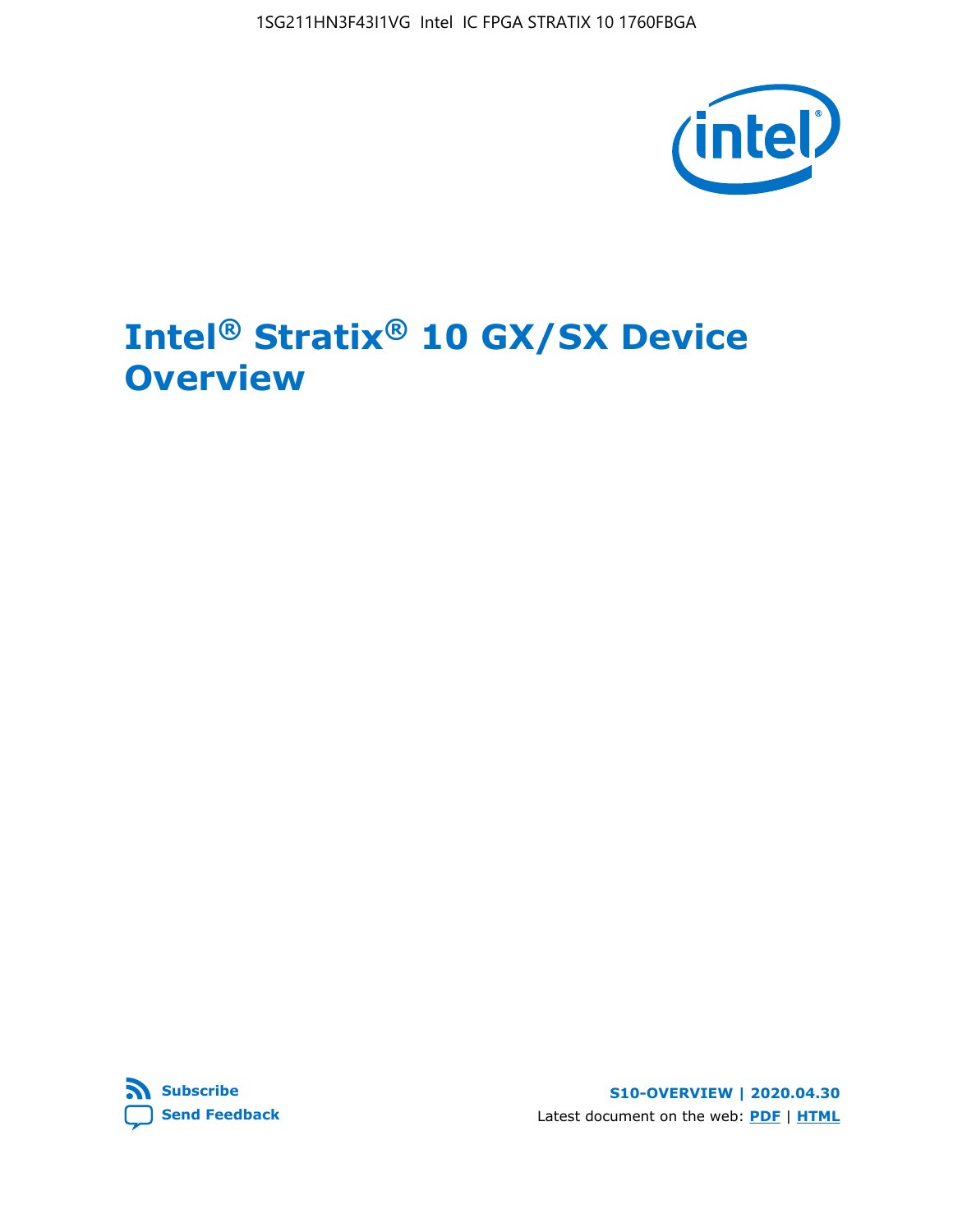

*Contents*

# **Contents**

| 1.26. Document Revision History for the Intel Stratix 10 GX/SX Device Overview36 |  |
|----------------------------------------------------------------------------------|--|

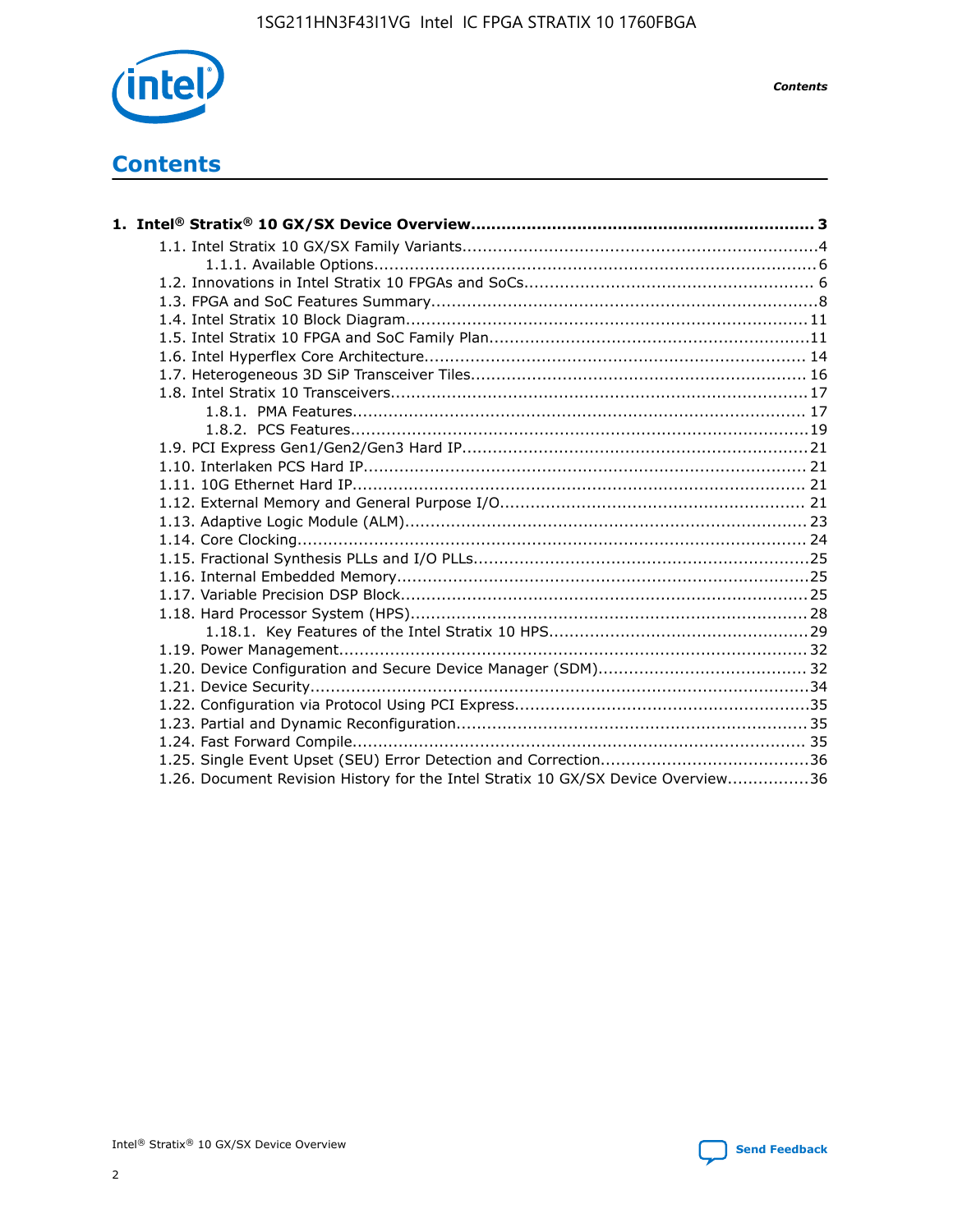**S10-OVERVIEW | 2020.04.30**

**[Send Feedback](mailto:FPGAtechdocfeedback@intel.com?subject=Feedback%20on%20Intel%20Stratix%2010%20GX/SX%20Device%20Overview%20(S10-OVERVIEW%202020.04.30)&body=We%20appreciate%20your%20feedback.%20In%20your%20comments,%20also%20specify%20the%20page%20number%20or%20paragraph.%20Thank%20you.)**



# **1. Intel® Stratix® 10 GX/SX Device Overview**

Intel's 14 nm Intel® Stratix® 10 GX FPGAs and SX SoCs deliver 2X the core performance and up to 70% lower power over previous generation high-performance FPGAs.

Featuring several groundbreaking innovations, including the all new Intel Hyperflex™ core architecture, this device family enables you to meet the demand for everincreasing bandwidth and processing performance in your most advanced applications, while meeting your power budget.

With an embedded hard processor system (HPS) based on a quad-core 64 bit Arm\* Cortex\*-A53, the Intel Stratix 10 SoC devices deliver power efficient, application-class processing and allow designers to extend hardware virtualization into the FPGA fabric. Intel Stratix 10 SoC devices demonstrate Intel's commitment to high-performance SoCs and extend Intel's leadership in programmable devices featuring an Arm-based processor system.

Important innovations in Intel Stratix 10 FPGAs and SoCs include:

- All new Intel Hyperflex core architecture delivering 2X the core performance compared to previous generation high-performance FPGAs
- Intel 14 nm tri-gate (FinFET) technology
- Heterogeneous 3D System-in-Package (SiP) technology
- Core fabric with up to 10.2 million logic elements (LEs)
- Up to 96 full duplex transceiver channels on heterogeneous 3D SiP transceiver tiles
- Transceiver data rates up to 28.3 Gbps chip-to-chip/module and backplane performance
- M20K (20 Kb) internal SRAM memory blocks
- Fractional synthesis and ultra-low jitter LC tank based transmit phase locked loops (PLLs)
- Hard PCI Express<sup>®</sup> Gen3 x16 intellectual property (IP) blocks
- Hard 10GBASE-KR/40GBASE-KR4 Forward Error Correction (FEC) in every transceiver channel
- Hard memory controllers and PHY supporting DDR4 rates up to 2666 Mbps per pin
- Hard fixed-point and IEEE 754 compliant hard floating-point variable precision digital signal processing (DSP) blocks with up to 10 TFLOP compute performance with a power efficiency of 80 GFLOP per Watt
- Quad-core 64 bit Arm Cortex-A53 embedded processor running up to 1.5 GHz in SoC family variants
- Programmable clock tree synthesis for flexible, low power, low skew clock trees

Intel Corporation. All rights reserved. Agilex, Altera, Arria, Cyclone, Enpirion, Intel, the Intel logo, MAX, Nios, Quartus and Stratix words and logos are trademarks of Intel Corporation or its subsidiaries in the U.S. and/or other countries. Intel warrants performance of its FPGA and semiconductor products to current specifications in accordance with Intel's standard warranty, but reserves the right to make changes to any products and services at any time without notice. Intel assumes no responsibility or liability arising out of the application or use of any information, product, or service described herein except as expressly agreed to in writing by Intel. Intel customers are advised to obtain the latest version of device specifications before relying on any published information and before placing orders for products or services. \*Other names and brands may be claimed as the property of others.

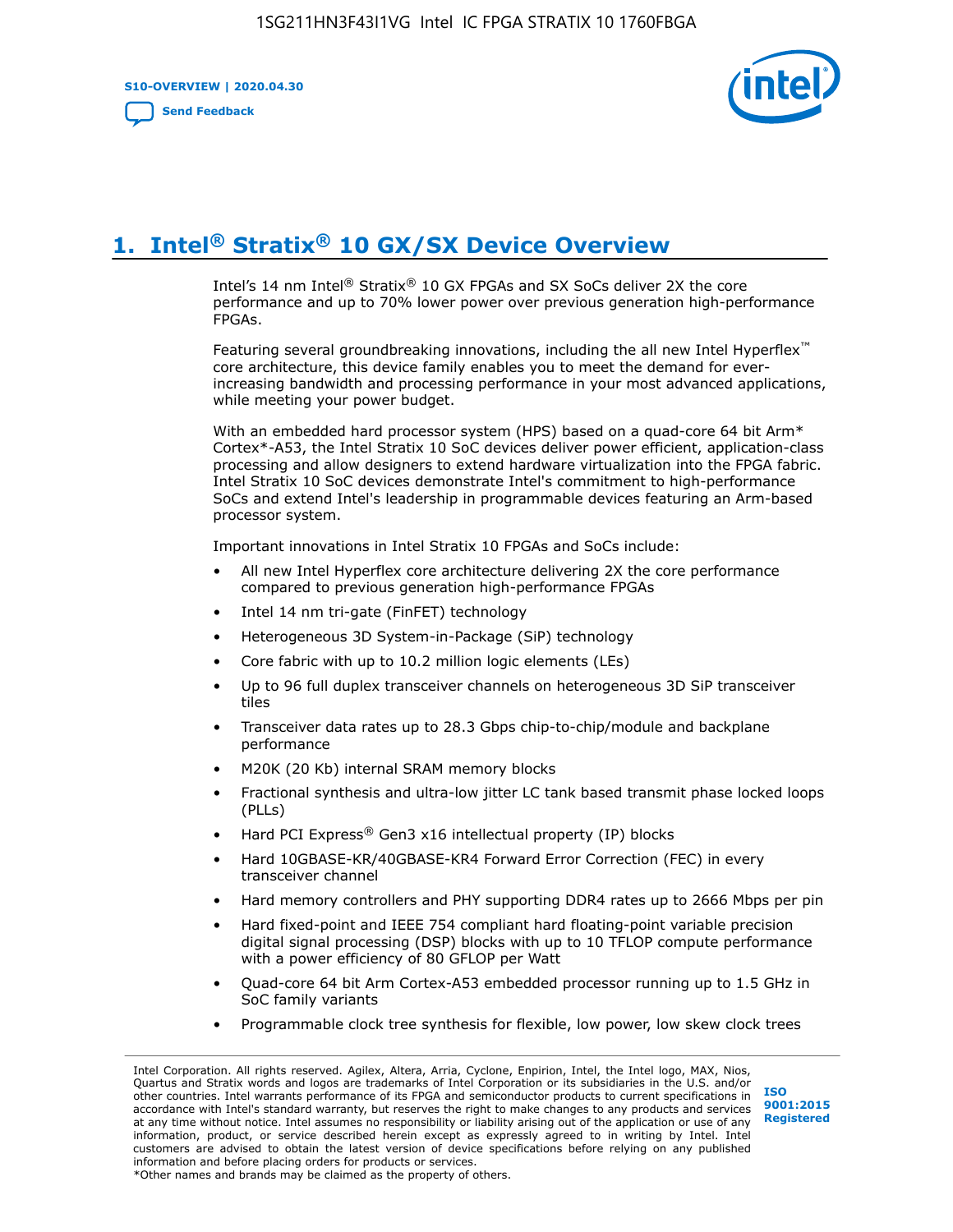

- Dedicated secure device manager (SDM) for:
	- Enhanced device configuration and security
	- AES-256, SHA-256/384 and ECDSA-256/384 encrypt/decrypt accelerators and authentication
	- Multi-factor authentication
	- Physically Unclonable Function (PUF) service and software programmable device configuration capability
- Comprehensive set of advanced power saving features delivering up to 70% lower power compared to previous generation high-performance FPGAs
- Non-destructive register state readback and writeback, to support ASIC prototyping and other applications

With these capabilities, Intel Stratix 10 FPGAs and SoCs are ideally suited for the most demanding applications in diverse markets such as:

- **Compute and Storage**—for custom servers, cloud computing and datacenter acceleration
- **Networking**—for Terabit, 400G and multi-100G bridging, aggregation, packet processing and traffic management
- **Optical Transport Networks**—for OTU4, 2xOTU4, 4xOTU4
- **Broadcast**—for high-end studio distribution, head end encoding/decoding, edge quadrature amplitude modulation (QAM)
- **Military**—for radar, electronic warfare, and secure communications
- **Medical**—for diagnostic scanners and diagnostic imaging
- **Test and Measurement**—for protocol and application testers
- **Wireless**—for next-generation 5G networks
- **ASIC Prototyping**—for designs that require the largest FPGA fabric with the highest I/O count

## **1.1. Intel Stratix 10 GX/SX Family Variants**

Intel Stratix 10 devices are available in FPGA (GX) and SoC (SX) variants.

- **Intel Stratix 10 GX** devices deliver up to 1 GHz core fabric performance and contain up to 10.2 million LEs in the fabric. They also feature up to 96 general purpose transceivers on separate transceiver tiles, and 2666 Mbps DDR4 external memory interface performance. The transceivers are capable of up to 28.3 Gbps short reach and across the backplane. These devices are optimized for FPGA applications that require the highest transceiver bandwidth and core fabric performance, with the power efficiency of Intel's 14 nm tri-gate process technology.
- **Intel Stratix 10 SX** devices have a feature set that is identical to Intel Stratix 10 GX devices, with the addition of an embedded quad-core 64 bit Arm Cortex A53 hard processor system.

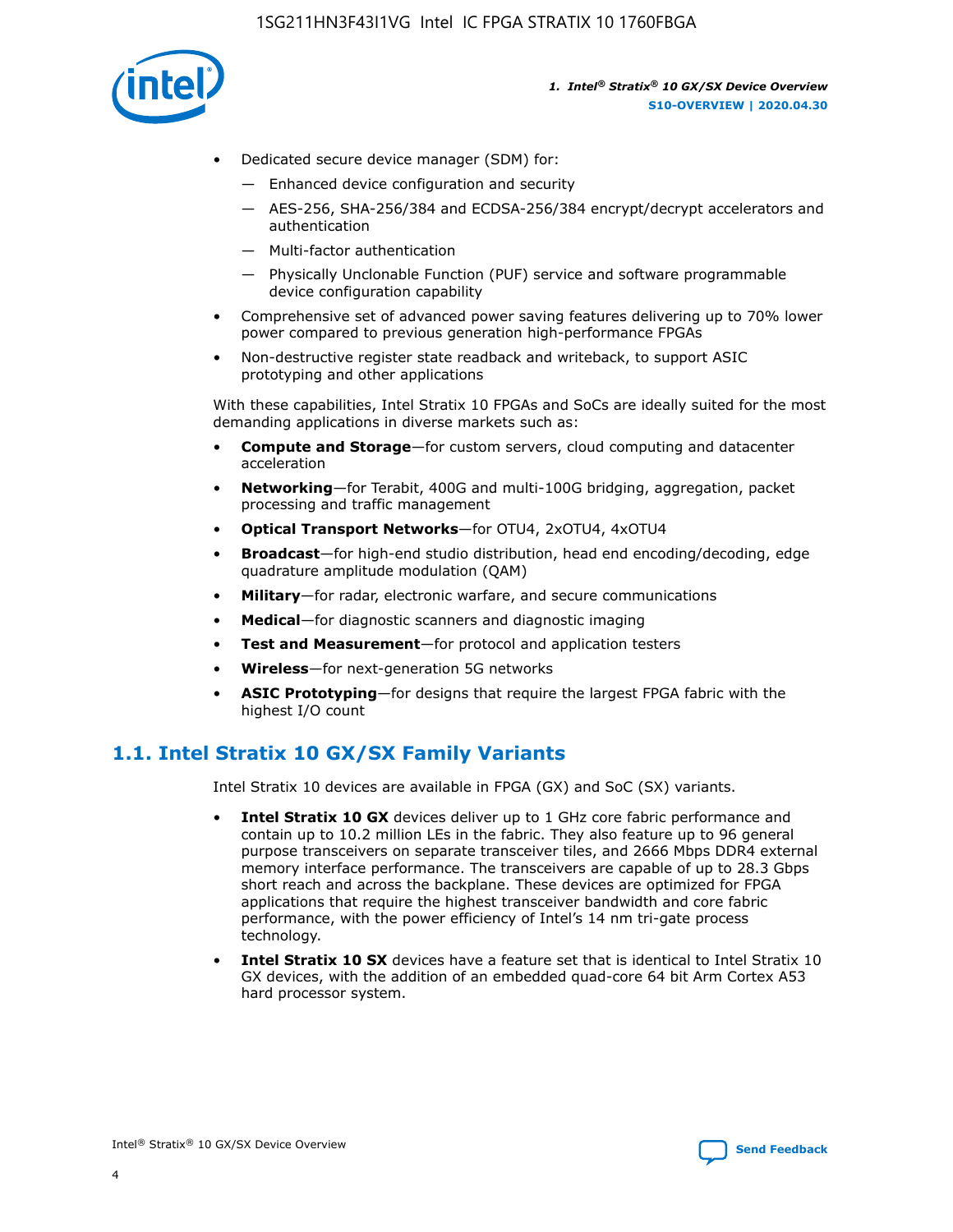

Common to all Intel Stratix 10 family variants is a high-performance fabric based on the new Intel Hyperflex core architecture that includes additional Hyper-Registers throughout the interconnect routing and at the inputs of all functional blocks. The core fabric also contains an enhanced logic array utilizing Intel's adaptive logic module (ALM) and a rich set of high performance building blocks including:

- M20K (20 Kb) embedded memory blocks
- Variable precision DSP blocks with hard IEEE 754 compliant floating-point units
- Fractional synthesis and integer PLLs
- Hard memory controllers and PHY for external memory interfaces
- General purpose IO cells

To clock these building blocks, Intel Stratix 10 devices use programmable clock tree synthesis, which uses dedicated clock tree routing to synthesize only those branches of the clock trees required for the application. All devices support in-system, finegrained partial reconfiguration of the logic array, allowing logic to be added and subtracted from the system while it is operating.

All family variants also contain high speed serial transceivers, containing both the physical medium attachment (PMA) and the physical coding sublayer (PCS), which can be used to implement a variety of industry standard and proprietary protocols. In addition to the hard PCS, Intel Stratix 10 devices contain multiple instantiations of PCI Express hard IP that supports Gen1/Gen2/Gen3 rates in x1/x2/x4/x8/x16 lane configurations, and hard 10GBASE-KR/40GBASE-KR4 FEC for every transceiver. The hard PCS, FEC, and PCI Express IP free up valuable core logic resources, save power, and increase your productivity.

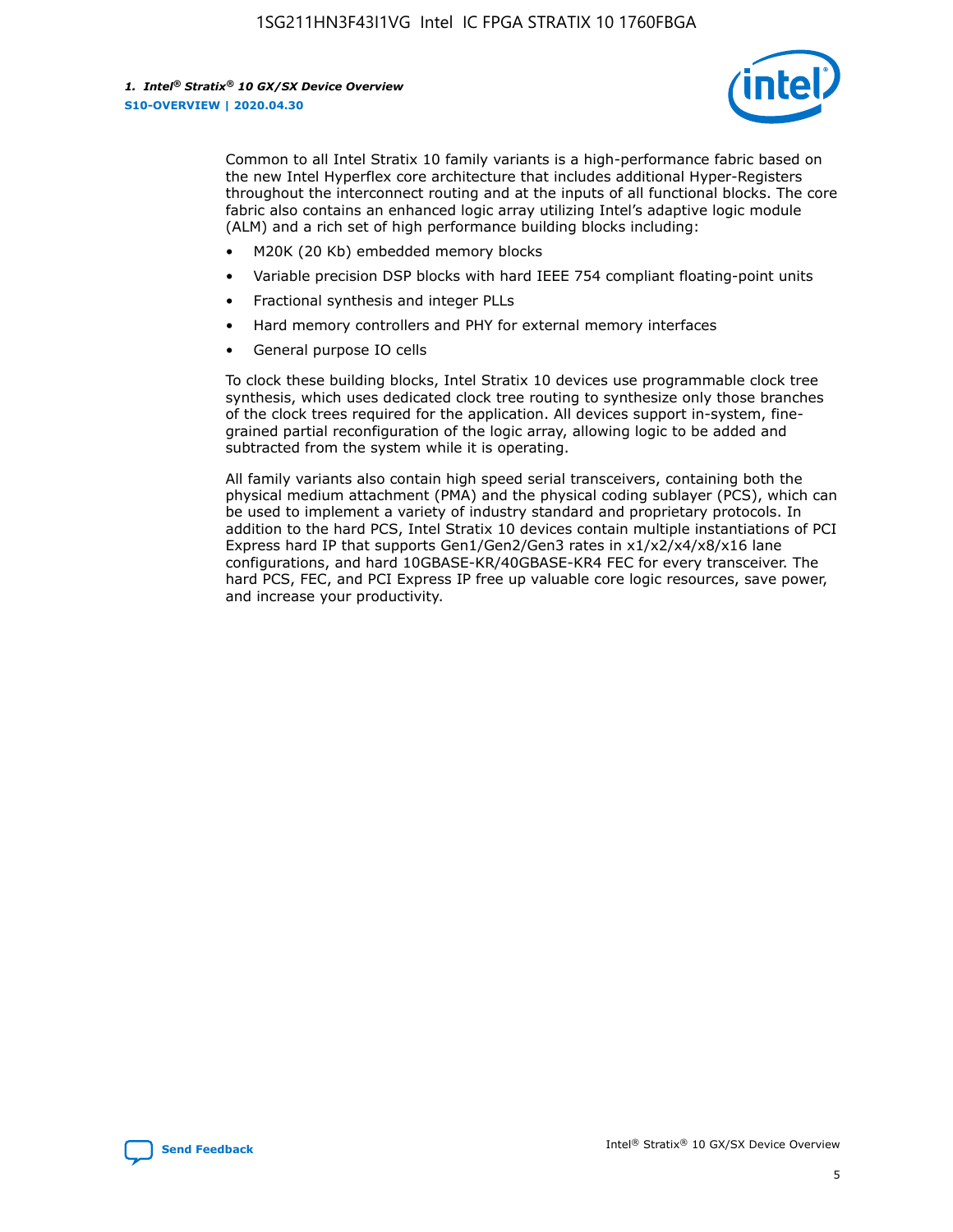

## **1.1.1. Available Options**

### **Figure 1. Sample Ordering Code and Available Options for Intel Stratix 10 Devices**



## **Related Information**

[My Intel Support](https://www.intel.com/content/www/us/en/programmable/my-intel/mal-home.html)

## **1.2. Innovations in Intel Stratix 10 FPGAs and SoCs**

Intel Stratix 10 FPGAs and SoCs deliver many significant improvements over the previous generation high-performance Stratix V FPGAs.

#### **Table 1. Key Features of Intel Stratix 10 Devices Compared to Stratix V Devices**

| <b>Feature</b>            | <b>Stratix V FPGAs</b>                                             | <b>Intel Stratix 10 FPGAs and SoCs</b>                                        |  |
|---------------------------|--------------------------------------------------------------------|-------------------------------------------------------------------------------|--|
| <b>Process technology</b> | 28 nm TSMC (planar<br>14 nm Intel tri-gate (FinFET)<br>transistor) |                                                                               |  |
| Hard processor core       | None                                                               | Quad-core 64 bit Arm Cortex-A53<br>(SoC only)                                 |  |
| Core architecture         | Conventional core architecture<br>with conventional interconnect   | Intel Hyperflex core architecture with<br>Hyper-Registers in the interconnect |  |
|                           |                                                                    | continued                                                                     |  |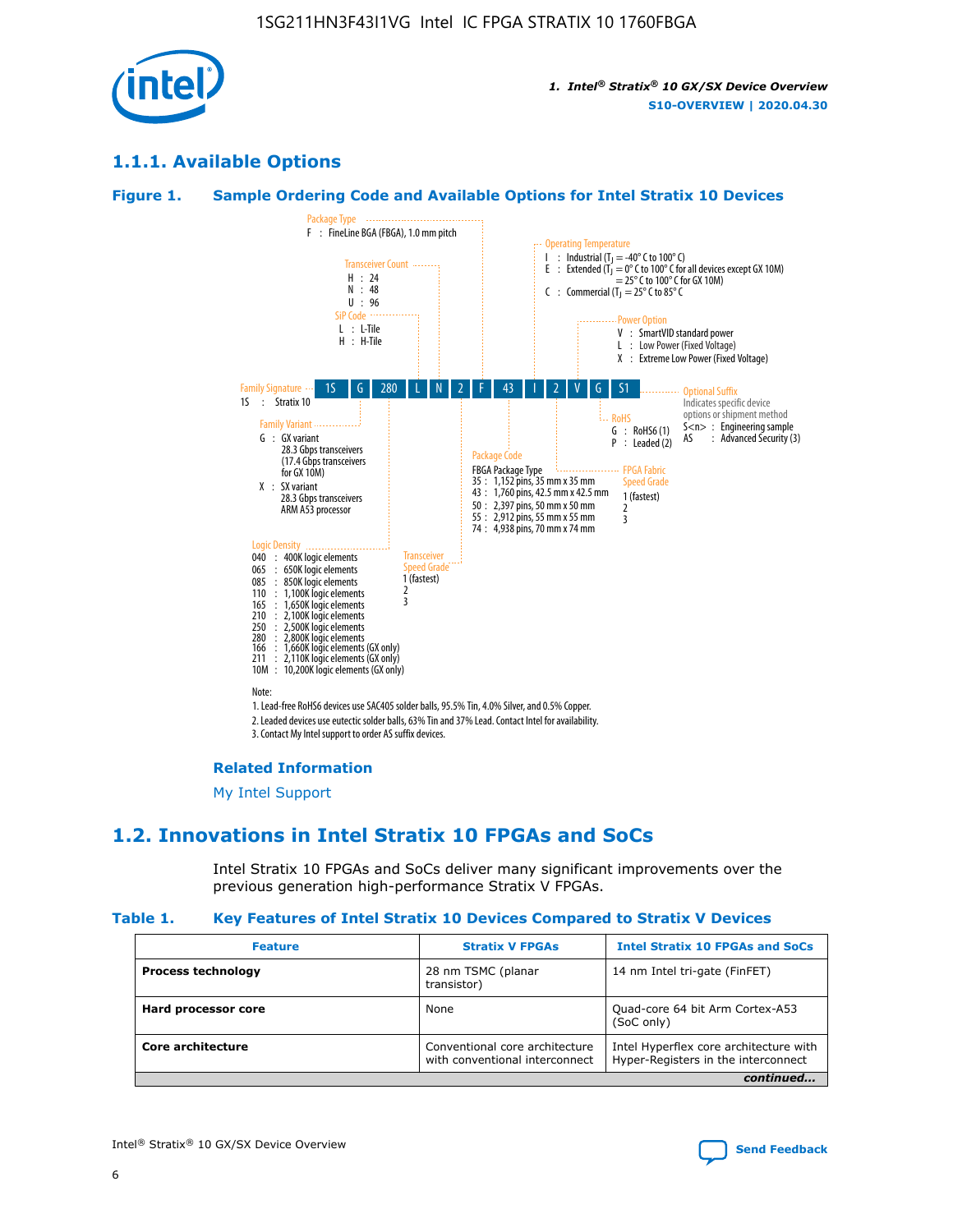

| <b>Feature</b>                                   | <b>Stratix V FPGAs</b>                                                              | <b>Intel Stratix 10 FPGAs and SoCs</b>                                                                                                       |
|--------------------------------------------------|-------------------------------------------------------------------------------------|----------------------------------------------------------------------------------------------------------------------------------------------|
| Core performance                                 | 500 MHz                                                                             | 1 GHz                                                                                                                                        |
| <b>Power dissipation</b>                         | 1x                                                                                  | As low as $0.3x$                                                                                                                             |
| Logic density                                    | 952 KLE                                                                             | 10,200 KLE                                                                                                                                   |
| <b>Embedded memory (M20K)</b>                    | 52 Mbits                                                                            | 253 Mbits                                                                                                                                    |
| 18x19 multipliers                                | 3,926                                                                               | 11,520                                                                                                                                       |
|                                                  | Note: Multiplier is 18x18 in<br>Stratix V devices.                                  | Note: Multiplier is 18x19 in Intel<br>Stratix 10 devices.                                                                                    |
| <b>Floating point DSP capability</b>             | Up to 1 TFLOP, requires soft<br>floating point adder and<br>multiplier              | Up to 10 TFLOP, hard IEEE 754<br>compliant single precision floating<br>point adder and multiplier                                           |
| <b>Maximum transceivers</b>                      | 66                                                                                  | 96                                                                                                                                           |
| Maximum transceiver data rate (chip-to-<br>chip) | 28.05 Gbps                                                                          | 26.6 Gbps L-Tile<br>28.3 Gbps H-Tile                                                                                                         |
| Maximum transceiver data rate (backplane)        | 12.5 Gbps                                                                           | 12.5 Gbps L-Tile<br>28.3 Gbps H-Tile                                                                                                         |
| Hard memory controller                           | None                                                                                | DDR4 @ 1333 MHz/2666 Mbps<br>DDR3 @ 1067 MHz/2133 Mbps                                                                                       |
| <b>Hard protocol IP</b>                          | PCIe* Gen3 x8 (up to 4<br>instances)                                                | PCIe Gen3 x16 (up to 4 instances)<br>SR-IOV (4 physical functions / 2k<br>virtual functions) on H-Tile devices<br>10GBASE-KR/40GBASE-KR4 FEC |
| <b>Core clocking and PLLs</b>                    | Global, quadrant and regional<br>clocks supported by fractional-<br>synthesis fPLLs | Programmable clock tree synthesis<br>supported by fractional synthesis<br>fPLLs and integer IO PLLs                                          |
| Register state readback and writeback            | Not available                                                                       | Non-destructive register state<br>readback and writeback for ASIC<br>prototyping and other applications                                      |

These innovations result in the following improvements:

- **Improved Core Logic Performance**: The Intel Hyperflex core architecture combined with 14 nm Intel tri-gate technology allows Intel Stratix 10 devices to achieve 2X the core performance compared to the previous generation
- **Lower Power**: Intel Stratix 10 devices use up to 70% lower power compared to the previous generation, enabled by 14 nm Intel tri-gate technology, the Intel Hyperflex core architecture, and optional power saving features built into the architecture
- **Higher Density**: Intel Stratix 10 devices offer three times the level of integration, with up to 10.2 million logic elements (LEs), over 253 Mbits of embedded memory blocks (M20K), and 11,520 18x19 multipliers
- **Embedded Processing**: Intel Stratix 10 SoCs feature a Quad-Core 64 bit Arm Cortex-A53 processor optimized for power efficiency and software compatible with previous generation Arria® and Cyclone® SoC devices
- **Improved Transceiver Performance**: With up to 96 transceiver channels implemented in heterogeneous 3D SiP transceiver tiles, Intel Stratix 10 GX and SX devices support data rates up to 28.3 Gbps chip-to-chip and 28.3 Gbps across the backplane with signal conditioning circuits capable of equalizing over 30 dB of system loss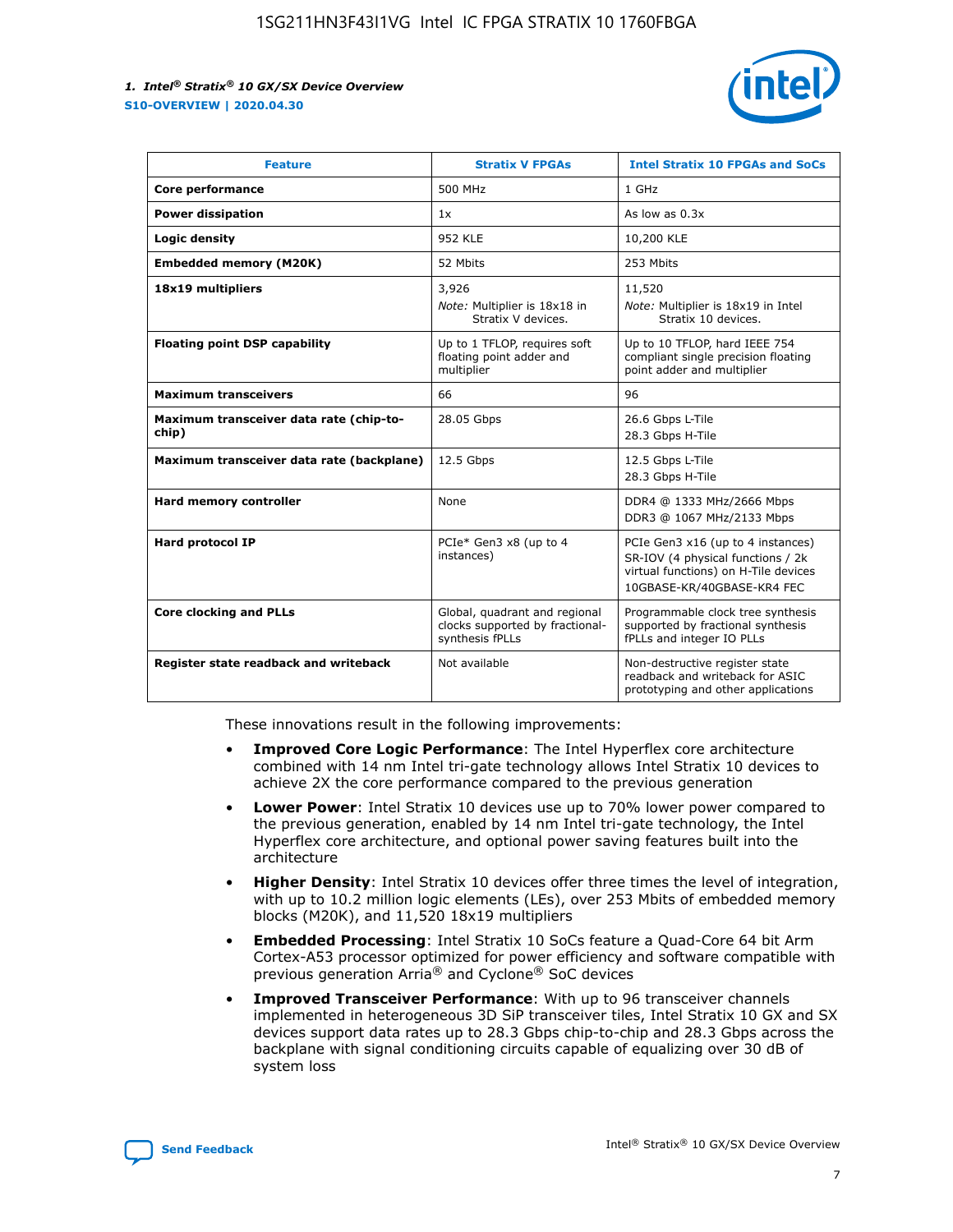

- **Improved DSP Performance**: The variable precision DSP block in Intel Stratix 10 devices features hard fixed and floating point capability, with up to 10 TFLOP IEEE754 single-precision floating point performance
- **Additional Hard IP**: Intel Stratix 10 devices include many more hard IP blocks than previous generation devices, with a hard memory controller included in each bank of 48 general purpose IOs, a hard PCIe Gen3 x16 full protocol stack in each transceiver tile, and a hard 10GBASE-KR/40GBASE-KR4 FEC in every transceiver channel
- **Enhanced Core Clocking**: Intel Stratix 10 devices feature programmable clock tree synthesis; clock trees are only synthesized where needed, increasing the flexibility and reducing the power dissipation of the clocking solution
- **Additional Core PLLs**: The core fabric in Intel Stratix 10 devices is supported by both integer IO PLLs and fractional synthesis fPLLs, resulting in a greater total number of PLLs available than the previous generation

## **1.3. FPGA and SoC Features Summary**

## **Table 2. Intel Stratix 10 FPGA and SoC Common Device Features**

| Technology<br>14 nm Intel tri-gate (FinFET) process technology<br>٠<br>SmartVID controlled core voltage, standard power devices<br>0.85-V fixed core voltage, low static power devices available<br>Up to 96 total transceivers available<br>Low power serial<br>٠<br>transceivers<br>Continuous operating range of 1 Gbps to 28.3 Gbps for Intel Stratix 10 GX/SX devices<br>Backplane support up to 28.3 Gbps for Intel Stratix 10 GX/SX devices<br>$\bullet$<br>Extended range down to 125 Mbps with oversampling<br>$\bullet$<br>• ATX transmit PLLs with user-configurable fractional synthesis capability<br>XFP, SFP+, QSFP/QSFP28, CFP/CFP2/CFP4 optical module support<br>• Adaptive linear and decision feedback equalization<br>Transmit pre-emphasis and de-emphasis<br>Dynamic partial reconfiguration of individual transceiver channels<br>$\bullet$<br>On-chip instrumentation (Eye Viewer non-intrusive data eye monitoring)<br>General purpose I/Os<br>Up to 2,304 total GPIO available<br>$\bullet$<br>1.6 Gbps LVDS-every pair can be configured as an input or output<br>1333 MHz/2666 Mbps DDR4 external memory interface<br>1067 MHz/2133 Mbps DDR3 external memory interface<br>• 1.2 V to 3.3 $V^{(1)}$ single-ended LVCMOS/LVTTL interfacing<br>• On-chip termination (OCT)<br>Embedded hard IP<br>PCIe Gen1/Gen2/Gen3 complete protocol stack, x1/x2/x4/x8/x16 end point and root<br>$\bullet$<br>port<br>DDR4/DDR3 hard memory controller (RLDRAM3/QDR II+/QDR IV using soft memory<br>controller)<br>Multiple hard IP instantiations in each device<br>• Single Root I/O Virtualization (SR-IOV)<br>Transceiver hard IP<br>10GBASE-KR/40GBASE-KR4 Forward Error Correction (FEC)<br>$\bullet$<br>10G Ethernet PCS<br>$\bullet$ | <b>Feature</b> | <b>Description</b> |
|-------------------------------------------------------------------------------------------------------------------------------------------------------------------------------------------------------------------------------------------------------------------------------------------------------------------------------------------------------------------------------------------------------------------------------------------------------------------------------------------------------------------------------------------------------------------------------------------------------------------------------------------------------------------------------------------------------------------------------------------------------------------------------------------------------------------------------------------------------------------------------------------------------------------------------------------------------------------------------------------------------------------------------------------------------------------------------------------------------------------------------------------------------------------------------------------------------------------------------------------------------------------------------------------------------------------------------------------------------------------------------------------------------------------------------------------------------------------------------------------------------------------------------------------------------------------------------------------------------------------------------------------------------------------------------------------------------------------------------------------------------------|----------------|--------------------|
|                                                                                                                                                                                                                                                                                                                                                                                                                                                                                                                                                                                                                                                                                                                                                                                                                                                                                                                                                                                                                                                                                                                                                                                                                                                                                                                                                                                                                                                                                                                                                                                                                                                                                                                                                             |                |                    |
|                                                                                                                                                                                                                                                                                                                                                                                                                                                                                                                                                                                                                                                                                                                                                                                                                                                                                                                                                                                                                                                                                                                                                                                                                                                                                                                                                                                                                                                                                                                                                                                                                                                                                                                                                             |                |                    |
|                                                                                                                                                                                                                                                                                                                                                                                                                                                                                                                                                                                                                                                                                                                                                                                                                                                                                                                                                                                                                                                                                                                                                                                                                                                                                                                                                                                                                                                                                                                                                                                                                                                                                                                                                             |                |                    |
|                                                                                                                                                                                                                                                                                                                                                                                                                                                                                                                                                                                                                                                                                                                                                                                                                                                                                                                                                                                                                                                                                                                                                                                                                                                                                                                                                                                                                                                                                                                                                                                                                                                                                                                                                             |                |                    |
| PCI Express PIPE interface<br>continued                                                                                                                                                                                                                                                                                                                                                                                                                                                                                                                                                                                                                                                                                                                                                                                                                                                                                                                                                                                                                                                                                                                                                                                                                                                                                                                                                                                                                                                                                                                                                                                                                                                                                                                     |                |                    |

<sup>(1)</sup> Available in some configurations only

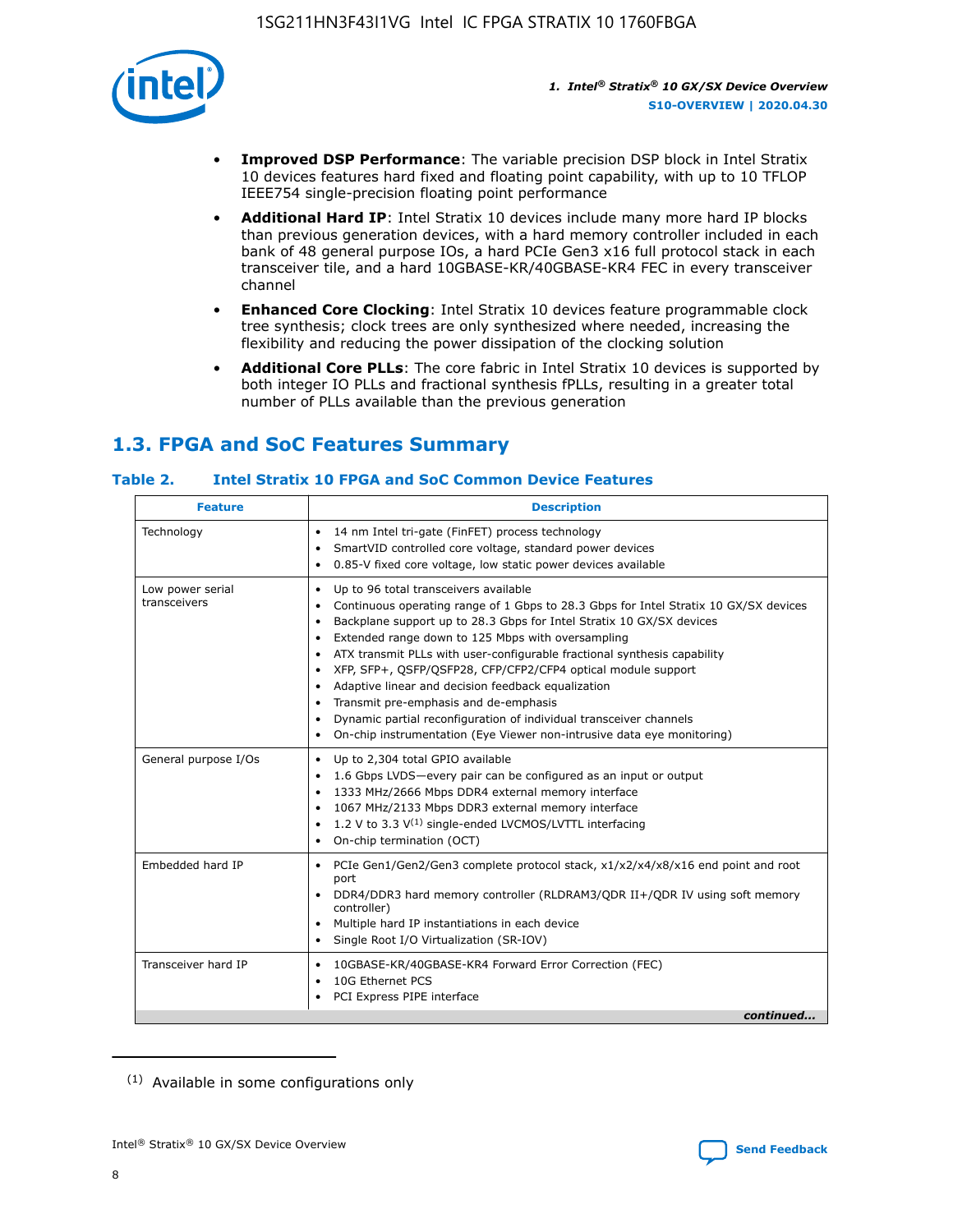

| <b>Feature</b>                   | <b>Description</b>                                                                                                                                                                                                                                                                                                                                                                                                                                                    |  |  |  |
|----------------------------------|-----------------------------------------------------------------------------------------------------------------------------------------------------------------------------------------------------------------------------------------------------------------------------------------------------------------------------------------------------------------------------------------------------------------------------------------------------------------------|--|--|--|
|                                  | Interlaken PCS<br>$\bullet$<br>Gigabit Ethernet PCS<br>$\bullet$<br>Deterministic latency support for Common Public Radio Interface (CPRI) PCS<br>$\bullet$<br>Fast lock-time support for Gigabit Passive Optical Networking (GPON) PCS<br>$\bullet$<br>8B/10B, 64B/66B, 64B/67B encoders and decoders<br>Custom mode support for proprietary protocols                                                                                                               |  |  |  |
| Power management                 | SmartVID controlled core voltage, standard power devices<br>$\bullet$<br>0.85-V fixed core voltage, low static power devices available<br>$\bullet$<br>Intel Quartus <sup>®</sup> Prime Pro Edition integrated power analysis<br>$\bullet$                                                                                                                                                                                                                            |  |  |  |
| High performance core fabric     | Intel Hyperflex core architecture with Hyper-Registers throughout the interconnect<br>routing and at the inputs of all functional blocks<br>Enhanced adaptive logic module (ALM)<br>$\bullet$<br>Improved multi-track routing architecture reduces congestion and improves compile<br>times<br>Hierarchical core clocking architecture with programmable clock tree synthesis<br>$\bullet$<br>Fine-grained partial reconfiguration                                    |  |  |  |
| Internal memory blocks           | M20K-20 Kb with hard ECC support<br>$\bullet$<br>MLAB-640 bit distributed LUTRAM<br>$\bullet$                                                                                                                                                                                                                                                                                                                                                                         |  |  |  |
| Variable precision DSP<br>blocks | IEEE 754-compliant hard single-precision floating point capability<br>$\bullet$<br>Supports signal processing with precision ranging from 18x19 up to 54x54<br>$\bullet$<br>Native 27x27 and 18x19 multiply modes<br>$\bullet$<br>64 bit accumulator and cascade for systolic FIRs<br>Internal coefficient memory banks<br>Pre-adder/subtractor improves efficiency<br>$\bullet$<br>Additional pipeline register increases performance and reduces power<br>$\bullet$ |  |  |  |
| Phase locked loops (PLL)         | Fractional synthesis PLLs (fPLL) support both fractional and integer modes<br>$\bullet$<br>Fractional mode with third-order delta-sigma modulation<br>Precision frequency synthesis<br>$\bullet$<br>Integer PLLs adjacent to general purpose I/Os, support external memory, and LVDS<br>$\bullet$<br>interfaces, clock delay compensation, zero delay buffering                                                                                                       |  |  |  |
| Core clock networks              | 1 GHz fabric clocking<br>$\bullet$<br>667 MHz external memory interface clocking, supports 2666 Mbps DDR4 interface<br>٠<br>800 MHz LVDS interface clocking, supports 1600 Mbps LVDS interface<br>$\bullet$<br>Programmable clock tree synthesis, backwards compatible with global, regional and<br>$\bullet$<br>peripheral clock networks<br>Clocks only synthesized where needed, to minimize dynamic power<br>continued                                            |  |  |  |

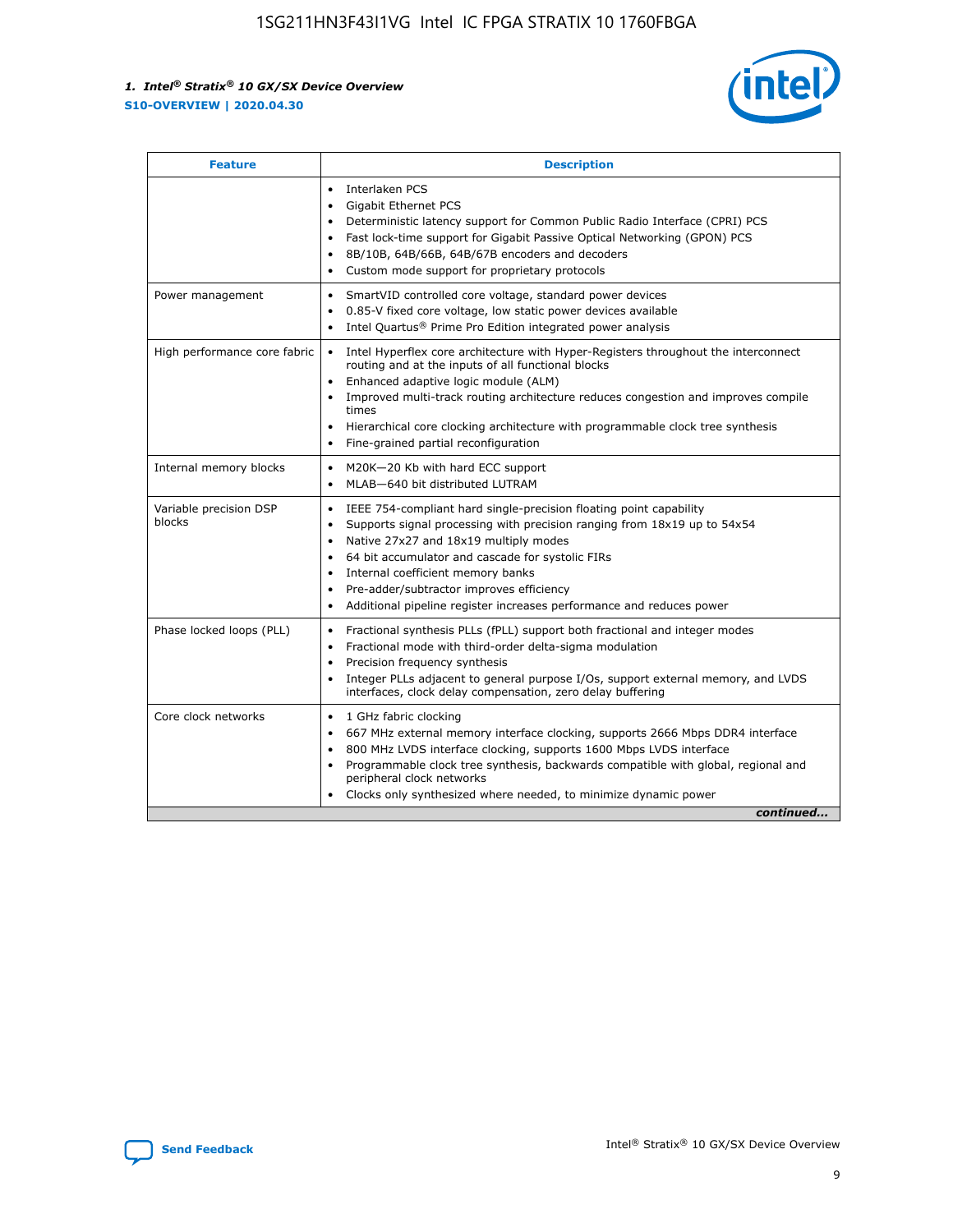

| <b>Feature</b>     | <b>Description</b>                                                                                                                                                                                                                                                                                                                                                                                                                                                                                                                                                   |
|--------------------|----------------------------------------------------------------------------------------------------------------------------------------------------------------------------------------------------------------------------------------------------------------------------------------------------------------------------------------------------------------------------------------------------------------------------------------------------------------------------------------------------------------------------------------------------------------------|
| Configuration      | Dedicated Secure Device Manager<br>$\bullet$<br>Software programmable device configuration<br>٠<br>Serial and parallel flash interface<br>٠<br>Configuration via protocol (CvP) using PCI Express Gen1/Gen2/Gen3<br>٠<br>Fine-grained partial reconfiguration of core fabric<br>$\bullet$<br>Dynamic reconfiguration of transceivers and PLLs<br>$\bullet$<br>Comprehensive set of security features including AES-256, SHA-256/384, and<br>ECDSA-256/384 accelerators, and multi-factor authentication<br>Physically Unclonable Function (PUF) service<br>$\bullet$ |
| Packaging          | Intel Embedded Multi-die Interconnect Bridge (EMIB) packaging technology<br>٠<br>Multiple devices with identical package footprints allows seamless migration across<br>$\bullet$<br>different device densities<br>1.0 mm ball-pitch FBGA packaging<br>$\bullet$<br>Lead and lead-free package options                                                                                                                                                                                                                                                               |
| Software and tools | Intel Quartus Prime Pro Edition design suite with new compiler and Hyper-Aware design<br>flow<br>Fast Forward compiler to allow Intel Hyperflex architecture performance exploration<br>$\bullet$<br>Transceiver toolkit<br>$\bullet$<br>Platform designer integration tool<br>DSP Builder advanced blockset<br>OpenCL <sup>™</sup> support<br>SoC Embedded Design Suite (EDS)                                                                                                                                                                                       |

## **Table 3. Intel Stratix 10 SoC Specific Device Features**

| <b>SoC Subsystem</b>                   | <b>Feature</b>                                  | <b>Description</b>                                                                                                                                                                                                                                                 |
|----------------------------------------|-------------------------------------------------|--------------------------------------------------------------------------------------------------------------------------------------------------------------------------------------------------------------------------------------------------------------------|
| <b>Hard Processor</b><br><b>System</b> | Multi-processor unit (MPU) core                 | Quad-core Arm Cortex-A53 MPCore processor with Arm<br>$\bullet$<br>CoreSight* debug and trace technology<br>Scalar floating-point unit supporting single and double<br>$\bullet$<br>precision<br>Arm Neon* media processing engine for each processor<br>$\bullet$ |
|                                        | <b>System Controllers</b>                       | System Memory Management Unit (SMMU)<br>$\bullet$<br>Cache Coherency Unit (CCU)<br>$\bullet$                                                                                                                                                                       |
| Layer 1 Cache                          |                                                 | 32 KB L1 instruction cache with parity<br>٠<br>32 KB L1 data cache with ECC<br>$\bullet$                                                                                                                                                                           |
|                                        | Layer 2 Cache                                   | 1 MB Shared L2 Cache with ECC<br>$\bullet$                                                                                                                                                                                                                         |
|                                        | On-Chip Memory                                  | 256 KB On-Chip RAM<br>$\bullet$                                                                                                                                                                                                                                    |
|                                        | Direct memory access (DMA) controller           | • 8-Channel DMA                                                                                                                                                                                                                                                    |
|                                        | Ethernet media access controller<br>(EMAC)      | Three 10/100/1000 EMAC with integrated DMA<br>$\bullet$                                                                                                                                                                                                            |
|                                        | USB On-The-Go controller (OTG)                  | 2 USB OTG with integrated DMA<br>$\bullet$                                                                                                                                                                                                                         |
|                                        | <b>UART</b> controller                          | 2 UART 16550 compatible<br>$\bullet$                                                                                                                                                                                                                               |
|                                        | Serial Peripheral Interface (SPI)<br>controller | $\bullet$ 4 SPI                                                                                                                                                                                                                                                    |
|                                        | $I2C$ controller                                | 5 <sup>2</sup> C controllers<br>$\bullet$                                                                                                                                                                                                                          |
|                                        | SD/SDIO/MMC controller                          | 1 eMMC version 4.5 with DMA and CE-ATA support<br>$\bullet$<br>SD, including eSD, version 3.0<br>٠<br>SDIO, including eSDIO, version 3.0<br>CE-ATA - version 1.1<br>continued                                                                                      |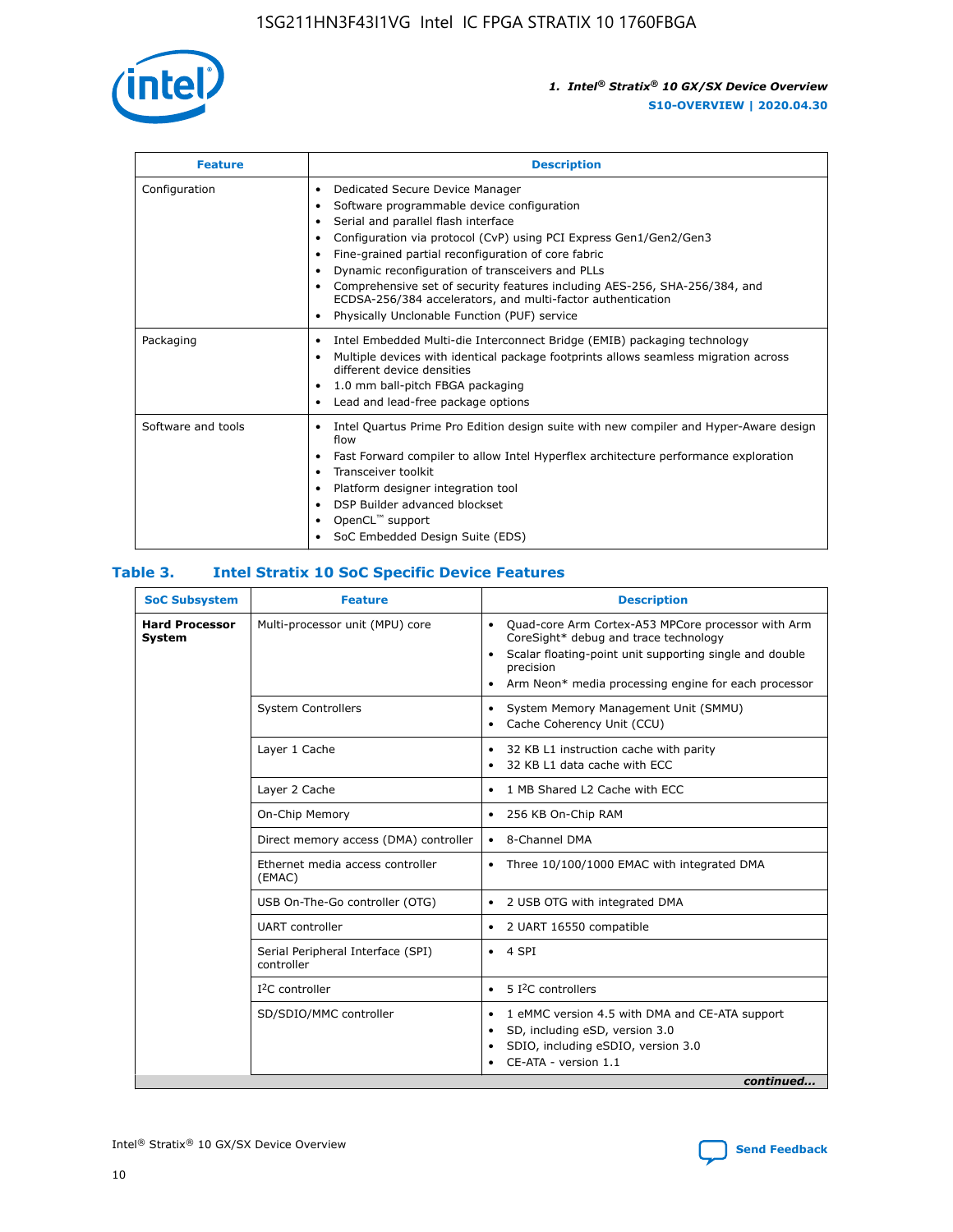

| <b>SoC Subsystem</b>                   | <b>Feature</b>             | <b>Description</b>                                                                                    |
|----------------------------------------|----------------------------|-------------------------------------------------------------------------------------------------------|
|                                        | NAND flash controller      | 1 ONFI 1.0, 8- and 16-bit support<br>$\bullet$                                                        |
|                                        | General-purpose I/O (GPIO) | Maximum of 48 software programmable GPIO<br>$\bullet$                                                 |
|                                        | Timers                     | 4 general-purpose timers<br>4 watchdog timers<br>٠                                                    |
| <b>Secure Device</b><br>Manager        | Security                   | Secure boot<br>$\bullet$<br>Advanced Encryption Standard (AES) and authentication<br>٠<br>(SHA/ECDSA) |
| External<br>Memory<br><b>Interface</b> | External Memory Interface  | Hard Memory Controller with DDR4 and DDR3<br>$\bullet$                                                |

## **1.4. Intel Stratix 10 Block Diagram**

## **Figure 2. Intel Stratix 10 FPGA and SoC Architecture Block Diagram**



HPS: Quad ARM Cortex-A53 Hard Processor System SDM: Secure Device Manager

## **1.5. Intel Stratix 10 FPGA and SoC Family Plan**

<sup>(2)</sup> The number of 27x27 multipliers is one-half the number of 18x19 multipliers.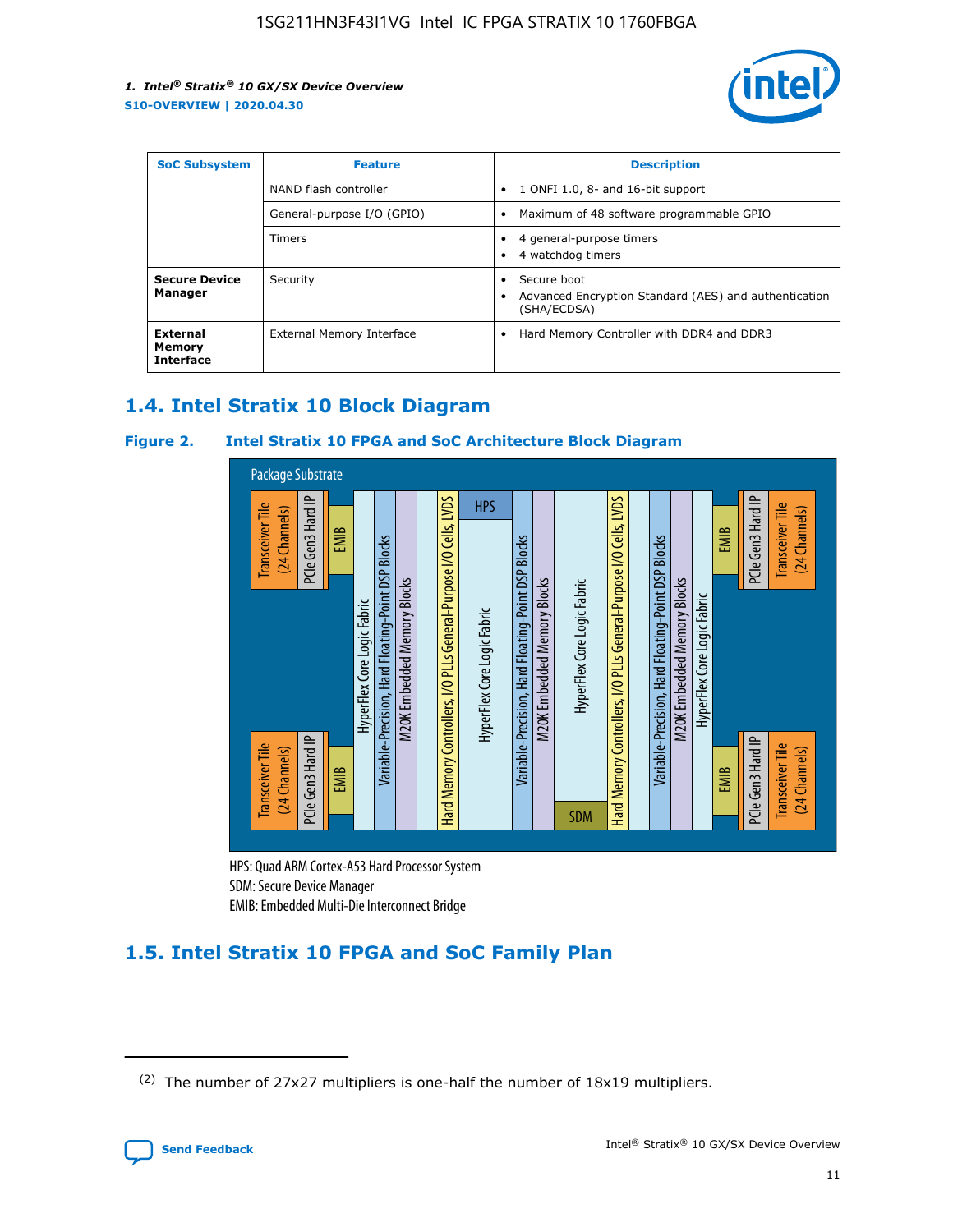

## **Table 4. Intel Stratix 10 GX/SX FPGA and SoC Family Plan—FPGA Core (part 1)**

| <b>Intel Stratix 10</b><br><b>GX/SX Device</b><br><b>Name</b> | <b>Logic Elements</b><br>(KLE) | <b>M20K Blocks</b> | <b>M20K Mbits</b> | <b>MLAB Counts</b> | <b>MLAB Mbits</b> | <b>18x19 Multi-</b><br>pliers <sup>(2)</sup> |
|---------------------------------------------------------------|--------------------------------|--------------------|-------------------|--------------------|-------------------|----------------------------------------------|
| GX 400/<br>SX 400                                             | 378                            | 1,537              | 30                | 3,276              | 2                 | 1,296                                        |
| GX 650/<br>SX 650                                             | 612                            | 2,489              | 49                | 5,364              | 3                 | 2,304                                        |
| GX 850/<br>SX 850                                             | 841                            | 3,477              | 68                | 7,124              | $\overline{4}$    | 4,032                                        |
| GX 1100/<br>SX 1100                                           | 1,325                          | 5,461              | 107               | 11,556             | $\overline{7}$    | 5,184                                        |
| GX 1650/<br>SX 1650                                           | 1,624                          | 5,851              | 114               | 13,764             | 8                 | 6,290                                        |
| GX 2100/<br>SX 2100                                           | 2,005                          | 6,501              | 127               | 17,316             | 11                | 7,488                                        |
| GX 2500/<br>SX 2500                                           | 2,422                          | 9,963              | 195               | 20,529             | 13                | 10,022                                       |
| GX 2800/<br>SX 2800                                           | 2,753                          | 11,721             | 229               | 23,796             | 15                | 11,520                                       |
| GX 1660                                                       | 1,679                          | 6,162              | 120               | 14,230             | 9                 | 6,652                                        |
| GX 2110                                                       | 2,073                          | 6,847              | 134               | 17,856             | 11                | 7,920                                        |
| <b>GX 10M</b>                                                 | 10,200                         | 12,950             | 253               | 87,984             | 55                | 6,912                                        |

#### **Table 5. Intel Stratix 10 GX/SX FPGA and SoC Family Plan—Interconnects, PLLs and Hard IP (part 2)**

| <b>Intel Stratix 10</b>            | <b>Interconnects</b> |                     | <b>PLLs</b>  |          | <b>Hard IP</b>                       |  |
|------------------------------------|----------------------|---------------------|--------------|----------|--------------------------------------|--|
| <b>GX/SX Device</b><br><b>Name</b> | <b>Maximum GPIOs</b> | <b>Maximum XCVR</b> | <b>fPLLs</b> | I/O PLLs | <b>PCIe Hard IP</b><br><b>Blocks</b> |  |
| GX 400/<br>SX 400                  | 374                  | 24                  | 8            | 8        | $\mathbf{1}$                         |  |
| GX 650/<br>SX 650                  | 392                  | 24                  | 8            | 8        | $\mathbf{1}$                         |  |
| GX 850/<br>SX 850                  | 688                  | 48                  | 16           | 16       | 2                                    |  |
| GX 1100/<br>SX 1100                | 688                  | 48                  | 16           | 16       | 2                                    |  |
| GX 1650/<br>SX 1650                | 704                  | 96                  | 32           | 24       | $\overline{4}$                       |  |
| GX 2100/<br>SX 2100                | 704                  | 96                  | 32           | 24       | $\overline{4}$                       |  |
| GX 2500/<br>SX 2500                | 1,160                | 96                  | 32           | 24       | $\overline{4}$                       |  |
| GX 2800/<br>SX 2800                | 1,160                | 96                  | 32           | 24       | $\overline{4}$                       |  |
| continued                          |                      |                     |              |          |                                      |  |

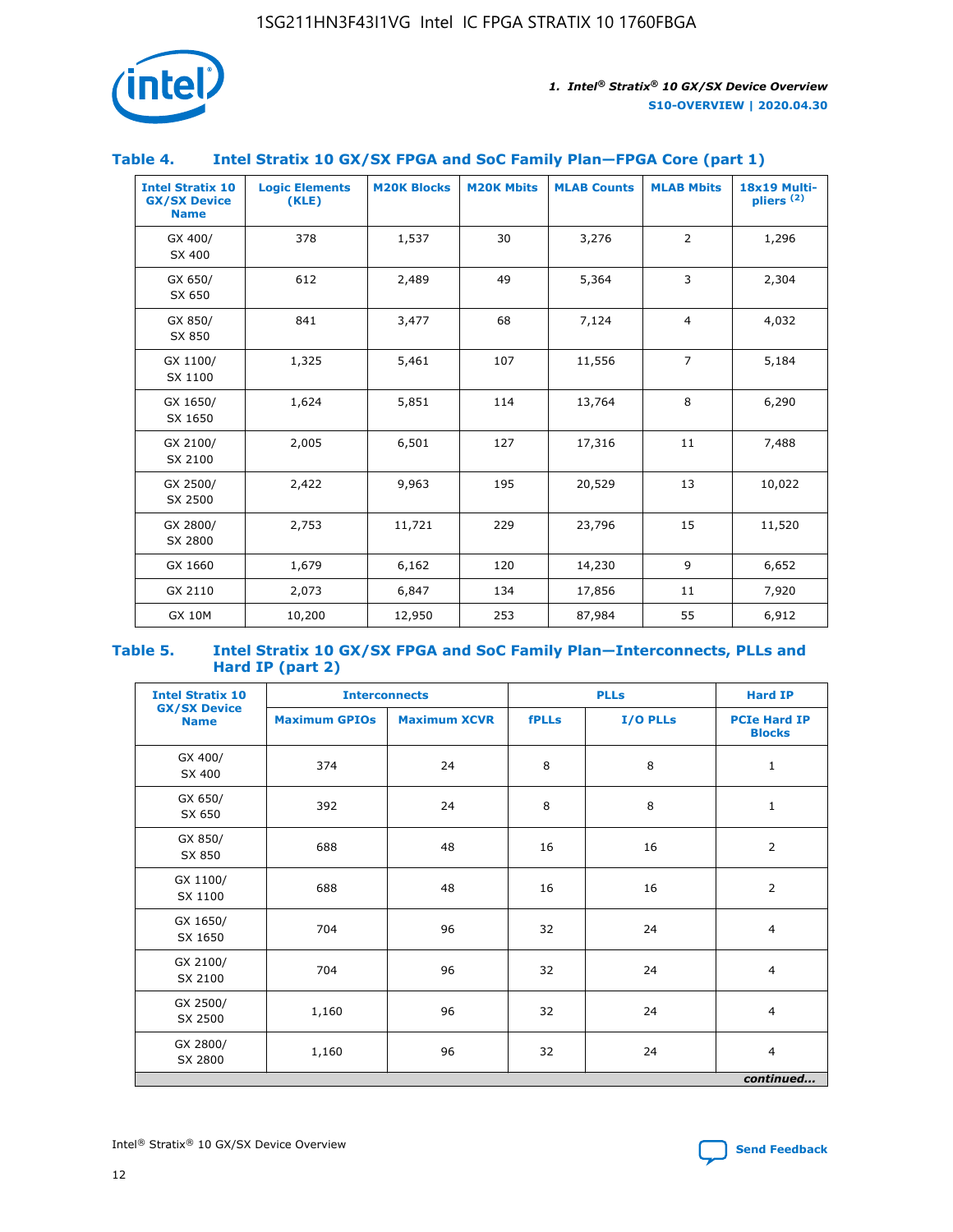

| <b>Intel Stratix 10</b>            |                      | <b>Interconnects</b> |              | <b>PLLs</b>     |                                      |
|------------------------------------|----------------------|----------------------|--------------|-----------------|--------------------------------------|
| <b>GX/SX Device</b><br><b>Name</b> | <b>Maximum GPIOs</b> | <b>Maximum XCVR</b>  | <b>fPLLs</b> | <b>I/O PLLs</b> | <b>PCIe Hard IP</b><br><b>Blocks</b> |
| GX 1660                            | 688                  | 48                   | 16           | 16              |                                      |
| GX 2110                            | 688                  | 48                   | 16           | 16              |                                      |
| <b>GX 10M</b>                      | 2,304                | 48                   | 24           | 48              | 4                                    |

## **Table 6. Intel Stratix 10 GX/SX FPGA and SoC Family Package Plan**

Cell legend: General Purpose I/Os, High-Voltage I/Os, LVDS Pairs, Transceivers (3) (4) (5) (6) (7) (8)

| <b>Intel Stratix 10</b><br><b>GX/SX Device</b><br><b>Name</b> | F1152<br><b>HF35</b><br>$(35x35 \text{ mm}^2)$ | F1760<br><b>NF43</b><br>(42.5x42.5<br>$mm2$ ) | F2397<br><b>UF50</b><br>$(50x50 \text{ mm}^2)$ | F2912<br><b>HF55</b><br>$(55x55$ mm <sup>2</sup> ) | F4938<br><b>NF74</b><br>$(70x74)$ mm <sup>2</sup> |
|---------------------------------------------------------------|------------------------------------------------|-----------------------------------------------|------------------------------------------------|----------------------------------------------------|---------------------------------------------------|
| GX 400/<br>SX 400                                             | 374, 56, 120, 24 <sup>(9)</sup>                | $\overline{\phantom{a}}$                      | $\overline{\phantom{a}}$                       | ۰                                                  |                                                   |
| GX 650/<br>SX 650                                             | 392, 8, 192, 24                                | $\overline{\phantom{a}}$                      | $\overline{\phantom{a}}$                       |                                                    |                                                   |
| GX 850/<br>SX 850                                             | ۰.                                             | 688, 16, 336, 48                              |                                                |                                                    |                                                   |
| GX 1100/<br>SX 1100                                           |                                                | 688, 16, 336, 48                              |                                                |                                                    |                                                   |
| GX 1650/<br>SX 1650                                           |                                                | 688, 16, 336, 48                              | 704, 32, 336, 96                               |                                                    |                                                   |
| GX 2100/<br>SX 2100                                           | -                                              | 688, 16, 336, 48                              | 704, 32, 336, 96                               | $\overline{\phantom{a}}$                           |                                                   |
| GX 2500/<br>SX 2500                                           |                                                | 688, 16, 336, 48                              | 704, 32, 336, 96                               | 1160, 8, 576, 24                                   |                                                   |
| GX 2800/                                                      | ۰                                              | 688, 16, 336, 48                              | 704, 32, 336, 96                               | 1160, 8, 576, 24                                   | $\overline{\phantom{a}}$<br>continued             |

- (3) All packages are ball grid arrays with 1.0 mm pitch.
- (4) High-Voltage I/O pins are used for 3 V and 2.5 V interfacing.
- $(5)$  Each LVDS pair can be configured as either a differential input or a differential output.
- (6) High-Voltage I/O pins and LVDS pairs are included in the General Purpose I/O count. Transceivers are counted separately.
- $(7)$  Each package column offers pin migration (common circuit board footprint) for all devices in the column.
- $(8)$  Intel Stratix 10 GX devices are pin migratable with Intel Stratix 10 SX devices in the same package.
- $(9)$  The Intel Stratix 10 SX/GX 400 device has a level shifter, and this imposes some restrictions on the number of LVDS pairs and I/O banks available (see "Intel Stratix 10 SX/GX 400 Device Level Shifter Details").

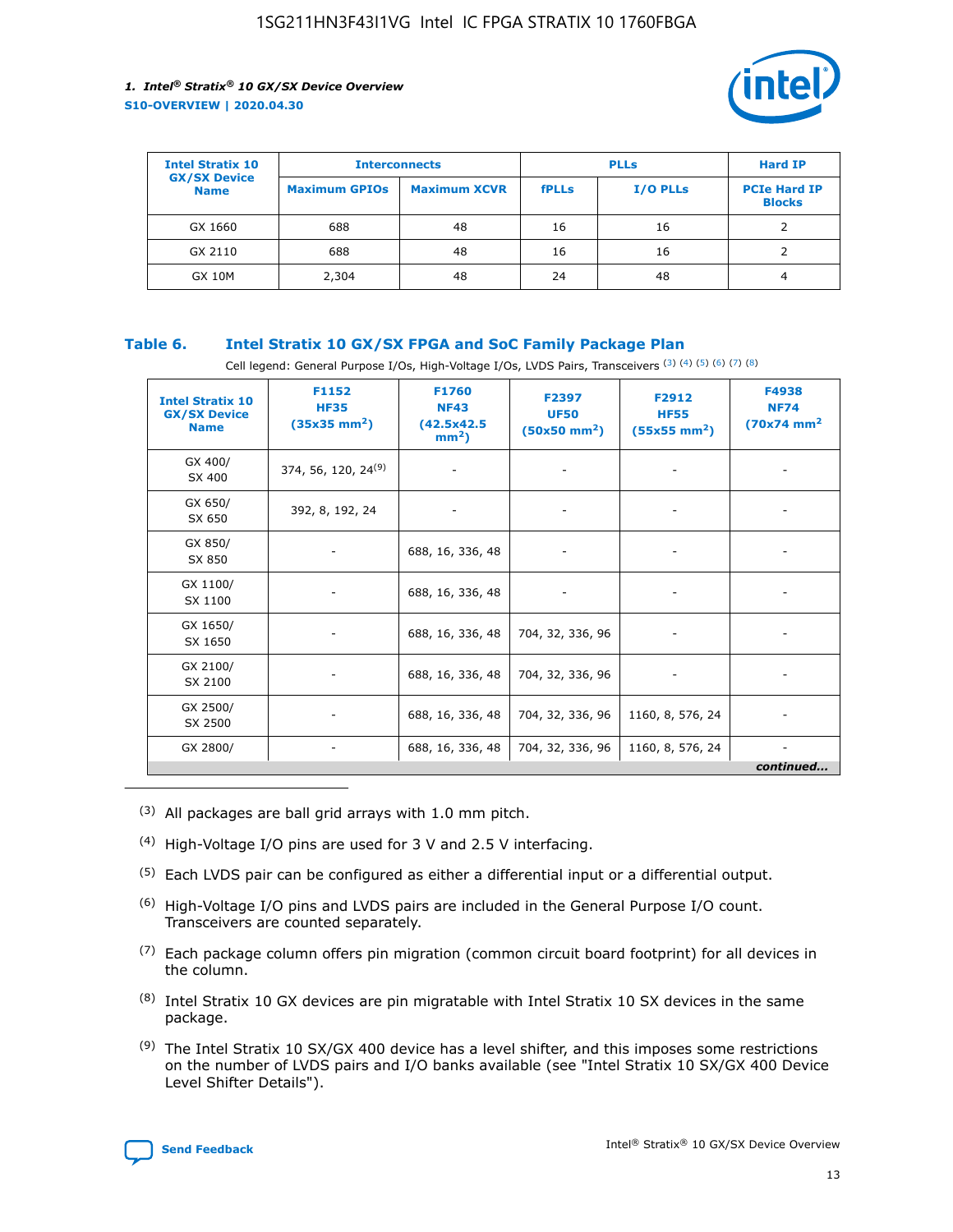

| <b>Intel Stratix 10</b><br><b>GX/SX Device</b><br><b>Name</b> | F1152<br><b>HF35</b><br>$(35x35)$ mm <sup>2</sup> ) | F1760<br><b>NF43</b><br>(42.5x42.5<br>$mm2$ ) | F2397<br><b>UF50</b><br>$(50x50 \text{ mm}^2)$ | F2912<br><b>HF55</b><br>$(55x55$ mm <sup>2</sup> ) | F4938<br><b>NF74</b><br>$(70x74)$ mm <sup>2</sup> |
|---------------------------------------------------------------|-----------------------------------------------------|-----------------------------------------------|------------------------------------------------|----------------------------------------------------|---------------------------------------------------|
| SX 2800                                                       |                                                     |                                               |                                                |                                                    |                                                   |
| GX 1660                                                       | -                                                   | 688, 16, 336, 48                              | $\overline{\phantom{a}}$                       |                                                    |                                                   |
| GX 2110                                                       |                                                     | 688, 16, 336, 48                              | $\overline{\phantom{a}}$                       |                                                    |                                                   |
| <b>GX 10M</b>                                                 | ۰                                                   |                                               |                                                |                                                    | 2304, 32, 1152,<br>48                             |





## **1.6. Intel Hyperflex Core Architecture**

Intel Stratix 10 FPGAs and SoCs are based on a core fabric featuring the new Intel Hyperflex core architecture. The Intel Hyperflex core architecture delivers 2X the clock frequency performance and up to 70% lower power compared to previous generation high-end FPGAs. Along with this performance breakthrough, the Intel Hyperflex core architecture delivers a number of advantages including:

- **Higher Throughput**—Capitalizes on 2X core clock frequency performance to obtain throughput breakthroughs
- **Improved Power Efficiency**—Uses reduced IP size, enabled by Intel Hyperflex, to consolidate designs which previously spanned multiple devices into a single device, thereby reducing power by up to 70% versus previous generation devices
- **Greater Design Functionality**—Uses faster clock frequency to reduce bus widths and reduce IP size, freeing up additional FPGA resources to add greater functionality
- **Increased Designer Productivity**—Boosts performance with less routing congestion and fewer design iterations using Hyper-Aware design tools, obtaining greater timing margin for more rapid timing closure

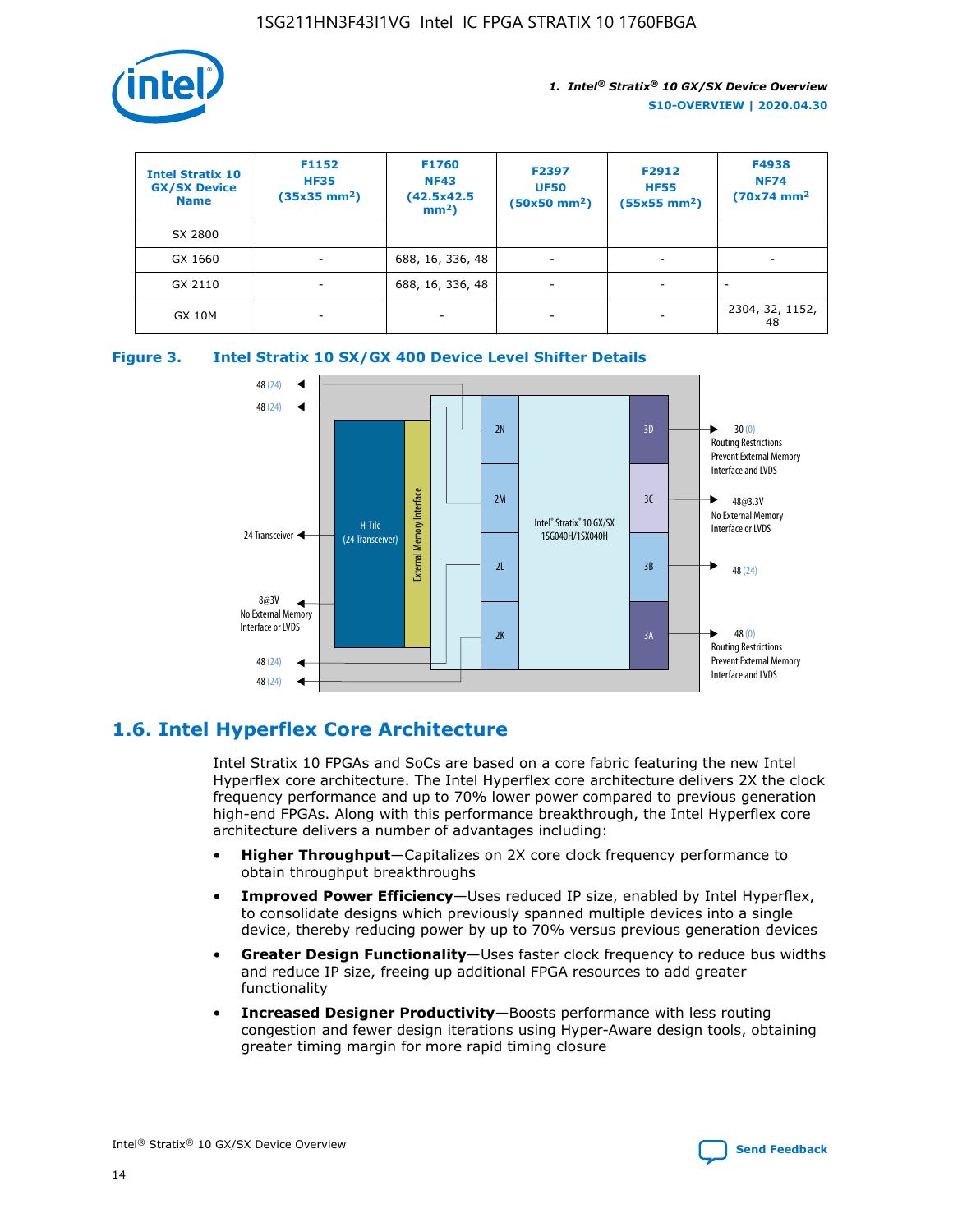

In addition to the traditional user registers found in the Adaptive Logic Modules (ALM), the Intel Hyperflex core architecture introduces additional bypassable registers everywhere throughout the fabric of the FPGA. These additional registers, called Hyper-Registers are available on every interconnect routing segment and at the inputs of all functional blocks.

#### **Figure 4. Bypassable Hyper-Register**



The Hyper-Registers enable the following key design techniques to achieve the 2X core performance increases:

- Fine grain Hyper-Retiming to eliminate critical paths
- Zero latency Hyper-Pipelining to eliminate routing delays
- Flexible Hyper-Optimization for best-in-class performance

By implementing these techniques in your design, the Hyper-Aware design tools automatically make use of the Hyper-Registers to achieve maximum core clock frequency.



## **Figure 5. Intel Hyperflex Core Architecture**

New Hyper-Registers throughout the core fabric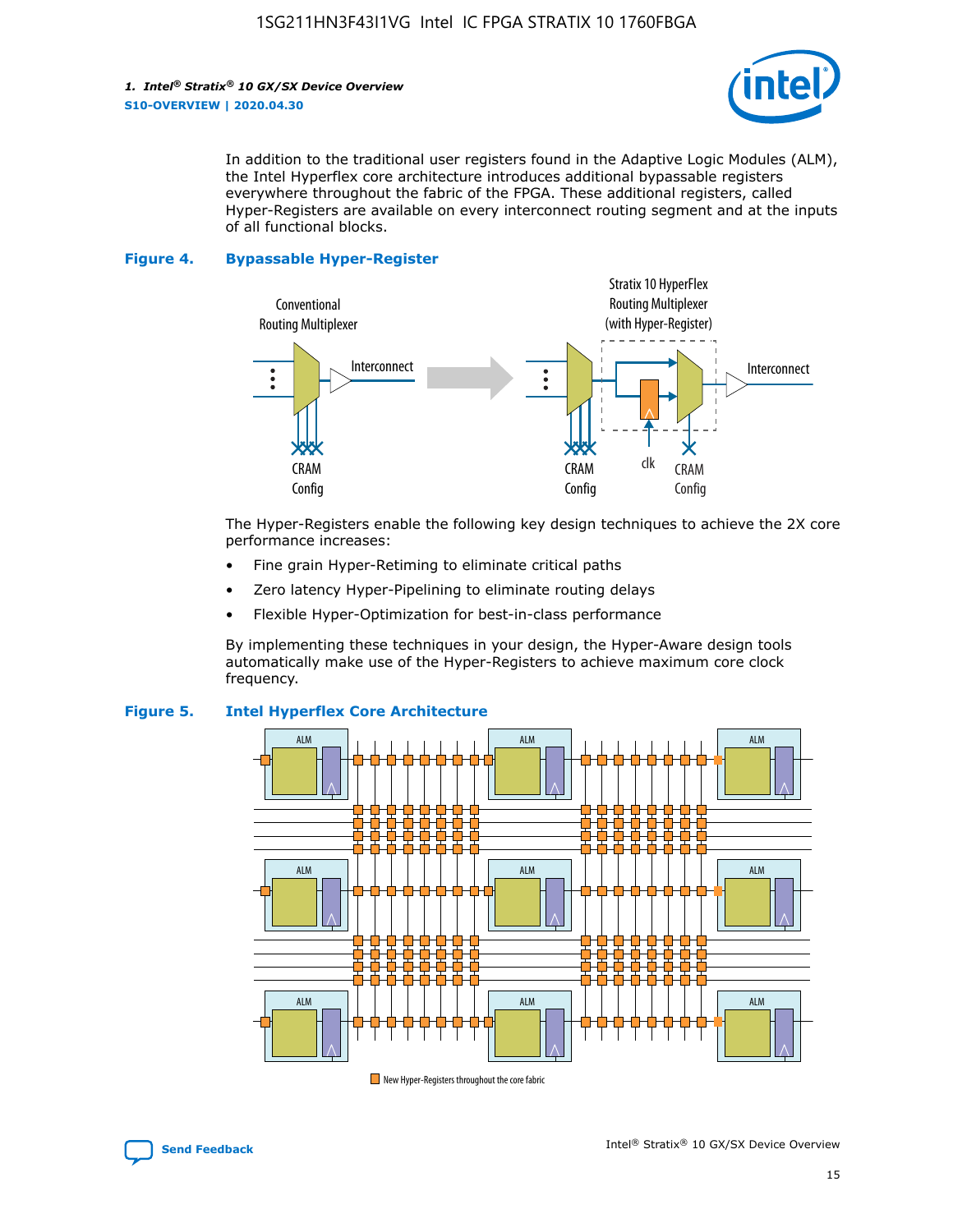

## **1.7. Heterogeneous 3D SiP Transceiver Tiles**

Intel Stratix 10 FPGAs and SoCs feature power efficient, high bandwidth, low latency transceivers. The transceivers are implemented on heterogeneous 3D System-in-Package (SiP) transceiver tiles, each containing 24 full-duplex transceiver channels. In addition to providing a high-performance transceiver solution to meet current connectivity needs, this allows for future flexibility and scalability as data rates, modulation schemes, and protocol IPs evolve.

## **Figure 6. Monolithic Core Fabric and Heterogeneous 3D SiP Transceiver Tiles**



## **Figure 7. Dual Core Fabric and Heterogeneous 3D SiP Transceiver Tiles (for the Intel Stratix 10 GX 10M Variant Only)**



Each transceiver tile contains:

- 24 full-duplex transceiver channels (PMA and PCS) $(10)$
- Reference clock distribution network
- Transmit PLLs
- High-speed clocking and bonding networks
- One instance of PCI Express hard IP

 $(10)$  12 full-duplex transceiver channels for the Intel Stratix 10 GX 10M variant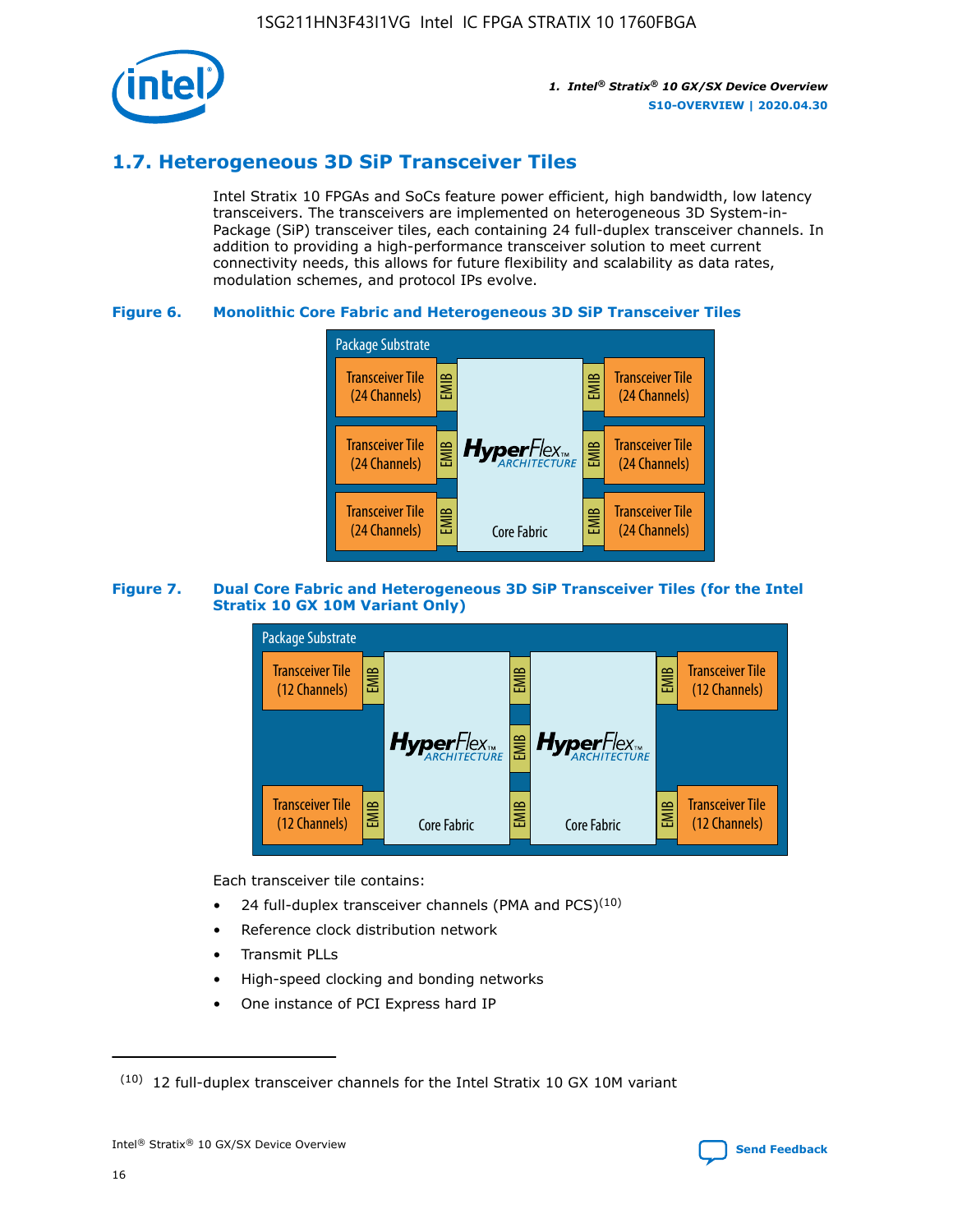



## **Figure 8. Heterogeneous 3D SiP Transceiver Tile Architecture**

## **1.8. Intel Stratix 10 Transceivers**

Intel Stratix 10 devices offer up to 96 total full-duplex transceiver channels. These channels provide continuous data rates from 1 Gbps to 28.3 Gbps for chip-to-chip, chip-to-module, and backplane applications. In each device,two thirds of the transceivers can be configured up to the maximum data rate of 28.3 Gbps to drive 100G interfaces and C form-factor pluggable CFP2/CFP4 optical modules. For longerreach backplane driving applications, advanced adaptive equalization circuits are used to equalize over 30 dB of system loss.

All transceiver channels feature a dedicated Physical Medium Attachment (PMA) and a hardened Physical Coding Sublayer (PCS).

- The PMA provides primary interfacing capabilities to physical channels.
- The PCS typically handles encoding/decoding, word alignment, and other preprocessing functions before transferring data to the FPGA core fabric.

Within each transceiver tile, the transceivers are arranged in four banks of six PMA-PCS groups. A wide variety of bonded and non-bonded data rate configurations are possible within each bank, and within each tile, using a highly configurable clock distribution network.

## **1.8.1. PMA Features**

PMA channels are comprised of transmitter (TX), receiver (RX), and high speed clocking resources.

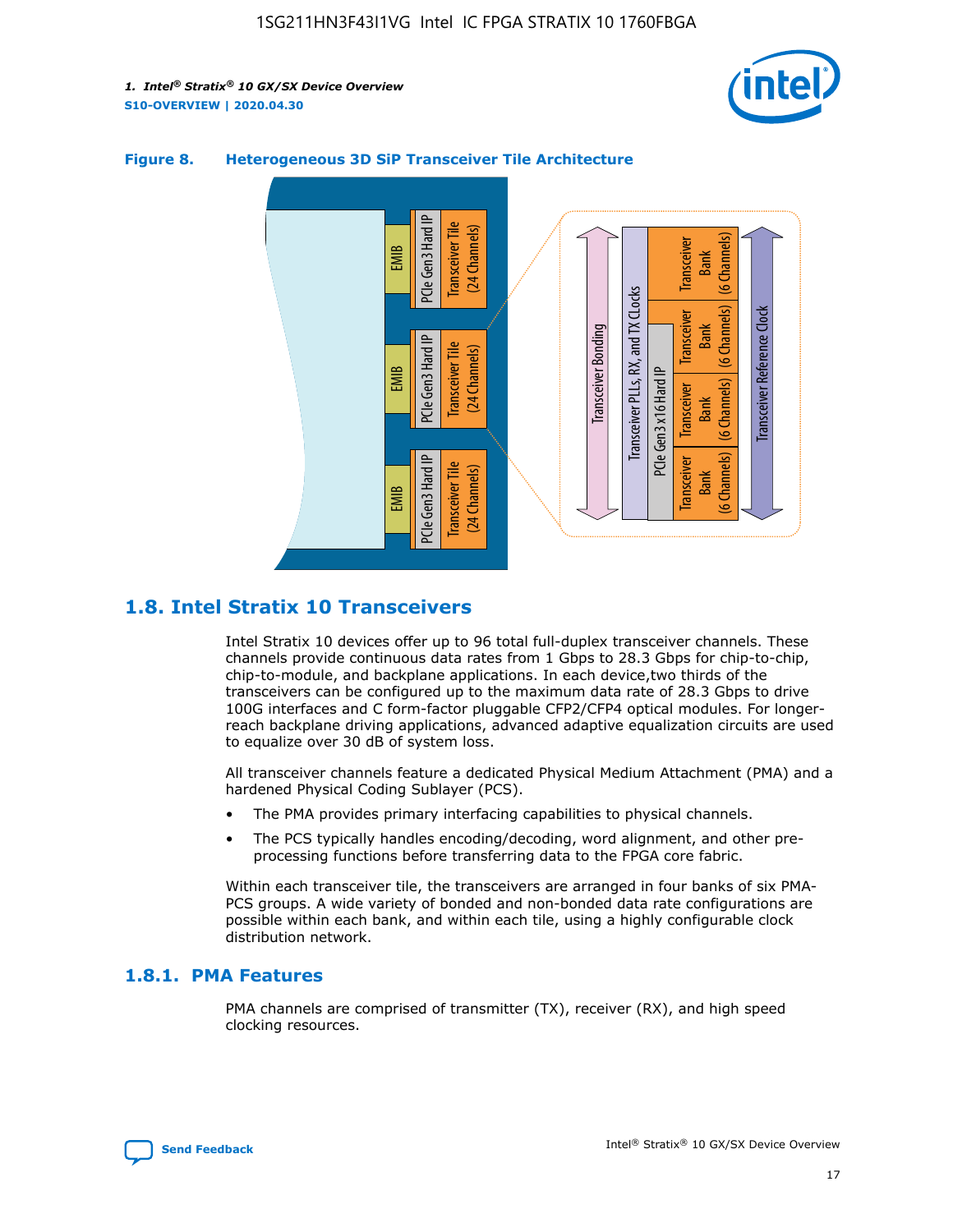

Intel Stratix 10 device features provide exceptional signal integrity at data rates up to 28.3 Gbps. Clocking options include ultra-low jitter LC tank-based (ATX) PLLs with optional fractional synthesis capability, channel PLLs operating as clock multiplier units (CMUs), and fractional synthesis PLLs (fPLLs).

- **ATX PLL**—can be configured in integer mode, or optionally, in a new fractional synthesis mode. Each ATX PLL spans the full frequency range of the supported data rate range providing a stable, flexible clock source with the lowest jitter.
- **CMU PLL**—when not being used as a transceiver, select PMA channels can be configured as channel PLLs operating as CMUs to provide an additional master clock source within the transceiver bank.
- **fPLL**—In addition, dedicated fPLLs are available with precision frequency synthesis capabilities. fPLLs can be used to synthesize multiple clock frequencies from a single reference clock source and replace multiple reference oscillators for multiprotocol and multi-rate applications.

On the receiver side, each PMA has an independent channel PLL that allows analog tracking for clock-data recovery. Each PMA also has advanced equalization circuits that compensate for transmission losses across a wide frequency spectrum.

- **Variable Gain Amplifier (VGA)**—to optimize the receiver's dynamic range
- **Continuous Time Linear Equalizer (CTLE)**—to compensate for channel losses with lowest power dissipation
- **Decision Feedback Equalizer (DFE)**—to provide additional equalization capability on backplanes even in the presence of crosstalk and reflections
- **On-Die Instrumentation (ODI)**—to provide on-chip eye monitoring capabilities (Eye Viewer). This capability helps to optimize link equalization parameters during board bring-up and supports in-system link diagnostics and equalization margin testing

#### **Figure 9. Intel Stratix 10 Receiver Block Features**



All link equalization parameters feature automatic adaptation using the new Advanced Digital Adaptive Parametric Tuning (ADAPT) circuit. This circuit is used to dynamically set DFE tap weights, adjust CTLE parameters, and optimize VGA gain and threshold voltage. Finally, optimal and consistent signal integrity is ensured by using the new

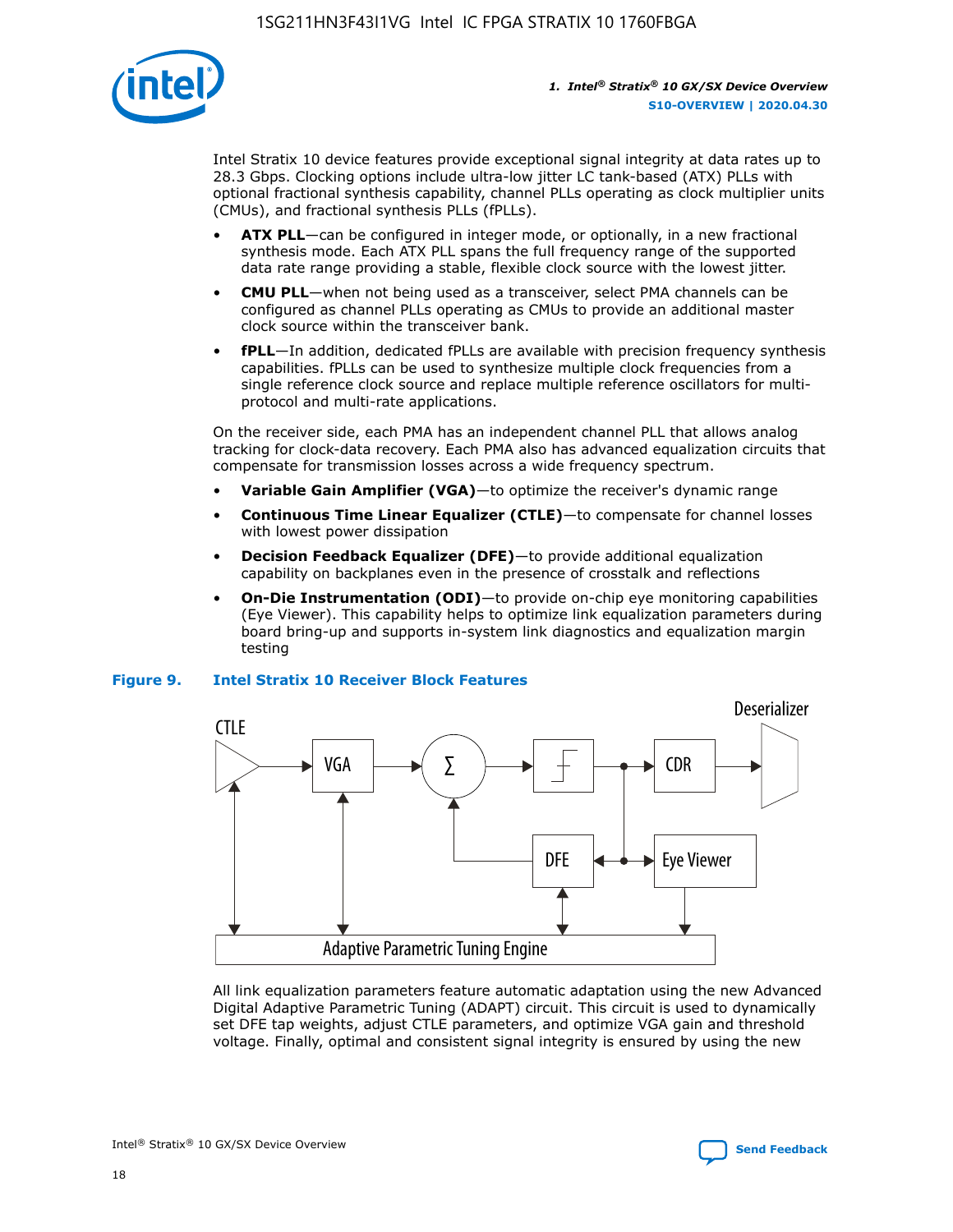

hardened Precision Signal Integrity Calibration Engine (PreSICE) to automatically calibrate all transceiver circuit blocks on power-up. This gives the most link margin and ensures robust, reliable, and error-free operation.

#### **Table 7. Transceiver PMA Features**

| <b>Feature</b>                                                       | <b>Capability</b>                                                                                                                                                                                         |
|----------------------------------------------------------------------|-----------------------------------------------------------------------------------------------------------------------------------------------------------------------------------------------------------|
| Chip-to-Chip Data Rates                                              | 1 Gbps (11) to 28.3 Gbps (Intel Stratix 10 GX/SX devices)                                                                                                                                                 |
| <b>Backplane Support</b>                                             | Drive backplanes at data rates up to 28.3 Gbps, including 10GBASE-KR compliance                                                                                                                           |
| Optical Module Support                                               | SFP+/SFP, XFP, CXP, QSFP/QSFP28, QSFPDD, CFP/CFP2/CFP4                                                                                                                                                    |
| Cable Driving Support                                                | SFP+ Direct Attach, PCI Express over cable, eSATA                                                                                                                                                         |
| <b>Transmit Pre-Emphasis</b>                                         | 5-tap transmit pre-emphasis and de-emphasis to compensate for system channel loss                                                                                                                         |
| Continuous Time Linear<br>Equalizer (CTLE)                           | Dual mode, high-gain, and high-data rate, linear receive equalization to compensate for<br>system channel loss                                                                                            |
| Decision Feedback Equalizer<br>(DFE)                                 | 15 fixed tap DFE to equalize backplane channel loss in the presence of crosstalk and noisy<br>environments                                                                                                |
| Advanced Digital Adaptive<br>Parametric Tuning (ADAPT)               | Fully digital adaptation engine to automatically adjust all link equalization parameters-<br>including CTLE, DFE, and VGA blocks-that provide optimal link margin without intervention<br>from user logic |
| Precision Signal Integrity<br>Calibration Engine (PreSICE)           | Hardened calibration controller to quickly calibrate all transceiver control parameters on<br>power-up, which provides the optimal signal integrity and jitter performance                                |
| <b>ATX Transmit PLLs</b>                                             | Low jitter ATX (inductor-capacitor) transmit PLLs with continuous tuning range to cover a<br>wide range of standard and proprietary protocols, with optional fractional frequency<br>synthesis capability |
| <b>Fractional PLLs</b>                                               | On-chip fractional frequency synthesizers to replace on-board crystal oscillators and reduce<br>system cost                                                                                               |
| Digitally Assisted Analog<br>CDR.                                    | Superior jitter tolerance with fast lock time                                                                                                                                                             |
| On-Die Instrumentation-<br>Eye Viewer and Jitter Margin<br>Tool      | Simplify board bring-up, debug, and diagnostics with non-intrusive, high-resolution eye<br>monitoring (Eye Viewer). Also inject jitter from transmitter to test link margin in system.                    |
| Dynamic Reconfiguration                                              | Allows for independent control of each transceiver channel Avalon memory-mapped<br>interface for the most transceiver flexibility.                                                                        |
| Multiple PCS-PMA and PCS-<br>Core to FPGA fabric interface<br>widths | 8, 10, 16, 20, 32, 40, or 64 bit interface widths for flexibility of deserialization width,<br>encoding, and reduced latency                                                                              |

## **1.8.2. PCS Features**

Intel Stratix 10 PMA channels interface with core logic through configurable and bypassable PCS interface layers.

The PCS contains multiple gearbox implementations to decouple the PMA and PCS interface widths. This feature provides the flexibility to implement a wide range of applications with 8, 10, 16, 20, 32, 40, or 64 bit interface width between each transceiver and the core logic.

 $(11)$  Stratix 10 transceivers can support data rates below 1 Gbps with over sampling.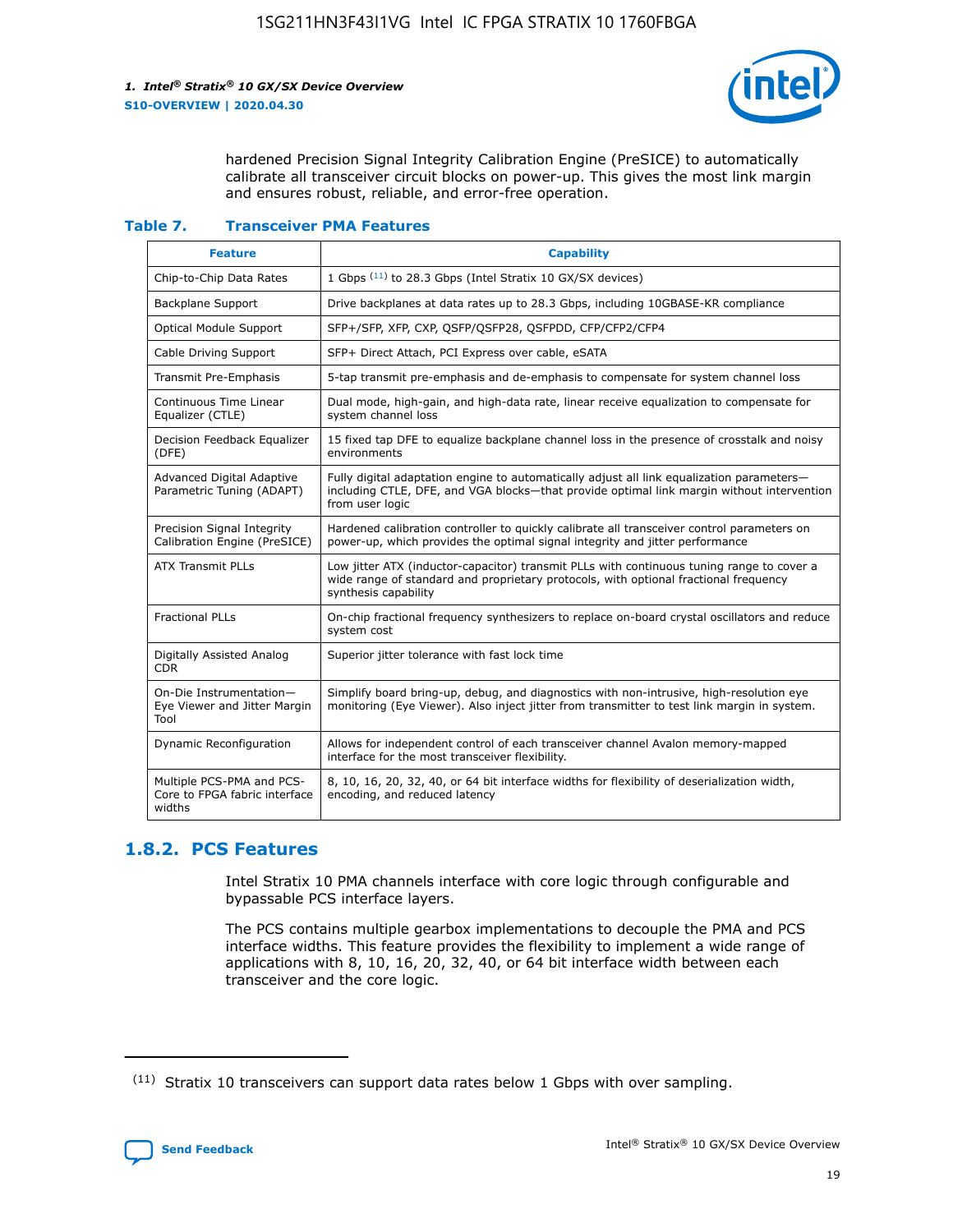

The PCS also contains hard IP to support a variety of standard and proprietary protocols across a wide range of data rates and encoding schemes. The Standard PCS mode provides support for 8B/10B encoded applications up to 12.5 Gbps. The Enhanced PCS mode supports 64B/66B and 64B/67B encoded applications up to 17.4 Gbps. The enhanced PCS mode also includes an integrated 10GBASE-KR/40GBASE-KR4 Forward Error Correction (FEC) circuit. For highly customized implementations, a PCS Direct mode provides an interface up to 64 bits wide to allow for custom encoding and support for data rates up to 28.3 Gbps.

For more information about the PCS-Core interface or the double rate transfer mode, refer to the *Intel Stratix 10 L- and H-Tile Transceiver PHY User Guide*, and the *Intel Stratix 10 E-Tile Transceiver PHY User Guide*.

| <b>PCS Protocol</b><br><b>Support</b>           | Data Rate (Gbps) | <b>Transmitter Data Path</b>                                                                                                                                              | <b>Receiver Data Path</b>                                                                                                                                                                                      |
|-------------------------------------------------|------------------|---------------------------------------------------------------------------------------------------------------------------------------------------------------------------|----------------------------------------------------------------------------------------------------------------------------------------------------------------------------------------------------------------|
| Standard PCS                                    | 1 to 12.5        | Phase compensation FIFO, byte<br>serializer, 8B/10B encoder, bit-slipper,<br>channel bonding                                                                              | Rate match FIFO, word-aligner, 8B/10B<br>decoder, byte deserializer, byte<br>ordering                                                                                                                          |
| PCI Express<br>Gen1/Gen2 x1,<br>x2, x4, x8, x16 | $2.5$ and $5.0$  | Same as Standard PCS plus PIPE 2.0<br>interface to core                                                                                                                   | Same as Standard PCS plus PIPE 2.0<br>interface to core                                                                                                                                                        |
| PCI Express Gen3<br>x1, x2, x4, x8,<br>x16      | 8.0              | Phase compensation FIFO, byte<br>serializer, encoder, scrambler, bit-<br>slipper, gear box, channel bonding, and<br>PIPE 3.0 interface to core, auto speed<br>negotiation | Rate match FIFO (0-600 ppm mode),<br>word-aligner, decoder, descrambler,<br>phase compensation FIFO, block sync,<br>byte deserializer, byte ordering, PIPE<br>3.0 interface to core, auto speed<br>negotiation |
| CPRI                                            | 0.6144 to 9.8    | Same as Standard PCS plus<br>deterministic latency serialization                                                                                                          | Same as Standard PCS plus<br>deterministic latency deserialization                                                                                                                                             |
| <b>Enhanced PCS</b>                             | 2.5 to 17.4      | FIFO, channel bonding, bit-slipper, and<br>gear box                                                                                                                       | FIFO, block sync, bit-slipper, and gear<br>box                                                                                                                                                                 |
| 10GBASE-R                                       | 10.3125          | FIFO, 64B/66B encoder, scrambler,<br>FEC, and gear box                                                                                                                    | FIFO, 64B/66B decoder, descrambler,<br>block sync, FEC, and gear box                                                                                                                                           |
| Interlaken                                      | 4.9 to 17.4      | FIFO, channel bonding, frame<br>generator, CRC-32 generator,<br>scrambler, disparity generator, bit-<br>slipper, and gear box                                             | FIFO, CRC-32 checker, frame sync,<br>descrambler, disparity checker, block<br>sync, and gear box                                                                                                               |
| SFI-S/SFI-5.2                                   | 11.3             | FIFO, channel bonding, bit-slipper, and<br>gear box                                                                                                                       | FIFO, bit-slipper, and gear box                                                                                                                                                                                |
| <b>IEEE 1588</b>                                | 1.25 to 10.3125  | FIFO (fixed latency), 64B/66B encoder,<br>scrambler, and gear box                                                                                                         | FIFO (fixed latency), 64B/66B decoder,<br>descrambler, block sync, and gear box                                                                                                                                |
| SDI                                             | up to 12.5       | FIFO and gear box                                                                                                                                                         | FIFO, bit-slipper, and gear box                                                                                                                                                                                |
| GigE                                            | 1.25             | Same as Standard PCS plus GigE state<br>machine                                                                                                                           | Same as Standard PCS plus GigE state<br>machine                                                                                                                                                                |
| <b>PCS Direct</b>                               | up to 28.3       | Custom                                                                                                                                                                    | Custom                                                                                                                                                                                                         |

## **Table 8. Transceiver PCS Features**

#### **Related Information**

[Intel Stratix 10 L- and H-Tile Transceiver PHY User Guide](https://www.altera.com/documentation/wry1479165198810.html)

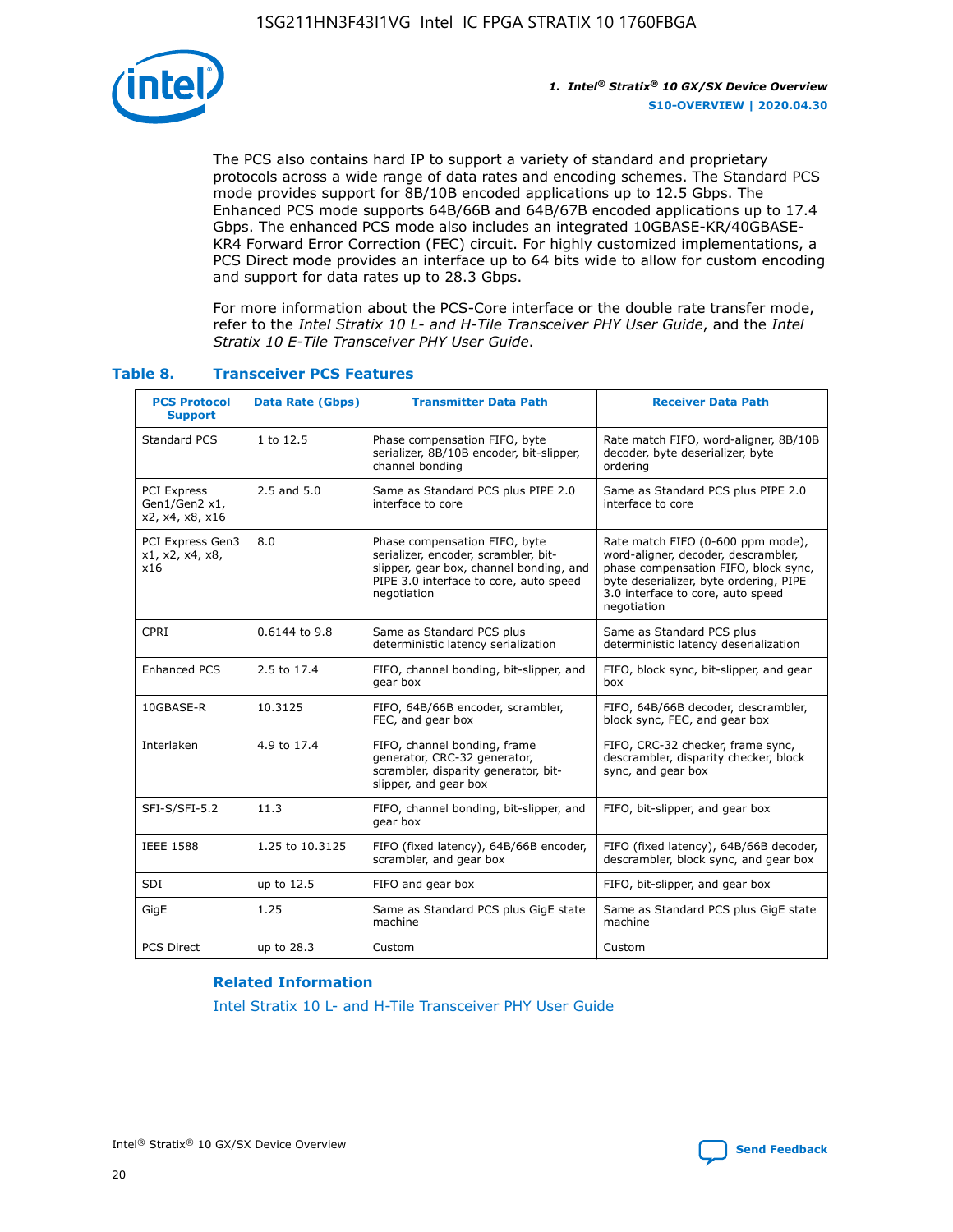

## **1.9. PCI Express Gen1/Gen2/Gen3 Hard IP**

Intel Stratix 10 devices contain embedded PCI Express hard IP designed for performance, ease-of-use, increased functionality, and designer productivity.

The PCI Express hard IP consists of the PHY, Data Link, and Transaction layers. It also supports PCI Express Gen1/Gen2/Gen3 end point and root port, in x1/x2/x4/x8/x16 lane configurations. The PCI Express hard IP is capable of operating independently from the core logic (autonomous mode). This feature allows the PCI Express link to power up and complete link training in less than 100 ms, while the rest of the device is still in the process of being configured. The hard IP also provides added functionality, which makes it easier to support emerging features such as Single Root I/O Virtualization (SR-IOV) and optional protocol extensions.

The PCI Express hard IP has improved end-to-end data path protection using Error Checking and Correction (ECC). In addition, the hard IP supports configuration of the device via protocol (CvP) across the PCI Express bus at Gen1/Gen2/Gen3 rates.

## **1.10. Interlaken PCS Hard IP**

Intel Stratix 10 devices have integrated Interlaken PCS hard IP supporting rates up to 17.4 Gbps per lane.

The Interlaken PCS hard IP is based on the proven functionality of the PCS developed for Intel's previous generation FPGAs, which has demonstrated interoperability with Interlaken ASSP vendors and third-party IP suppliers. The Interlaken PCS hard IP is present in every transceiver channel in Intel Stratix 10 devices.

## **1.11. 10G Ethernet Hard IP**

Intel Stratix 10 devices include IEEE 802.3 10-Gbps Ethernet (10GbE) compliant 10GBASE-R PCS and PMA hard IP. The scalable 10GbE hard IP supports multiple independent 10GbE ports while using a single PLL for all the 10GBASE-R PCS instantiations, which saves on core logic resources and clock networks.

The integrated serial transceivers simplify multi-port 10GbE systems compared to 10 GbE Attachment Unit Interface (XAUI) interfaces that require an external XAUI-to-10G PHY. Furthermore, the integrated transceivers incorporate signal conditioning circuits, which enable direct connection to standard 10G XFP and SFP+ pluggable optical modules. The transceivers also support backplane Ethernet applications and include a hard 10GBASE-KR/40GBASE-KR4 Forward Error Correction (FEC) circuit that can be used for both 10G and 40G applications. The integrated 10G Ethernet hard IP and 10G transceivers save external PHY cost, board space and system power. The 10G Ethernet PCS hard IP and 10GBASE-KR FEC are present in every transceiver channel.

## **1.12. External Memory and General Purpose I/O**

Intel Stratix 10 devices offer substantial external memory bandwidth, with up to ten 72 bit wide DDR4 memory interfaces running at up to 2666 Mbps. For external memory interface and LVDS restrictions, see [AN 906: Intel Stratix 10 GX 400, SX 400,](https://www.intel.com/content/www/us/en/programmable/documentation/sjf1574667190623.html#bft1574667627484) [and TX 400 Routing and Designing Floorplan Guidelines.](https://www.intel.com/content/www/us/en/programmable/documentation/sjf1574667190623.html#bft1574667627484)

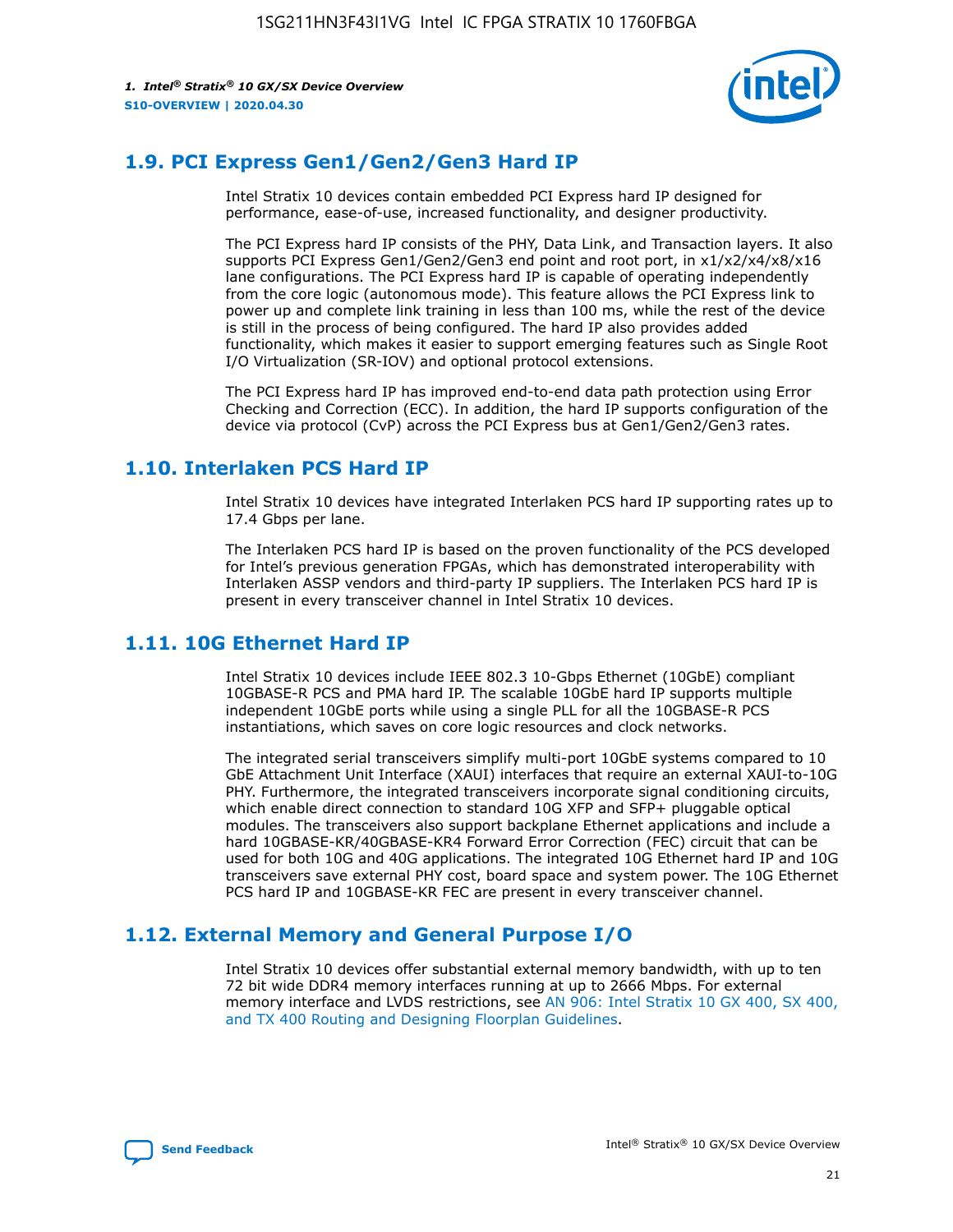

This bandwidth is provided along with the ease of design, lower power, and resource efficiencies of hardened high-performance memory controllers. The external memory interfaces can be configured up to a maximum width of 144 bits when using either hard or soft memory controllers.

## **Figure 10. Hard Memory Controller**



Each I/O bank contains 48 general purpose I/Os and a high-efficiency hard memory controller capable of supporting many different memory types, each with different performance capabilities. The hard memory controller is also capable of being bypassed and replaced by a soft controller implemented in user logic. The I/Os each have a hardened double data rate (DDR) read/write path (PHY) capable of performing key memory interface functionality such as:

- Read/write leveling
- FIFO buffering to lower latency and improve margin
- Timing calibration
- On-chip termination

The timing calibration is aided by the inclusion of hard microcontrollers based on Intel's Nios® II technology, specifically tailored to control the calibration of multiple memory interfaces. This calibration allows the Intel Stratix 10 device to compensate for any changes in process, voltage, or temperature either within the Intel Stratix 10 device itself, or within the external memory device. The advanced calibration algorithms ensure maximum bandwidth and robust timing margin across all operating conditions.

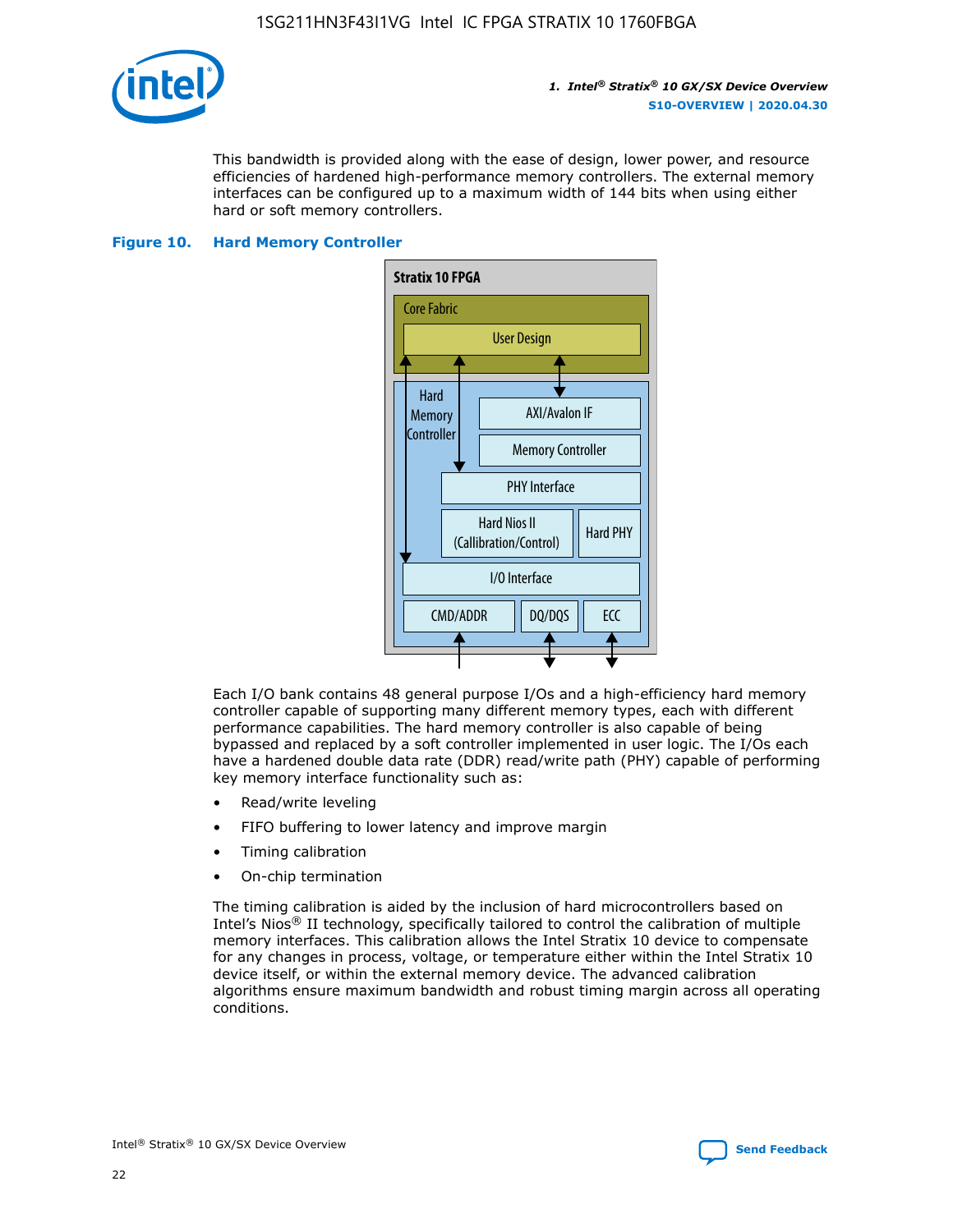

#### **Table 9. External Memory Interface Performance**

The listed speeds are for the 1-rank case.

| <b>Interface</b>     | <b>Controller Type</b> | <b>Performance</b><br>(maximum rate possible) |
|----------------------|------------------------|-----------------------------------------------|
| DDR4                 | Hard                   | 2666 Mbps                                     |
| DDR <sub>3</sub>     | Hard                   | 2133 Mbps                                     |
| QDRII+               | Soft                   | 1,100 Mtps                                    |
| <b>ODRII+ Xtreme</b> | Soft                   | 1,266 Mtps                                    |
| <b>ODRIV</b>         | Soft                   | 2,133 Mtps                                    |
| RLDRAM III           | Soft                   | 2400 Mbps                                     |
| <b>RLDRAM II</b>     | Soft                   | 533 Mbps                                      |

In addition to parallel memory interfaces, Intel Stratix 10 devices support serial memory technologies such as the Hybrid Memory Cube (HMC). The HMC is supported by the Intel Stratix 10 high-speed serial transceivers, which connect up to four HMC links, with each link running at data rates of 15 Gbps (HMC short reach specification).

Intel Stratix 10 devices also feature general purpose I/Os capable of supporting a wide range of single-ended and differential I/O interfaces. LVDS rates up to 1.6 Gbps are supported, with each pair of pins having both a differential driver and a differential input buffer. This enables configurable direction for each LVDS pair.

## **1.13. Adaptive Logic Module (ALM)**

Intel Stratix 10 devices use a similar adaptive logic module (ALM) as the previous generation Intel Arria 10 and Stratix V FPGAs, allowing for efficient implementation of logic functions and easy conversion of IP between the devices.

The ALM block diagram shown in the following figure has eight inputs with a fracturable look-up table (LUT), two dedicated embedded adders, and four dedicated registers.

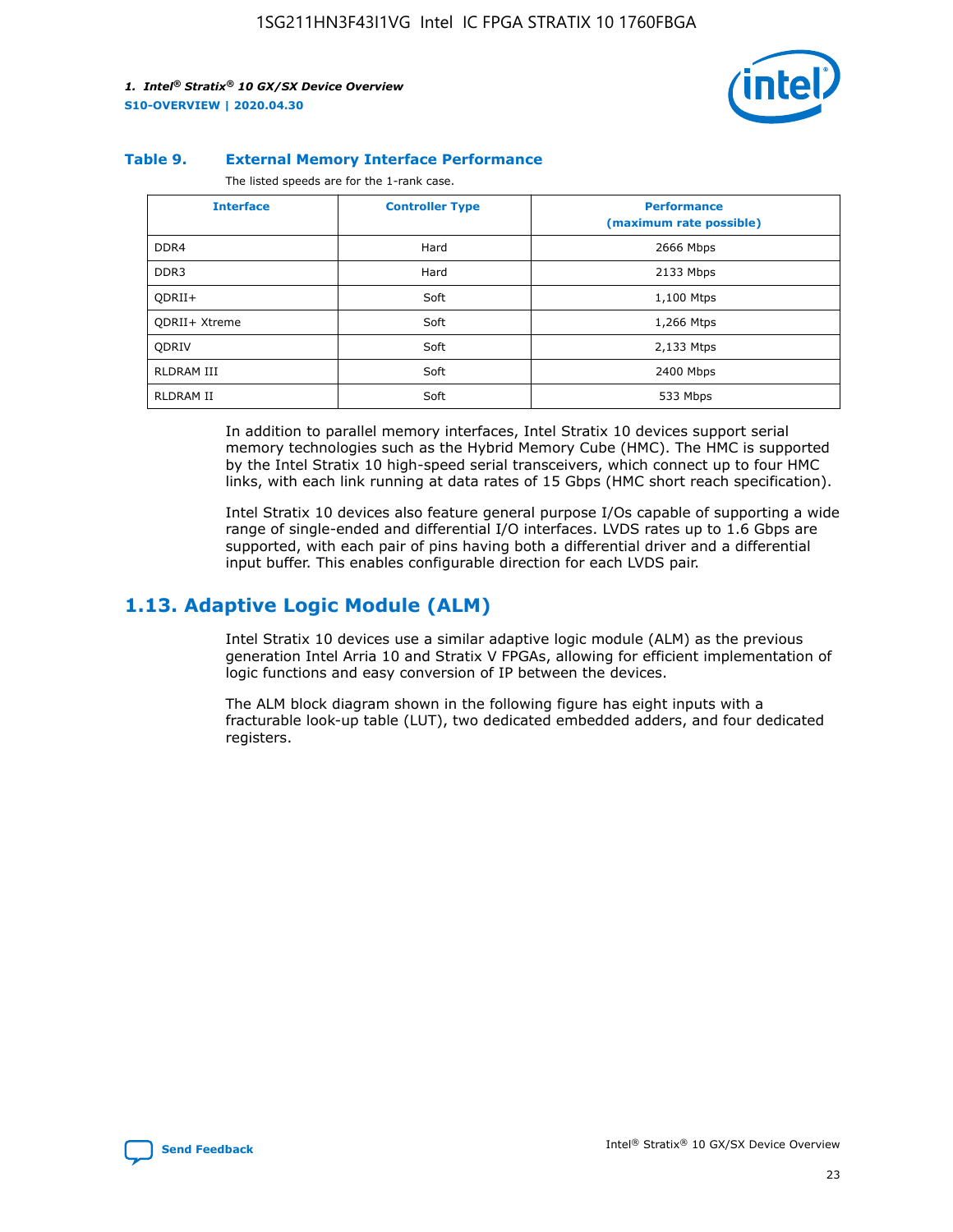

## **Figure 11. Intel Stratix 10 FPGA and SoC ALM Block Diagram**



Key features and capabilities of the ALM include:

- High register count with 4 registers per 8-input fracturable LUT, operating in conjunction with the new Intel Hyperflex architecture, enables Intel Stratix 10 devices to maximize core performance at very high core logic utilization
- Implements select 7-input logic functions, all 6-input logic functions, and two independent functions consisting of smaller LUT sizes (such as two independent 4 input LUTs) to optimize core logic utilization

The Intel Quartus Prime software takes advantage of the ALM logic structure to deliver the highest performance, optimal logic utilization, and lowest compile times. The Intel Quartus Prime software simplifies design reuse as it automatically maps legacy designs into the Intel Stratix 10 ALM architecture.

## **1.14. Core Clocking**

Core clocking in Intel Stratix 10 devices makes use of programmable clock tree synthesis.

This technique uses dedicated clock tree routing and switching circuits, and allows the Intel Quartus Prime software to create the exact clock trees required for your design. Clock tree synthesis minimizes clock tree insertion delay, reduces dynamic power dissipation in the clock tree and allows greater clocking flexibility in the core while still maintaining backwards compatibility with legacy global and regional clocking schemes.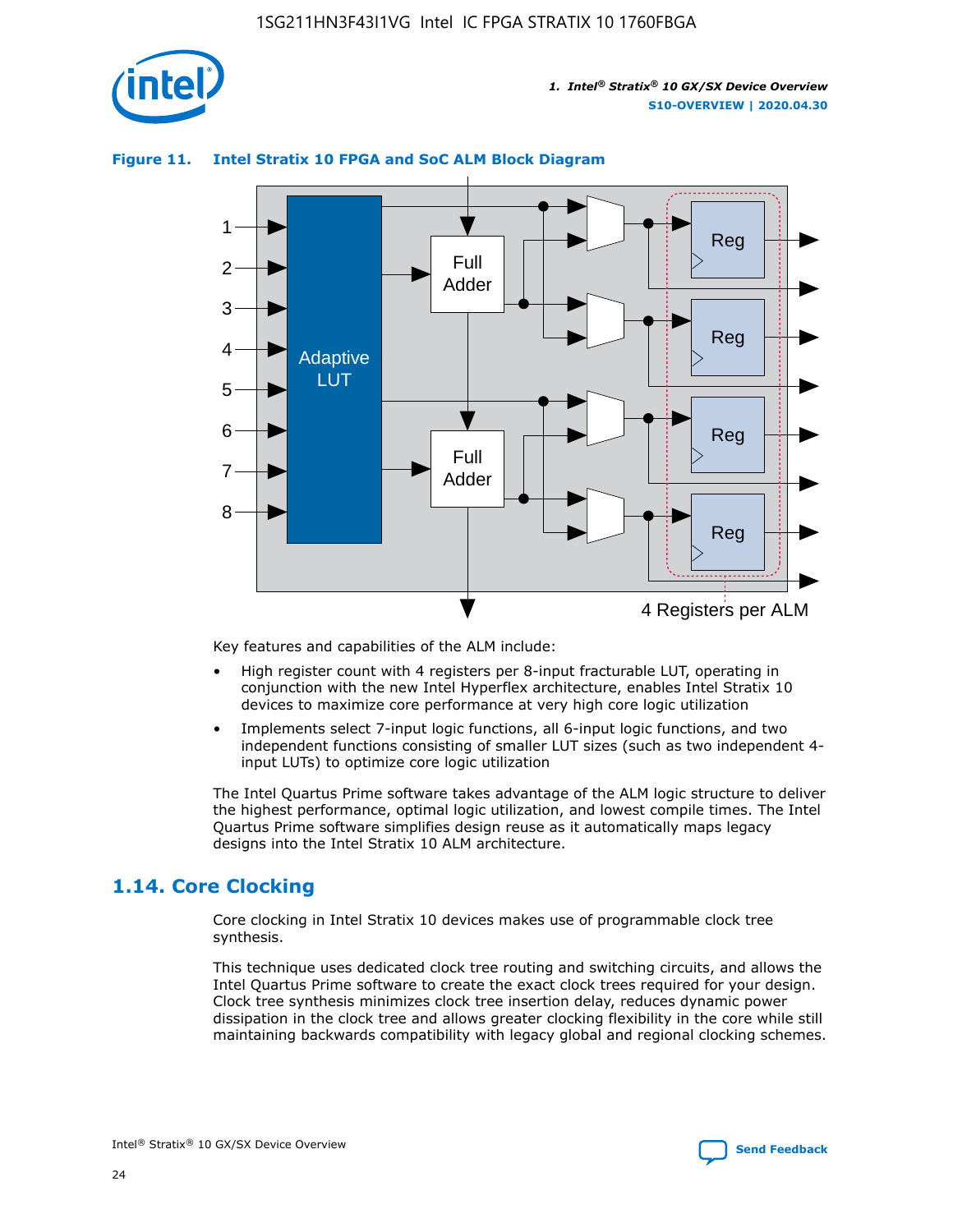

The core clock network in Intel Stratix 10 devices supports the new Intel Hyperflex core architecture at clock rates up to 1 GHz. It also supports the hard memory controllers up to 2666 Mbps with a quarter rate transfer to the core. The core clock network is supported by dedicated clock input pins, fractional clock synthesis PLLs, and integer I/O PLLs.

## **1.15. Fractional Synthesis PLLs and I/O PLLs**

Intel Stratix 10 devices have up to 32 fractional synthesis PLLs (fPLL) available for use with transceivers or in the core fabric.

The fPLLs are located in the 3D SiP transceiver L-tiles and H-tiles, eight per tile, adjacent to the transceiver channels. The fPLLs can be used to reduce both the number of oscillators required on the board and the number of clock pins required, by synthesizing multiple clock frequencies from a single reference clock source. In addition to synthesizing reference clock frequencies for the transceiver transmit PLLs, the fPLLs can also be used directly for transmit clocking. Each fPLL can be independently configured for conventional integer mode, or enhanced fractional synthesis mode with third-order delta-sigma modulation.

In addition to the fPLLs, Intel Stratix 10 devices contain up to 24 integer I/O PLLs (IOPLLs) available for general purpose use in the core fabric and for simplifying the design of external memory interfaces and high-speed LVDS interfaces. The IOPLLs are located in each bank of 48 general purpose I/O, 1 per I/O bank, adjacent to the hard memory controllers and LVDS SerDes in each I/O bank. This makes it easier to close timing because the IOPLLs are tightly coupled with the I/Os that need to use them. The IOPLLs can be used for general purpose applications in the core such as clock network delay compensation and zero-delay clock buffering.

## **1.16. Internal Embedded Memory**

Intel Stratix 10 devices contain two types of embedded memory blocks: M20K (20 Kb) and MLAB (640 bit).

The M20K and MLAB blocks are familiar block sizes carried over from previous Intel device families. The MLAB blocks are ideal for wide and shallow memories, while the M20K blocks are intended to support larger memory configurations and include hard ECC. Both M20K and MLAB embedded memory blocks can be configured as a singleport or dual-port RAM, FIFO, ROM, or shift register. These memory blocks are highly flexible and support a number of memory configurations as shown in Table 10 on page 25.

#### **Table 10. Internal Embedded Memory Block Configurations**

| MLAB (640 bits)                                                | <b>M20K (20 Kb)</b>                                                                    |
|----------------------------------------------------------------|----------------------------------------------------------------------------------------|
| $64 \times 10$ (supported through emulation)<br>$32 \times 20$ | $2K \times 10$ (or $x8$ )<br>$1K \times 20$ (or $x16$ )<br>$512 \times 40$ (or $x32$ ) |

## **1.17. Variable Precision DSP Block**

The Intel Stratix 10 DSP blocks are based upon the Variable Precision DSP Architecture used in Intel's previous generation devices. They feature hard fixed point and IEEE 754 compliant floating point capability.

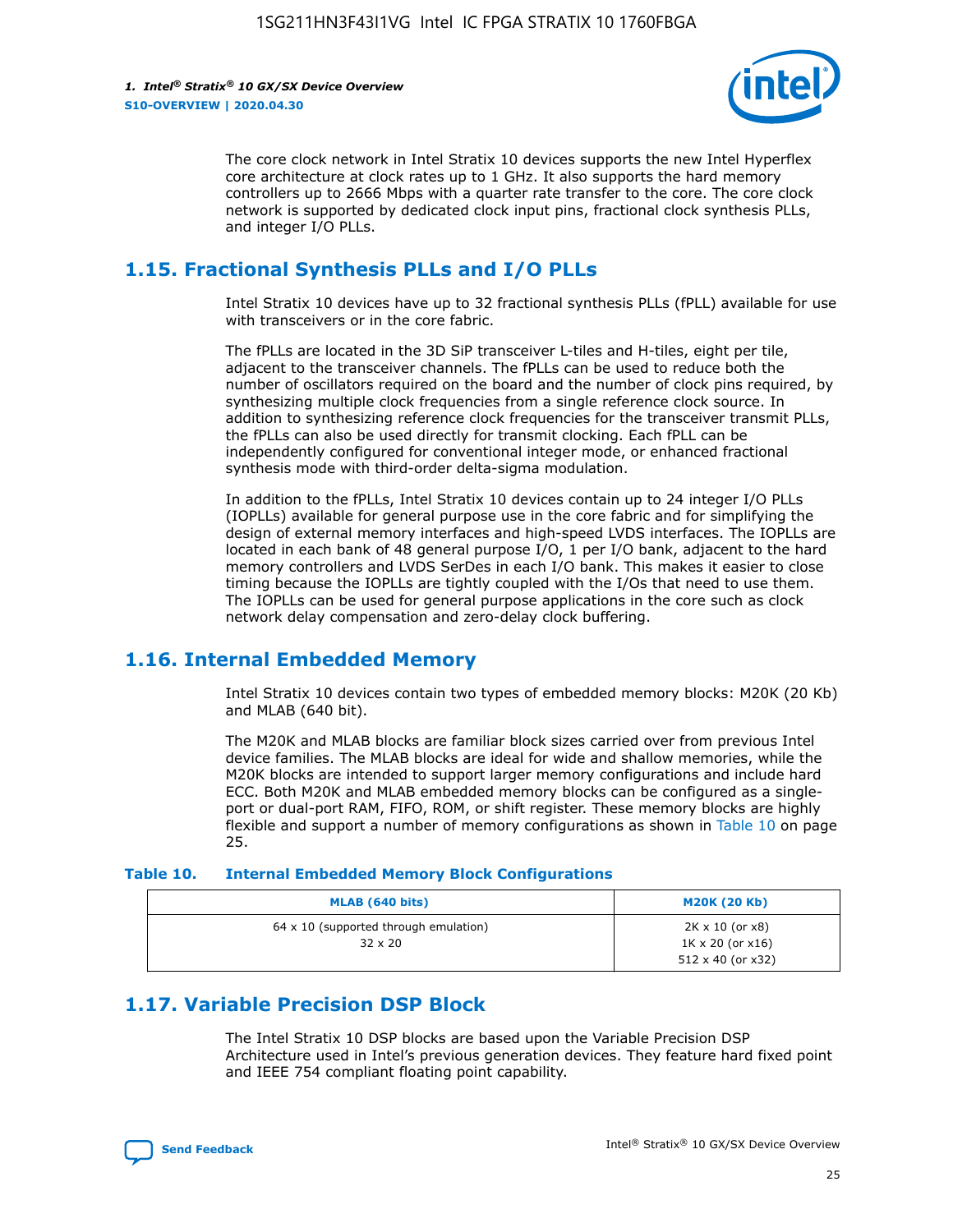

The DSP blocks can be configured to support signal processing with precision ranging from 18x19 up to 54x54. A pipeline register has been added to increase the maximum operating frequency of the DSP block and reduce power consumption.





### **Figure 13. DSP Block: High Precision Fixed Point Mode**

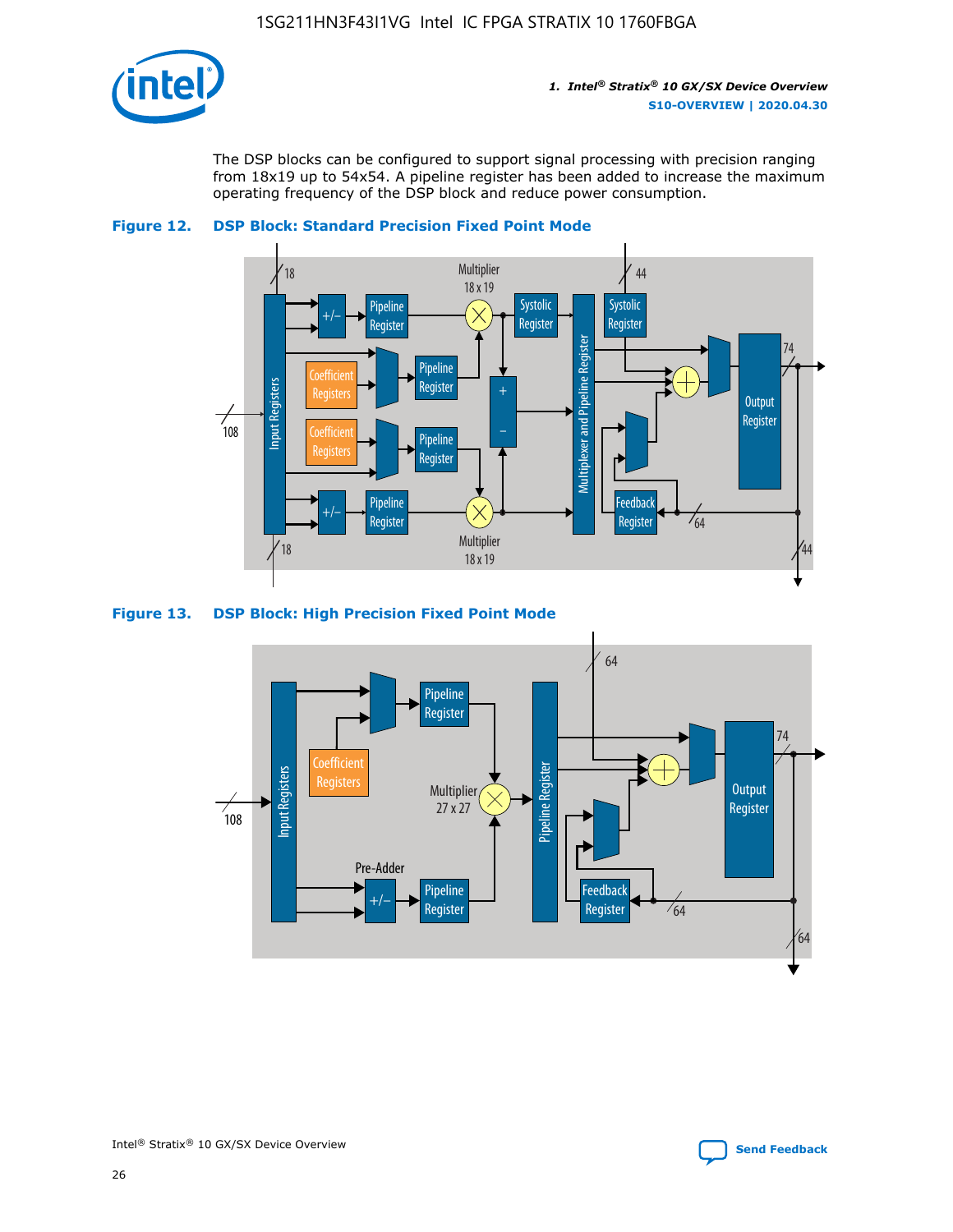



### **Figure 14. DSP Block: Single Precision Floating Point Mode**

Each DSP block can be independently configured at compile time as either dual 18x19 or a single 27x27 multiply accumulate. With a dedicated 64 bit cascade bus, multiple variable precision DSP blocks can be cascaded to implement even higher precision DSP functions efficiently.

In floating point mode, each DSP block provides one single precision floating point multiplier and adder. Floating point additions, multiplications, mult-adds and multaccumulates are supported.

The following table shows how different precisions are accommodated within a DSP block, or by utilizing multiple blocks.

| <b>Multiplier Size</b>             | <b>DSP Block Resources</b>                                                               | <b>Expected Usage</b>           |
|------------------------------------|------------------------------------------------------------------------------------------|---------------------------------|
| $18x19$ bits                       | 1/2 of Variable Precision DSP Block                                                      | Medium precision fixed point    |
| 27x27 bits                         | 1 Variable Precision DSP Block                                                           | High precision fixed point      |
| $19x36$ bits                       | 1 Variable Precision DSP Block with external<br>adder                                    | Fixed point FFTs                |
| 36x36 bits                         | 2 Variable Precision DSP Blocks with external<br>adder                                   | Very high precision fixed point |
| 54x54 bits                         | 4 Variable Precision DSP Blocks with external<br>adder                                   | Double Precision floating point |
| Single Precision<br>floating point | 1 Single Precision floating point adder, 1 Single<br>Precision floating point multiplier | Floating point                  |

#### **Table 11. Variable Precision DSP Block Configurations**

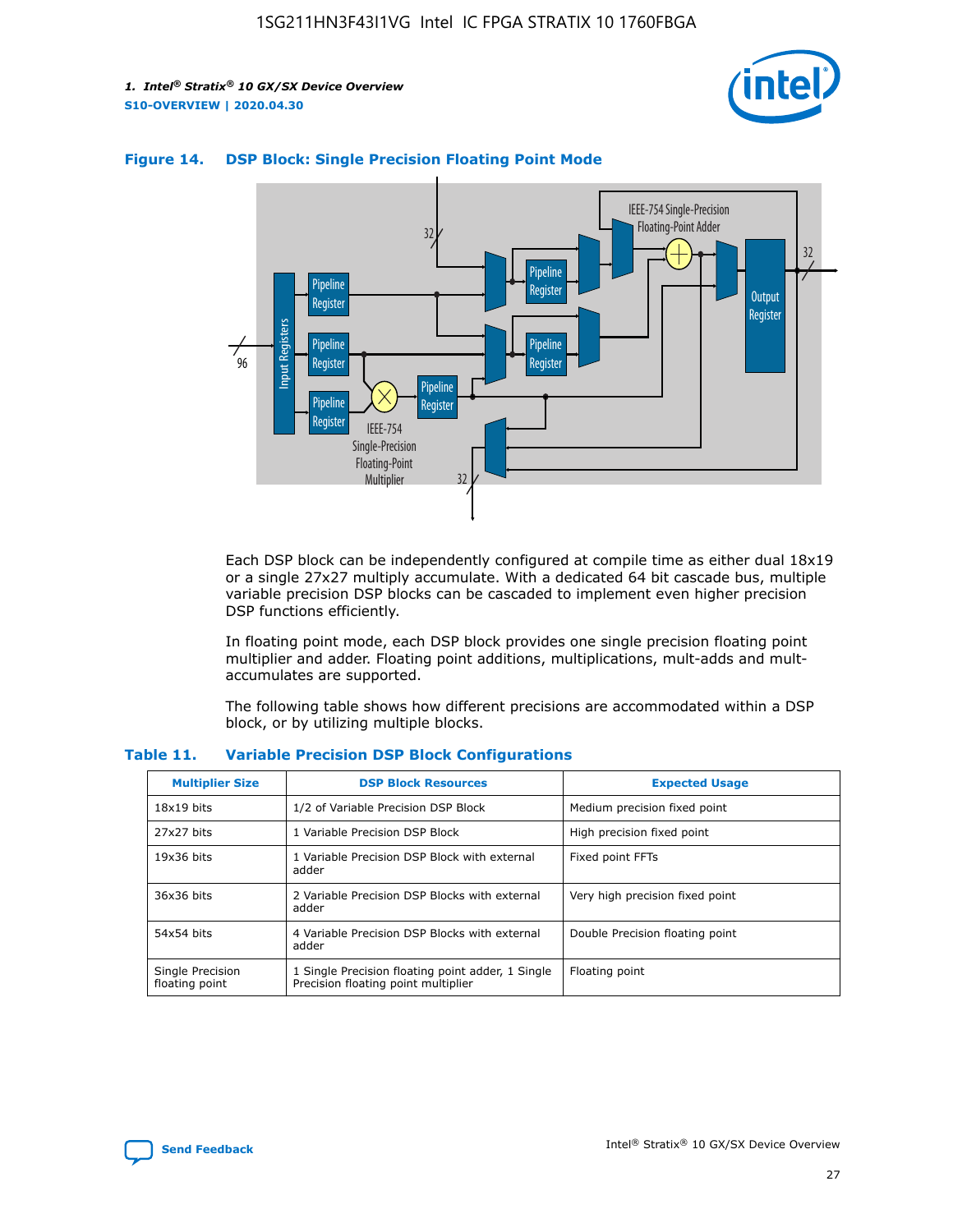

Complex multiplication is very common in DSP algorithms. One of the most popular applications of complex multipliers is the FFT algorithm. This algorithm has the characteristic of increasing precision requirements on only one side of the multiplier. The Variable Precision DSP block supports the FFT algorithm with proportional increase in DSP resources as the precision grows.

## **Table 12. Complex Multiplication With Variable Precision DSP Block**

| <b>Complex Multiplier</b><br><b>Size</b> | <b>DSP Block Resources</b>      | <b>FFT Usage</b>       |
|------------------------------------------|---------------------------------|------------------------|
| $18x19$ bits                             | 2 Variable Precision DSP Blocks | Resource optimized FFT |
| $27x27$ bits                             | 4 Variable Precision DSP Blocks | Highest precision FFT  |

For FFT applications with high dynamic range requirements, the Intel FFT IP Core offers an option of single precision floating point implementation with resource usage and performance similar to high precision fixed point implementations.

Other features of the DSP block include:

- Hard 18 bit and 25 bit pre-adders
- Hard floating point multipliers and adders
- 64 bit dual accumulator (for separate I, Q product accumulations)
- Cascaded output adder chains for 18 and 27 bit FIR filters
- Embedded coefficient registers for 18 and 27 bit coefficients
- Fully independent multiplier outputs
- Inferability using HDL templates supplied by the Intel Quartus Prime software for most modes

The Variable Precision DSP block is ideal to support the growing trend towards higher bit precision in high performance DSP applications. At the same time, it can efficiently support the many existing 18 bit DSP applications, such as high definition video processing and remote radio heads. With the Variable Precision DSP block architecture and hard floating point multipliers and adders, Intel Stratix 10 devices can efficiently support many different precision levels up to and including floating point implementations. This flexibility can result in increased system performance, reduced power consumption, and reduce architecture constraints on system algorithm designers.

## **1.18. Hard Processor System (HPS)**

The Intel Stratix 10 SoC Hard Processor System (HPS) is Intel's third generation HPS. Leveraging the performance of Intel 14 nm tri-gate technology, Intel Stratix 10 SoC devices more than double the performance of previous generation SoCs with an integrated quad-core 64-bit Arm Cortex-A53. The HPS also enables system-wide hardware virtualization capabilities by adding a system memory management unit. These architecture improvements ensure that Intel Stratix 10 SoCs meet the requirements of current and future embedded markets, including wireless and wireline communications, datacenter acceleration, and numerous military applications.

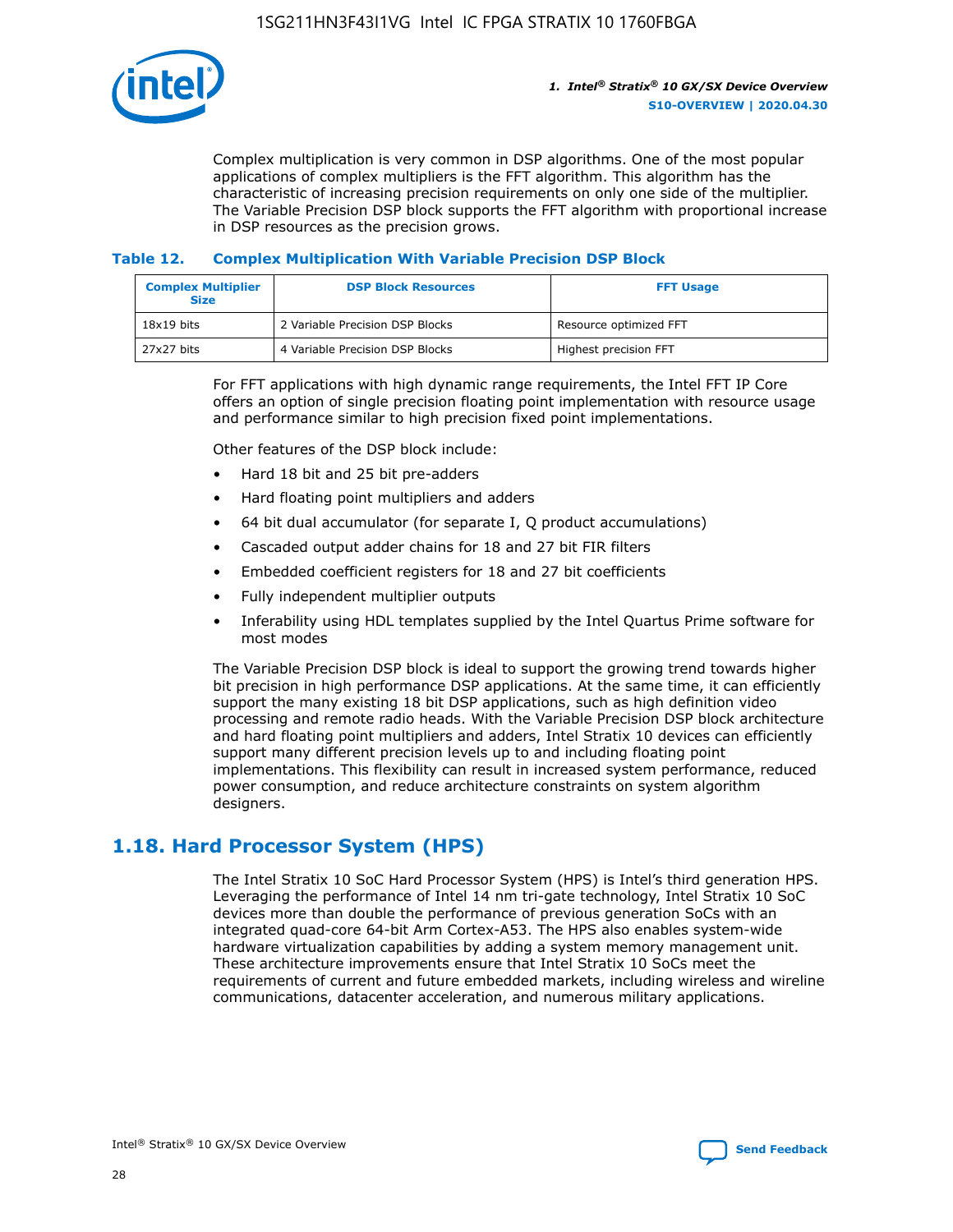

#### **Figure 15. HPS Block Diagram**

| Quad Arm Cortex-A53-Based Hard Processor System                            |  |                           |                              |                                     |                              |                          |                                         |
|----------------------------------------------------------------------------|--|---------------------------|------------------------------|-------------------------------------|------------------------------|--------------------------|-----------------------------------------|
| <b>Arm Cortex - A53</b>                                                    |  |                           | Arm Cortex - A53             |                                     |                              | SD/SDIO/                 |                                         |
| <b>NEON</b>                                                                |  | <b>FPU</b>                | <b>NEON</b>                  |                                     | <b>FPU</b>                   | USB OTG                  | $MMC$ <sup>1,2</sup>                    |
| 32 KB I-Cache                                                              |  | 32 KB D-Cache<br>with ECC | 32 KB I-Cache                |                                     | 32 KB D - Cache<br>with ECC  | $(x2)^{1,2}$             |                                         |
| with Parity                                                                |  |                           | with Parity                  |                                     |                              |                          | <b>DMA</b>                              |
| Arm Cortex - A53                                                           |  |                           |                              |                                     | Arm Cortex - A53             | UART (x2)                | $(8$ Channel) $^2$                      |
| <b>NEON</b>                                                                |  | <b>FPU</b>                | <b>NEON</b>                  |                                     | <b>FPU</b>                   |                          |                                         |
| 32 KB I-Cache<br>with Parity                                               |  | 32 KB D-Cache<br>with ECC | 32 KB I-Cache<br>with Parity |                                     | 32 KB D-Cache<br>with ECC    | I <sup>2</sup> C(x5)     | <b>HPS 10</b>                           |
| 1 MB L2 Cache with ECC<br><b>System MMU</b><br><b>Cache Coherency Unit</b> |  |                           | <b>EMAC</b> $(x3)^{1,2}$     | <b>NAND</b><br>Flash <sup>1,2</sup> |                              |                          |                                         |
| JTAG Debug<br>or Trace                                                     |  |                           | 256 KB<br>RAM <sup>2</sup>   |                                     | <b>Timers</b><br>(x8)        |                          | SPI(x4)                                 |
| Lightweight HPS-to-<br><b>FPGA BRIDGE</b>                                  |  |                           | HPS-to-FPGA<br><b>BRIDGE</b> |                                     | FPGA-to-HPS<br><b>BRIDGE</b> | HPS-to-SDM<br>SDM-to-HPS | <b>SDRAM</b><br>Scheduler <sup>3</sup>  |
|                                                                            |  |                           |                              |                                     |                              |                          |                                         |
| <b>FPGA Fabric</b>                                                         |  |                           |                              |                                     |                              | <b>SDM</b>               | <b>Hard Memory</b><br><b>Controller</b> |

Notes:

1. Integrated direct memory access (DMA)

2. Integrated error correction code (ECC)

3. Multiport front-end interface to hard memory controller

## **1.18.1. Key Features of the Intel Stratix 10 HPS**

## **Table 13. Key Features of the Intel Stratix 10 GX/SX HPS**

| <b>Feature</b>                                    | <b>Description</b>                                                                                                                                                                                                                                                                                                                                     |
|---------------------------------------------------|--------------------------------------------------------------------------------------------------------------------------------------------------------------------------------------------------------------------------------------------------------------------------------------------------------------------------------------------------------|
| Quad-core Arm Cortex-A53<br>MPCore processor unit | 2.3 MIPS/MHz instruction efficiency<br>$\bullet$<br>CPU frequency up to 1.5 GHz<br>٠<br>At 1.5 GHz total performance of 13,800 MIPS<br>Army8-A architecture<br>Runs 64 bit and 32 bit Arm instructions<br>16 bit and 32 bit Thumb instructions for 30% reduction in memory footprint<br>Jazelle* RCT execution architecture with 8 bit Java byte codes |
|                                                   |                                                                                                                                                                                                                                                                                                                                                        |

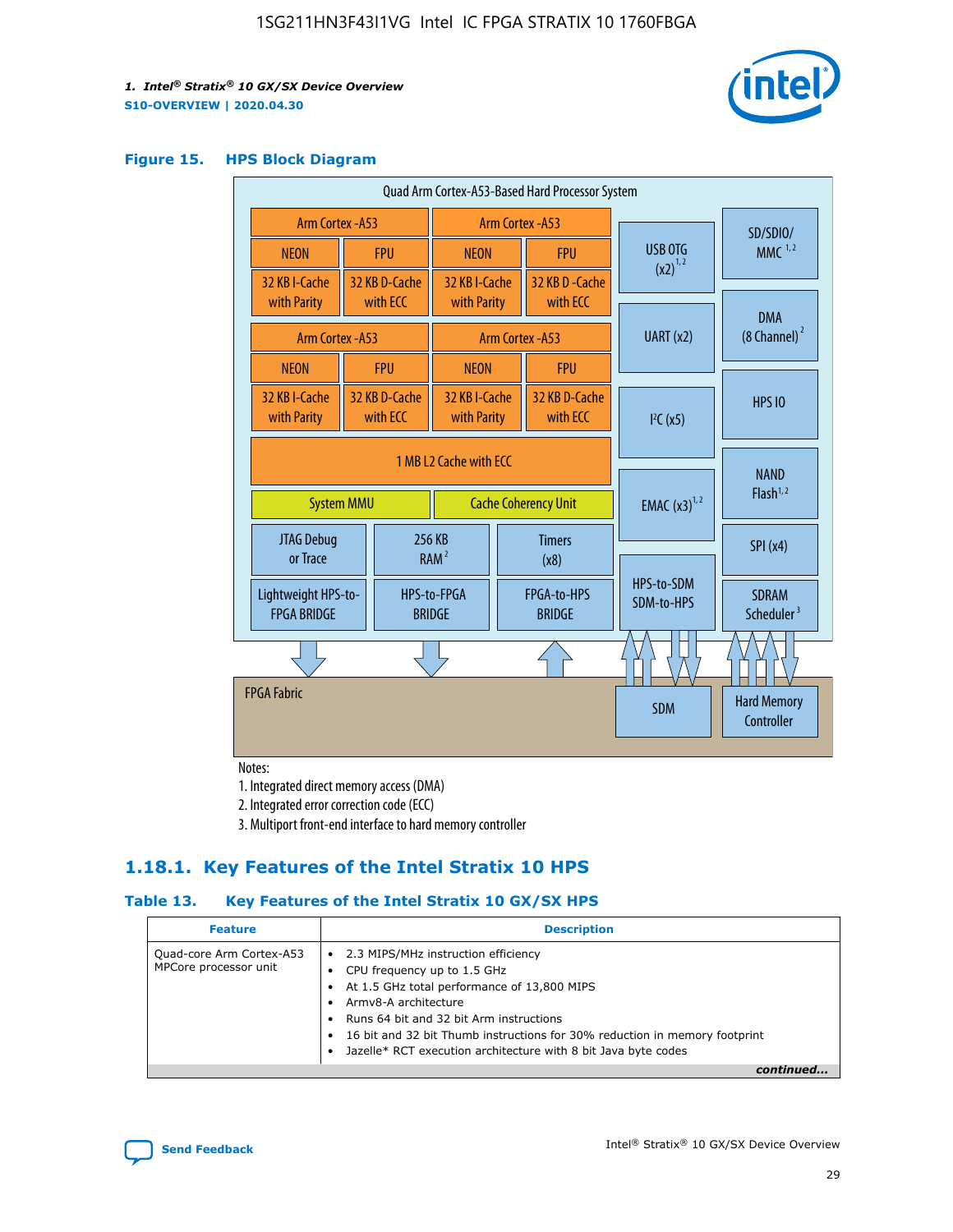

| <b>Feature</b>                                        | <b>Description</b>                                                                                                                                                                                                                                                                                                                                                                                                                                                                                                                                                                                                                                                                                                                                                                                                                                                                                                                                                                                                                                                                                                                                                                                                     |
|-------------------------------------------------------|------------------------------------------------------------------------------------------------------------------------------------------------------------------------------------------------------------------------------------------------------------------------------------------------------------------------------------------------------------------------------------------------------------------------------------------------------------------------------------------------------------------------------------------------------------------------------------------------------------------------------------------------------------------------------------------------------------------------------------------------------------------------------------------------------------------------------------------------------------------------------------------------------------------------------------------------------------------------------------------------------------------------------------------------------------------------------------------------------------------------------------------------------------------------------------------------------------------------|
|                                                       | Superscalar, variable length, out-of-order pipeline with dynamic branch prediction<br>Improved Arm Neon* media processing engine<br>$\bullet$<br>Single- and double-precision floating-point unit<br>Arm CoreSight* debug and trace technology<br>$\bullet$                                                                                                                                                                                                                                                                                                                                                                                                                                                                                                                                                                                                                                                                                                                                                                                                                                                                                                                                                            |
| <b>System Memory</b><br>Management Unit               | Enables a unified memory model and extends hardware virtualization into peripherals<br>$\bullet$<br>implemented in the FPGA fabric                                                                                                                                                                                                                                                                                                                                                                                                                                                                                                                                                                                                                                                                                                                                                                                                                                                                                                                                                                                                                                                                                     |
| Cache Coherency unit                                  | $\bullet$<br>Changes in shared data stored in cache are propagated throughout the system<br>providing bi-directional coherency for co-processing elements.                                                                                                                                                                                                                                                                                                                                                                                                                                                                                                                                                                                                                                                                                                                                                                                                                                                                                                                                                                                                                                                             |
| Cache                                                 | L1 Cache<br>$\bullet$<br>- 32 KB of instruction cache w/ parity check<br>- 32 KB of L1 data cache w /ECC<br>- Parity checking<br>L2 Cache<br>$-$ 1MB shared<br>- 8-way set associative<br>- SEU Protection with parity on TAG ram and ECC on data RAM<br>- Cache lockdown support                                                                                                                                                                                                                                                                                                                                                                                                                                                                                                                                                                                                                                                                                                                                                                                                                                                                                                                                      |
| On-Chip Memory                                        | 256 KB of scratch on-chip RAM<br>$\bullet$                                                                                                                                                                                                                                                                                                                                                                                                                                                                                                                                                                                                                                                                                                                                                                                                                                                                                                                                                                                                                                                                                                                                                                             |
| External SDRAM and Flash<br>Memory Interfaces for HPS | Hard memory controller with support for DDR4, DDR3<br>$\bullet$<br>$-$ 40 bit (32 bit + 8 bit ECC) with select packages supporting 72 bit (64 bit + 8 bit<br>ECC)<br>- Support for up to 2666 Mbps DDR4 and 2166 Mbps DDR3 frequencies<br>- Error correction code (ECC) support including calculation, error correction, write-<br>back correction, and error counters<br>- Software Configurable Priority Scheduling on individual SDRAM bursts<br>- Fully programmable timing parameter support for all JEDEC-specified timing<br>parameters<br>- Multiport front-end (MPFE) scheduler interface to the hard memory controller, which<br>supports the $AXI^{\circledR}$ Quality of Service (QoS) for interface to the FPGA fabric<br>NAND flash controller<br>$-$ ONFI 1.0<br>- Integrated descriptor based with DMA<br>- Programmable hardware ECC support<br>- Support for 8 and 16 bit Flash devices<br>Secure Digital SD/SDIO/MMC controller<br>$-$ eMMC 4.5<br>- Integrated descriptor based DMA<br>- CE-ATA digital commands supported<br>- 50 MHz operating frequency<br>Direct memory access (DMA) controller<br>$\bullet$<br>- 8-channel<br>- Supports up to 32 peripheral handshake interface<br>continued |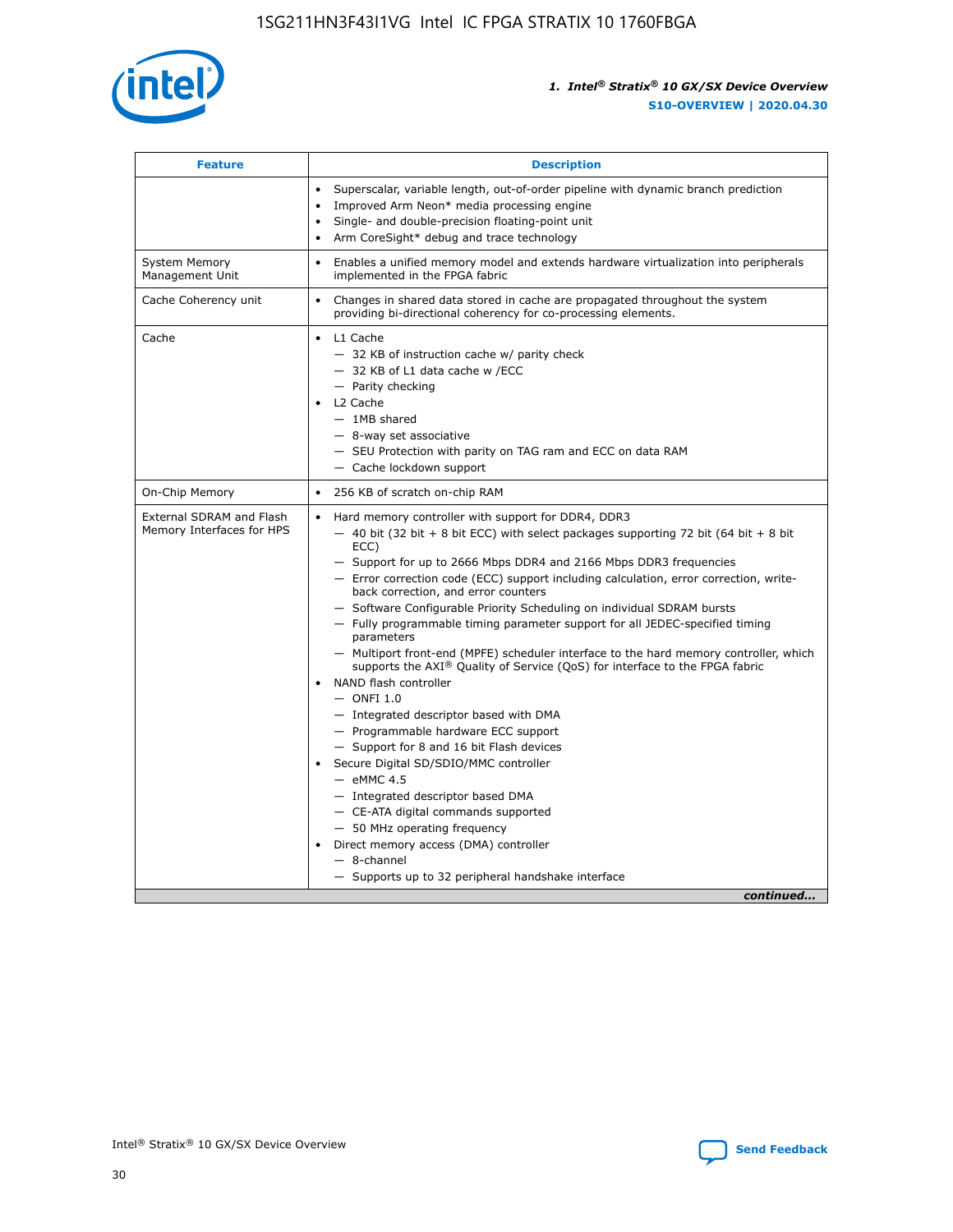

| <b>Feature</b>                         | <b>Description</b>                                                                                                                                                                                                                                                                                                                                                                                                                                                                                                                                                                                                                                                                                                                                                                                                                                                                                                                                                                                                                                                                                                                                                                                                                                                                                                                                                                                                                                                                                          |  |  |  |
|----------------------------------------|-------------------------------------------------------------------------------------------------------------------------------------------------------------------------------------------------------------------------------------------------------------------------------------------------------------------------------------------------------------------------------------------------------------------------------------------------------------------------------------------------------------------------------------------------------------------------------------------------------------------------------------------------------------------------------------------------------------------------------------------------------------------------------------------------------------------------------------------------------------------------------------------------------------------------------------------------------------------------------------------------------------------------------------------------------------------------------------------------------------------------------------------------------------------------------------------------------------------------------------------------------------------------------------------------------------------------------------------------------------------------------------------------------------------------------------------------------------------------------------------------------------|--|--|--|
| Communication Interface<br>Controllers | Three 10/100/1000 Ethernet media access controls (MAC) with integrated DMA<br>- Supports RGMII and RMII external PHY Interfaces<br>- Option to support other PHY interfaces through FPGA logic<br>$\bullet$ GMII<br>MII<br>$\bullet$<br>RMII (requires MII to RMII adapter)<br>• RGMII (requires GMII to RGMII adapter)<br>• SGMII (requires GMII to SGMII adapter)<br>- Supports IEEE 1588-2002 and IEEE 1588-2008 standards for precision networked<br>clock synchronization<br>- Supports IEEE 802.1Q VLAN tag detection for reception frames<br>- Supports Ethernet AVB standard<br>Two USB On-the-Go (OTG) controllers with DMA<br>- Dual-Role Device (device and host functions)<br>• High-speed (480 Mbps)<br>• Full-speed (12 Mbps)<br>• Low-speed (1.5 Mbps)<br>• Supports USB 1.1 (full-speed and low-speed)<br>- Integrated descriptor-based scatter-gather DMA<br>- Support for external ULPI PHY<br>- Up to 16 bidirectional endpoints, including control endpoint<br>$-$ Up to 16 host channels<br>- Supports generic root hub<br>- Configurable to OTG 1.3 and OTG 2.0 modes<br>Five I <sup>2</sup> C controllers (three can be used by EMAC for MIO to external PHY)<br>- Support both 100 Kbps and 400 Kbps modes<br>- Support both 7 bit and 10 bit addressing modes<br>- Support Master and Slave operating mode<br>Two UART 16550 compatible<br>- Programmable baud rate up to 115.2 Kbaud<br>• Four serial peripheral interfaces (SPI) (2 Masters, 2 Slaves)<br>- Full and Half duplex |  |  |  |
| Timers and I/O                         | • Timers<br>- 4 general-purpose timers<br>$-4$ watchdog timers<br>48 HPS direct I/O allow HPS peripherals to connect directly to I/O<br>Up to three IO48 banks may be assigned to HPS for HPS DDR access                                                                                                                                                                                                                                                                                                                                                                                                                                                                                                                                                                                                                                                                                                                                                                                                                                                                                                                                                                                                                                                                                                                                                                                                                                                                                                    |  |  |  |
| Interconnect to Logic Core             | • FPGA-to-HPS Bridge<br>- Allows IP bus masters in the FPGA fabric to access to HPS bus slaves<br>- Configurable 32, 64, or 128 bit AMBA AXI interface<br>HPS-to-FPGA Bridge<br>- Allows HPS bus masters to access bus slaves in FPGA fabric<br>- Configurable 32, 64, or 128 bit AMBA AXI interface allows high-bandwidth HPS<br>master transactions to FPGA fabric<br>HPS-to-SDM and SDM-to-HPS Bridges<br>- Allows the HPS to reach the SDM block and the SDM to bootstrap the HPS<br>Light Weight HPS-to-FPGA Bridge<br>- Light weight 32 bit AXI interface suitable for low-latency register accesses from HPS<br>to soft peripherals in FPGA fabric<br>FPGA-to-HPS SDRAM Bridge<br>- Up to three AMBA AXI interfaces supporting 32, 64, or 128 bit data paths                                                                                                                                                                                                                                                                                                                                                                                                                                                                                                                                                                                                                                                                                                                                         |  |  |  |

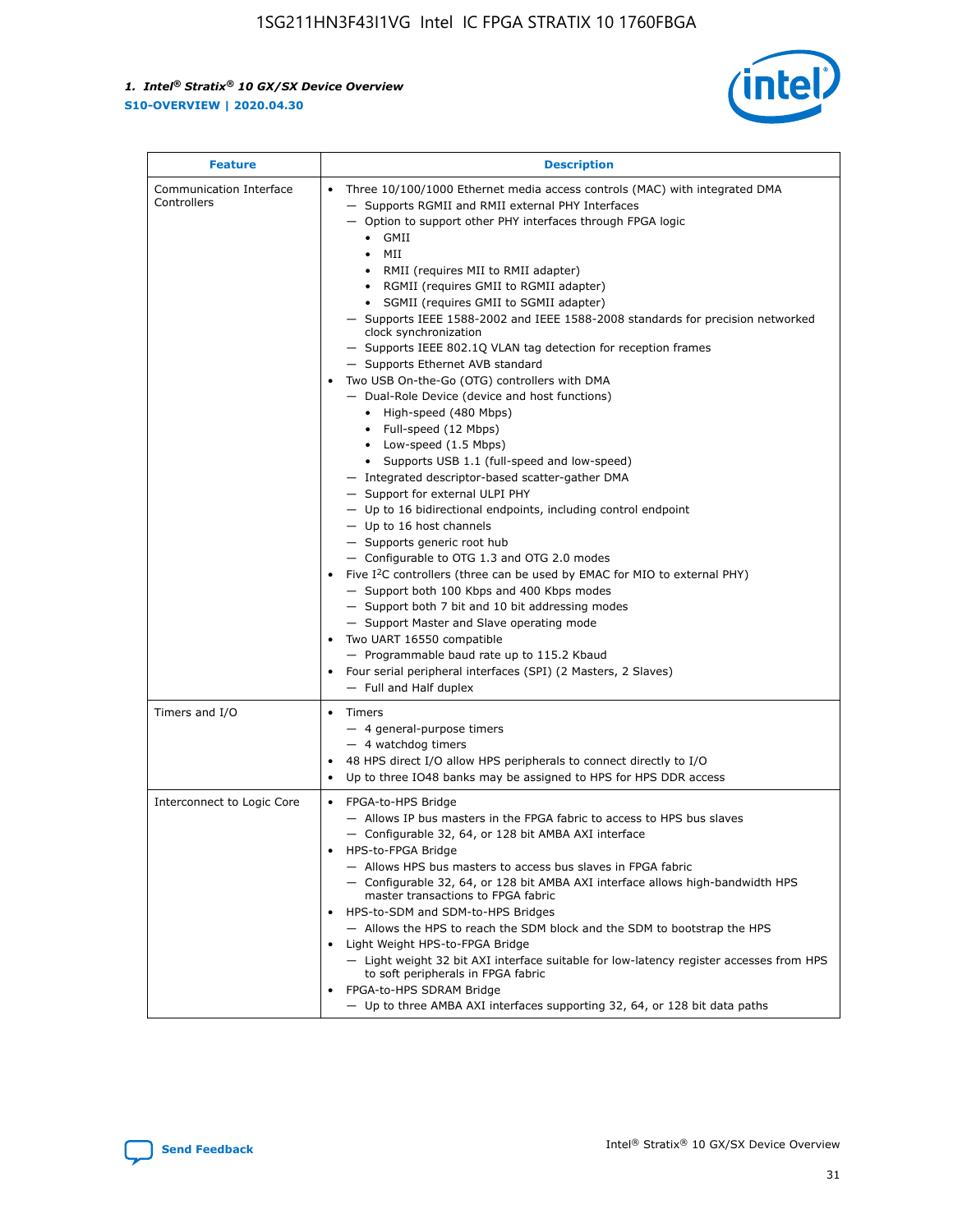

## **1.19. Power Management**

Intel Stratix 10 devices use the advanced Intel 14 nm tri-gate process technology, the all new Intel Hyperflex core architecture to enable Hyper-Folding, power gating, and several optional power reduction techniques to reduce total power consumption by as much as 70% compared to previous generation high-performance Stratix V devices.

Intel Stratix 10 standard power devices (-V) are SmartVID devices. The core voltage supplies (VCC and VCCP) for each SmartVID device must be driven by a PMBus voltage regulator dedicated to that Intel Stratix 10 device. Use of a PMBus voltage regulator for each SmartVID (-V) device is mandatory; it is not an option. A code is programmed into each SmartVID device during manufacturing that allows the PMBus voltage regulator to operate at the optimum core voltage to meet the device performance specifications.

With the new Intel Hyperflex core architecture, designs can run 2X faster than previous generation FPGAs. With 2X performance and same required throughput, architects can cut the data path width in half to save power. This optimization is called Hyper-Folding. Additionally, power gating reduces static power of unused resources in the FPGA by powering them down. The Intel Quartus Prime software automatically powers down specific unused resource blocks such as DSP and M20K blocks, at configuration time.

The optional power reduction techniques in Intel Stratix 10 devices include:

• **Available Low Static Power Devices**—Intel Stratix 10 devices are available with a fixed core voltage that provides lower static power than the SmartVID standard power devices, while maintaining device performance

Furthermore, Intel Stratix 10 devices feature Intel's low power transceivers and include a number of hard IP blocks that not only reduce logic resources but also deliver substantial power savings compared to soft implementations. In general, hard IP blocks consume up to 50% less power than the equivalent soft logic implementations.

## **1.20. Device Configuration and Secure Device Manager (SDM)**

All Intel Stratix 10 devices contain a Secure Device Manager (SDM), which is a dedicated triple-redundant processor that serves as the point of entry into the device for all JTAG and configuration commands. The SDM also bootstraps the HPS in SoC devices ensuring that the HPS can boot using the same security features that the FPGA devices have.

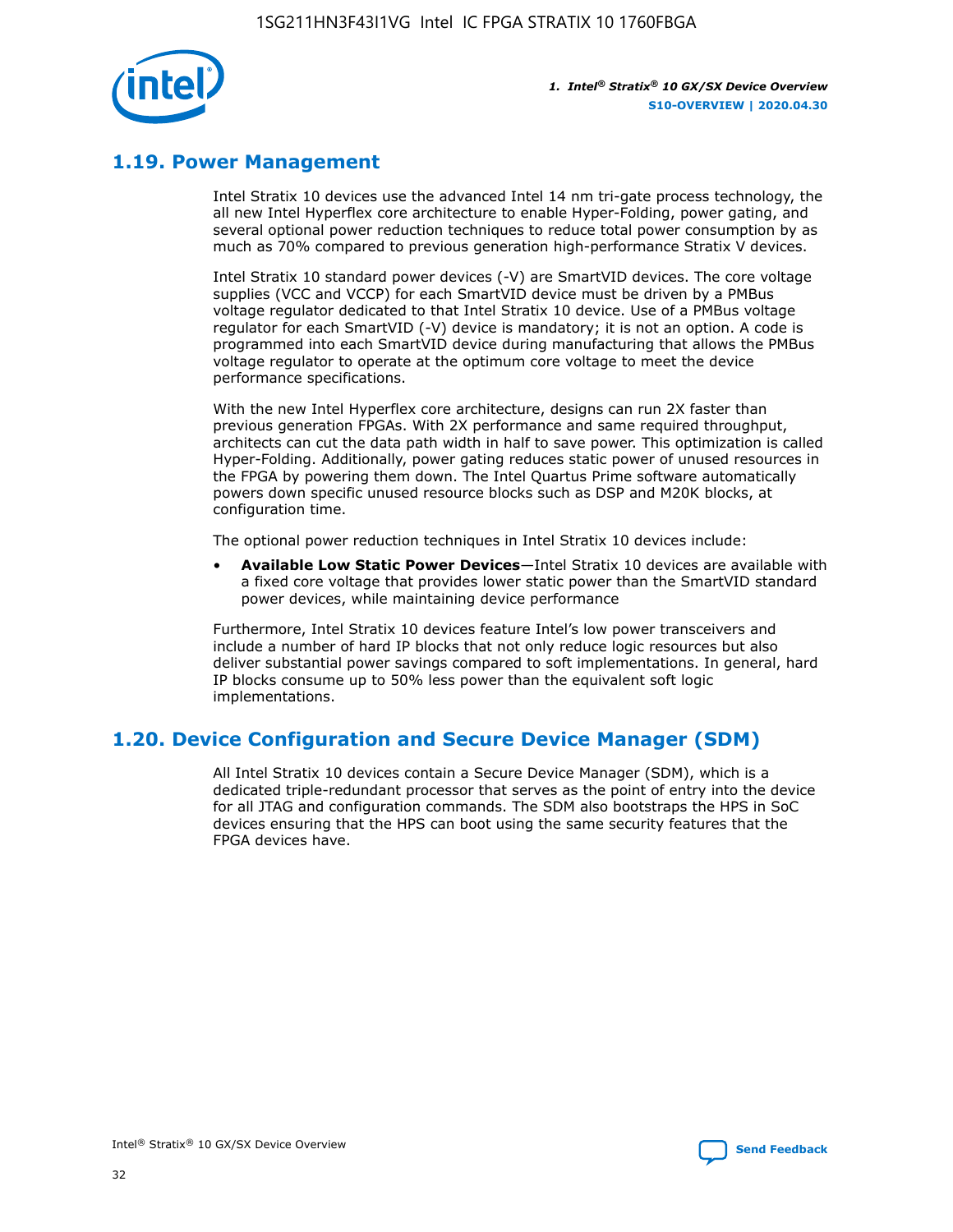





During configuration, Intel Stratix 10 devices are divided into logical sectors, each of which is managed by a local sector manager (LSM). The SDM passes configuration data to each of the LSMs across the on-chip configuration network. This allows the sectors to be configured independently, one at a time, or in parallel. This approach achieves simplified sector configuration and reconfiguration, as well as reduced overall configuration time due to the inherent parallelism. The same sector-based approach is used to respond to single-event upsets and security attacks.

While the sectors provide a logical separation for device configuration and reconfiguration, they overlay the normal rows and columns of FPGA logic and routing. This means there is no impact to the Intel Quartus Prime software place and route, and no impact to the timing of logic signals that cross the sector boundaries.

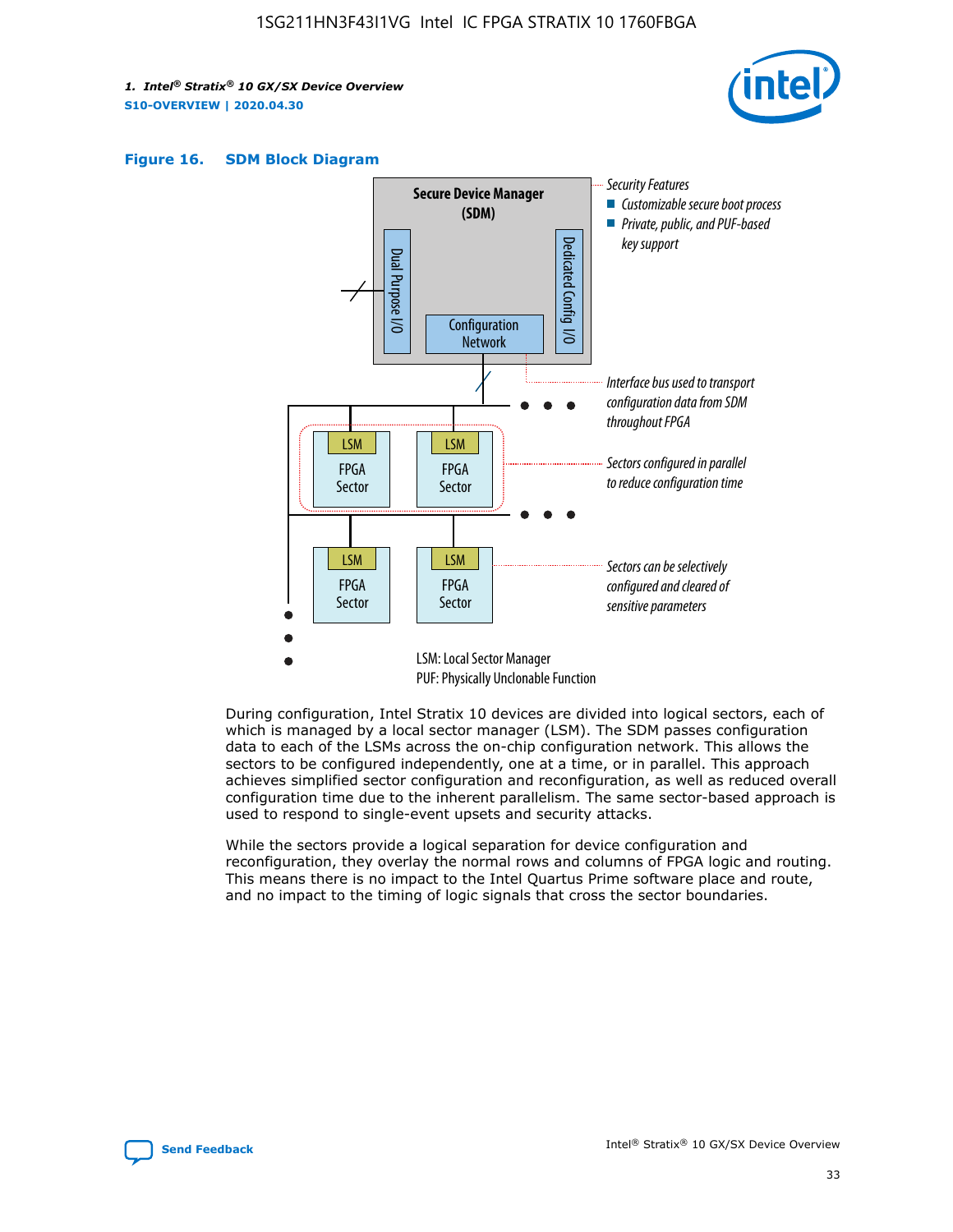

The SDM enables robust, secure, fully-authenticated device configuration. It also allows for customization of the configuration scheme, which can enhance device security. For configuration and reconfiguration, this approach offers a variety of advantages:

- Dedicated secure configuration manager
- Reduced device configuration time, because sectors are configured in parallel
- Updateable configuration process
- Reconfiguration of one or more sectors independent of all other sectors
- Zeroization of individual sectors or the complete device

The SDM also provides additional capabilities such as register state readback and writeback to support ASIC prototyping and other applications.

## **1.21. Device Security**

Building on top of the robust security features present in the previous generation devices, Intel Stratix 10 FPGAs and SoCs include a number of new and innovative security enhancements. These features are also managed by the SDM, tightly coupling device configuration and reconfiguration with encryption, authentication, key storage and anti-tamper services.

Security services provided by the SDM include:

- Bitstream encryption
- Multi-factor authentication
- Hard encryption and authentication acceleration; AES-256, SHA-256/384, ECDSA-256/384
- Volatile and non-volatile encryption key storage and management
- Boot code authentication for the HPS
- Physically Unclonable Function (PUF) service
- Updateable configuration process
- Secure device maintenance and upgrade functions
- Side channel attack protection
- Scripted response to sensor inputs and security attacks, including selective sector zeroization
- Readback, JTAG and test mode disable
- Enhanced response to single-event upsets (SEU)
- Black key provisioning
- Physical anti-tamper

See the *Intel Stratix 10 Device Security User Guide* for a complete list of all security features.

The SDM and associated security services provide a robust, multi-layered security solution for your Intel Stratix 10 design.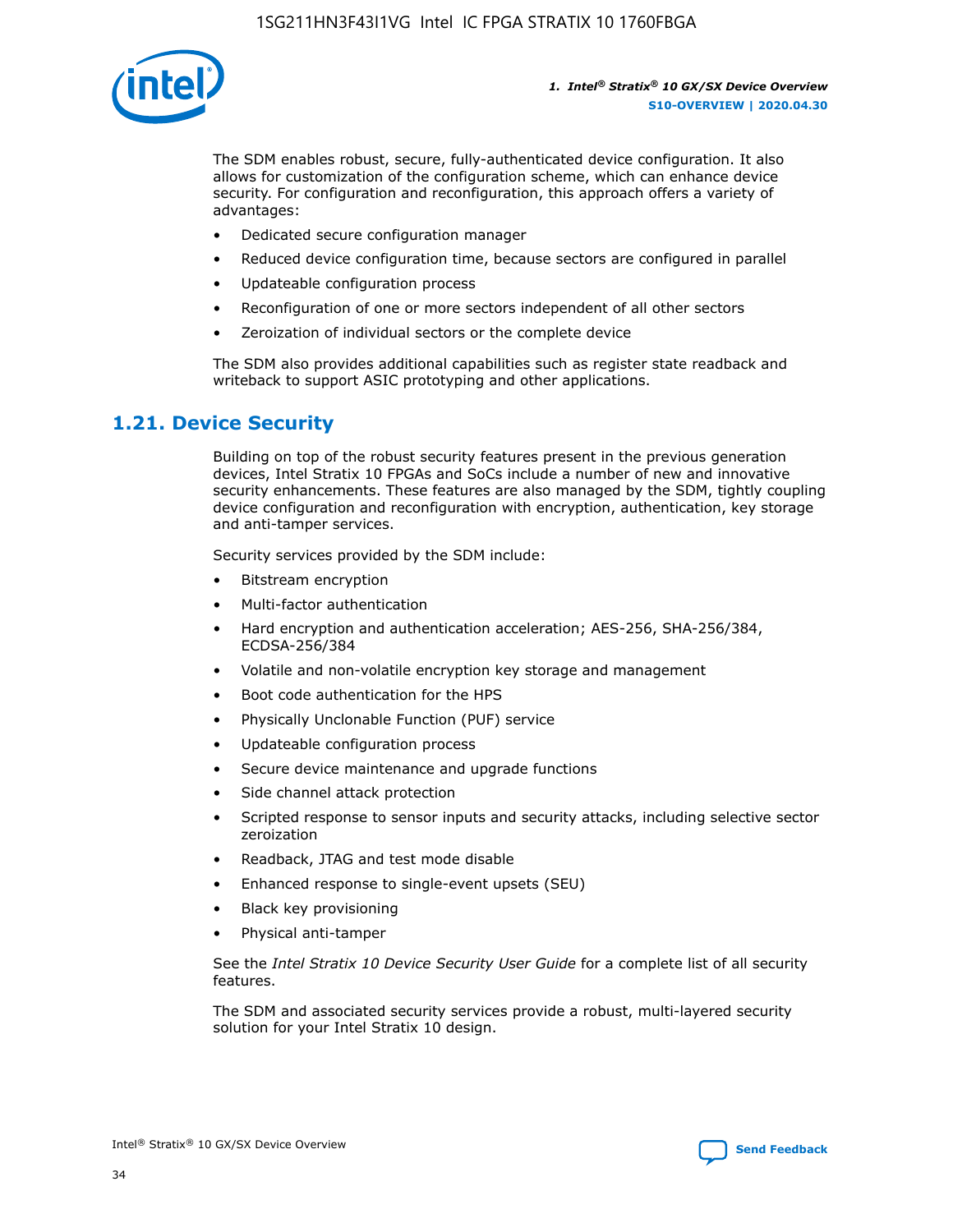

#### **Table 14. Device Security**

| <b>Intel Stratix 10 Family Variant</b> | <b>Bitstream Authentication</b> | <b>Advanced Security Features</b> <sup>(12)</sup> |
|----------------------------------------|---------------------------------|---------------------------------------------------|
| GX/SX                                  | All devices                     | -AS suffix part number required                   |

#### **Related Information**

- [My Intel Support](https://www.intel.com/content/www/us/en/programmable/my-intel/mal-home.html)
- [Intel Stratix 10 Device Security User Guide](https://www.intel.com/content/www/us/en/programmable/documentation/ndq1483601370898.html#wcd1483611014402)

## **1.22. Configuration via Protocol Using PCI Express**

Configuration via protocol using PCI Express allows the FPGA to be configured across the PCI Express bus, simplifying the board layout and increasing system integration. Making use of the embedded PCI Express hard IP operating in autonomous mode before the FPGA is configured, this technique allows the PCI Express bus to be powered up and active within the 100 ms time allowed by the PCI Express specification. Intel Stratix 10 devices also support partial reconfiguration across the PCI Express bus which reduces system down time by keeping the PCI Express link active while the device is being reconfigured.

## **1.23. Partial and Dynamic Reconfiguration**

Partial reconfiguration allows you to reconfigure part of the FPGA while other sections continue running. This capability is required in systems where uptime is critical, because it allows you to make updates or adjust functionality without disrupting services.

In addition to lowering power and cost, partial reconfiguration also increases the effective logic density by removing the necessity to place in the FPGA those functions that do not operate simultaneously. Instead, these functions can be stored in external memory and loaded as needed. This reduces the size of the required FPGA by allowing multiple applications on a single FPGA, saving board space and reducing power. The partial reconfiguration process is built on top of the proven incremental compile design flow in the Intel Quartus Prime design software

Dynamic reconfiguration in Intel Stratix 10 devices allows transceiver data rates, protocols and analog settings to be changed dynamically on a channel-by-channel basis while maintaining data transfer on adjacent transceiver channels. Dynamic reconfiguration is ideal for applications that require on-the-fly multiprotocol or multirate support. Both the PMA and PCS blocks within the transceiver can be reconfigured using this technique. Dynamic reconfiguration of the transceivers can be used in conjunction with partial reconfiguration of the FPGA to enable partial reconfiguration of both core and transceivers simultaneously.

## **1.24. Fast Forward Compile**

The innovative Fast Forward Compile feature in the Intel Quartus Prime software identifies performance bottlenecks in your design and provides detailed, step-by-step performance improvement recommendations that you can then implement. The Compiler reports estimates of the maximum operating frequency that can be achieved

<sup>(12)</sup> Contact My Intel Support for additional information.

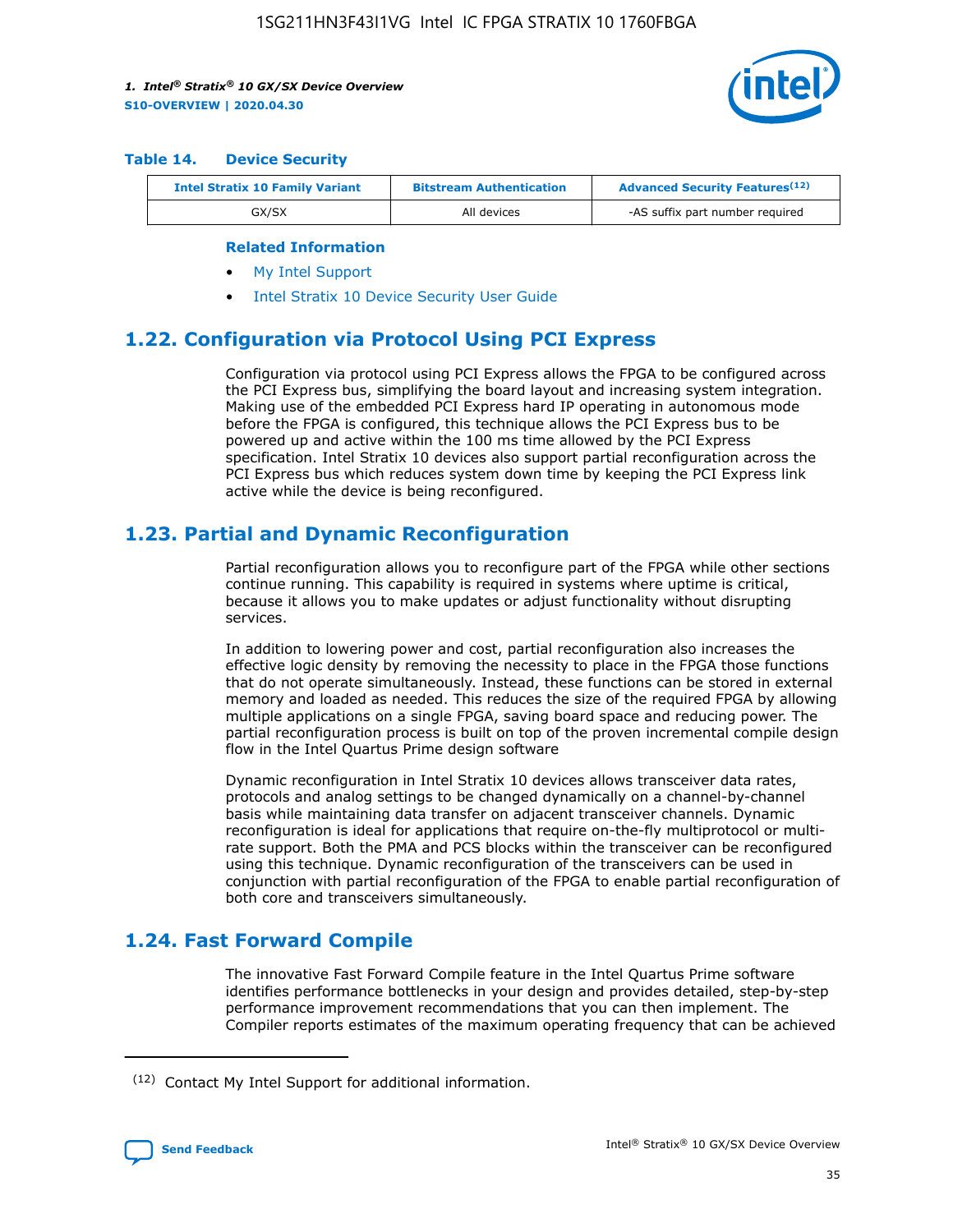

by applying the recommendations. As part of the new Hyper-Aware design flow, Fast Forward Compile maximizes the performance of your Intel Stratix 10 design and achieves rapid timing closure.

Previously, this type of optimization required multiple time-consuming design iterations, including full design re-compilation to determine the effectiveness of the changes. Fast Forward Compile enables you to make better decisions about where to focus your optimization efforts, and how to increase your design performance and throughput. This technique removes much of the guesswork of performance exploration, resulting in fewer design iterations and as much as 2X core performance gains for Intel Stratix 10 designs.

## **1.25. Single Event Upset (SEU) Error Detection and Correction**

Intel Stratix 10 FPGAs and SoCs offer robust SEU error detection and correction circuitry. The detection and correction circuitry includes protection for Configuration RAM (CRAM) programming bits and user memories. The CRAM is protected by a continuously running parity checker circuit with integrated ECC that automatically corrects one or two bit errors and detects higher order multibit errors.

The physical layout of the CRAM array is optimized to make the majority of multi-bit upsets appear as independent single-bit or double-bit errors which are automatically corrected by the integrated CRAM ECC circuitry. In addition to the CRAM protection, user memories also include integrated ECC circuitry and are layout optimized for error detection and correction.

The SEU error detection and correction hardware is supported by both soft IP and the Intel Quartus Prime software to provide a complete SEU mitigation solution. The components of the complete solution include:

- Hard error detection and correction for CRAM and user M20K memory blocks
- Optimized physical layout of memory cells to minimize probability of SEU
- Sensitivity processing soft IP that reports if CRAM upset affects a used or unused bit
- Fault injection soft IP with the Intel Quartus Prime software support that changes state of CRAM bits for testing purposes
- Hierarchy tagging in the Intel Quartus Prime software
- Triple Mode Redundancy (TMR) used for the Secure Device Manager and critical on-chip state machines

In addition to the SEU mitigation features listed above, the Intel 14 nm tri-gate process technology used for Intel Stratix 10 devices is based on FinFET transistors which have reduced SEU susceptibility versus conventional planar transistors.

## **1.26. Document Revision History for the Intel Stratix 10 GX/SX Device Overview**

| <b>Document</b><br><b>Version</b> | <b>Changes</b>             |
|-----------------------------------|----------------------------|
| 2020.04.30                        | Made the following change: |
|                                   | continued                  |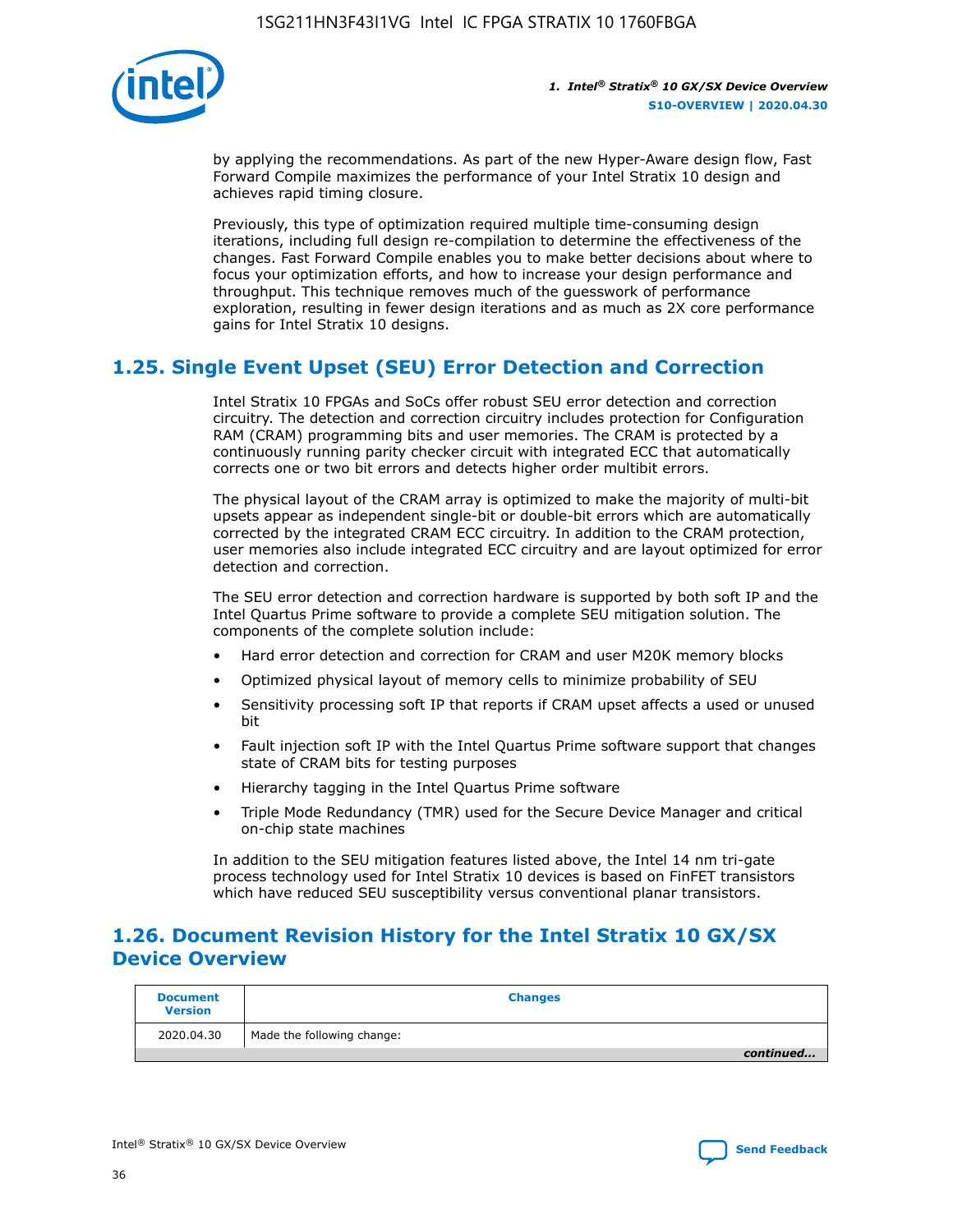

| <b>Document</b><br><b>Version</b> | <b>Changes</b>                                                                                                                                                                                                                                                                                                                                                                                                                                                                                                                                                                                                                                                                                                                                                                                                                                                                                                                                                                                      |
|-----------------------------------|-----------------------------------------------------------------------------------------------------------------------------------------------------------------------------------------------------------------------------------------------------------------------------------------------------------------------------------------------------------------------------------------------------------------------------------------------------------------------------------------------------------------------------------------------------------------------------------------------------------------------------------------------------------------------------------------------------------------------------------------------------------------------------------------------------------------------------------------------------------------------------------------------------------------------------------------------------------------------------------------------------|
|                                   | Added the GX 10M variant.                                                                                                                                                                                                                                                                                                                                                                                                                                                                                                                                                                                                                                                                                                                                                                                                                                                                                                                                                                           |
| 2020.03.24                        | Made the following changes:<br>Added advanced security (-AS) devices.<br>Added level shifter details for the Intel Stratix 10 SX/GX 400 device.                                                                                                                                                                                                                                                                                                                                                                                                                                                                                                                                                                                                                                                                                                                                                                                                                                                     |
| 2019.08.19                        | Made the following changes:<br>Added composition details for the leaded and lead-free contact device options.<br>$\bullet$<br>Updated the I/O PLL counts.                                                                                                                                                                                                                                                                                                                                                                                                                                                                                                                                                                                                                                                                                                                                                                                                                                           |
| 2019.02.15                        | Made the following changes:<br>Changed the number of included logic elements globally.<br>$\bullet$<br>Removed logic density 450, logic density 550, and package code 48 from the "Sample Ordering<br>$\bullet$<br>Code and Available Options for Intel Stratix 10 Devices" figure.<br>Updated description of the higher density in the "Innovations in Intel Stratix 10 FPGAs and SoCs"<br>section.<br>Updated description of the general purpose I/Os in the "Intel Stratix 10 FPGA and SoC Common<br>$\bullet$<br>Device Features" table.<br>Removed support for LPDDR3 globally.<br>Updated the "Intel Stratix 10 FPGA and SoC Architecture Block Diagram" figure.<br>$\bullet$<br>Updated the "Intel Stratix 10 GX/SX FPGA and SoC Family Plan-FPGA Core (part 1)" table.<br>٠<br>Updated the "Intel Stratix 10 GX/SX FPGA and SoC Family Plan-Interconnects, PLLs and Hard IP<br>(part 2)" table.<br>Updated and merged the "Intel Stratix 10 GX/SX FPGA and SoC Family Package Plan" tables. |
| 2018.08.08                        | Made the following changes:<br>Changed the specs for QDRII+ and QDRII+ Xtreme and added specs for QDRIV in the "External<br>$\bullet$<br>Memory Interface Performance" table.<br>Updated description of the power options in the "Sample Ordering Code and Available Options for<br>Intel Stratix 10 Devices" figure.<br>Changed the description of the technology and power management features in the "Intel Stratix 10<br>FPGA and SoC Common Device Features" table.<br>Changed the description of SmartVID in the "Power Management" section.<br>Changed the direction arrow from the coefficient registers block in the "DSP Block: High Precision<br>٠<br>Fixed Point Mode" figure.                                                                                                                                                                                                                                                                                                          |
| 2017.10.30                        | Made the following changes:<br>Removed the embedded eSRAM feature globally.<br>$\bullet$<br>Removed the Low Power (VID) and Military operating temperature options, and package code 53<br>٠<br>from the "Sample Ordering Code and Available Options for Stratix 10 Devices" figure.<br>Changed the Maximum transceiver data rate (chip-to-chip) specification for L-Tile devices in the<br>"Key Features of Intel Stratix 10 Devices Compared to Stratix V Devices" table.                                                                                                                                                                                                                                                                                                                                                                                                                                                                                                                         |
| 2016.10.31                        | Made the following changes:<br>• Changed the number of available transceivers to 96, globally.<br>Changed the single-precision floating point performance to 10 TFLOP, globally.<br>Changed the maximum datarate to 28.3 Gbps, globally.<br>٠<br>Changed some of the features listed in the "Stratix 10 GX/SX Device Overview" section.<br>٠<br>Changed descriptions for the GX and SX devices in the "Stratix 10 Family Variants" section.<br>٠<br>Changed the "Sample Ordering Code and Available Options for Stratix 10 Devices" figure.<br>Changed the features listed in the "Key Features of Stratix 10 Devices Compared to Stratix V<br>Devices" table.<br>Changed the descriptions of the following areas of the "Stratix 10 FPGA and SoC Common Device<br>Features" table:<br>- Transceiver hard IP<br>- Internal memory blocks<br>- Core clock networks<br>- Packaging<br>Reorganized and updated all tables in the "Stratix 10 FPGA and SoC Family Plan" section.                        |
|                                   | continued                                                                                                                                                                                                                                                                                                                                                                                                                                                                                                                                                                                                                                                                                                                                                                                                                                                                                                                                                                                           |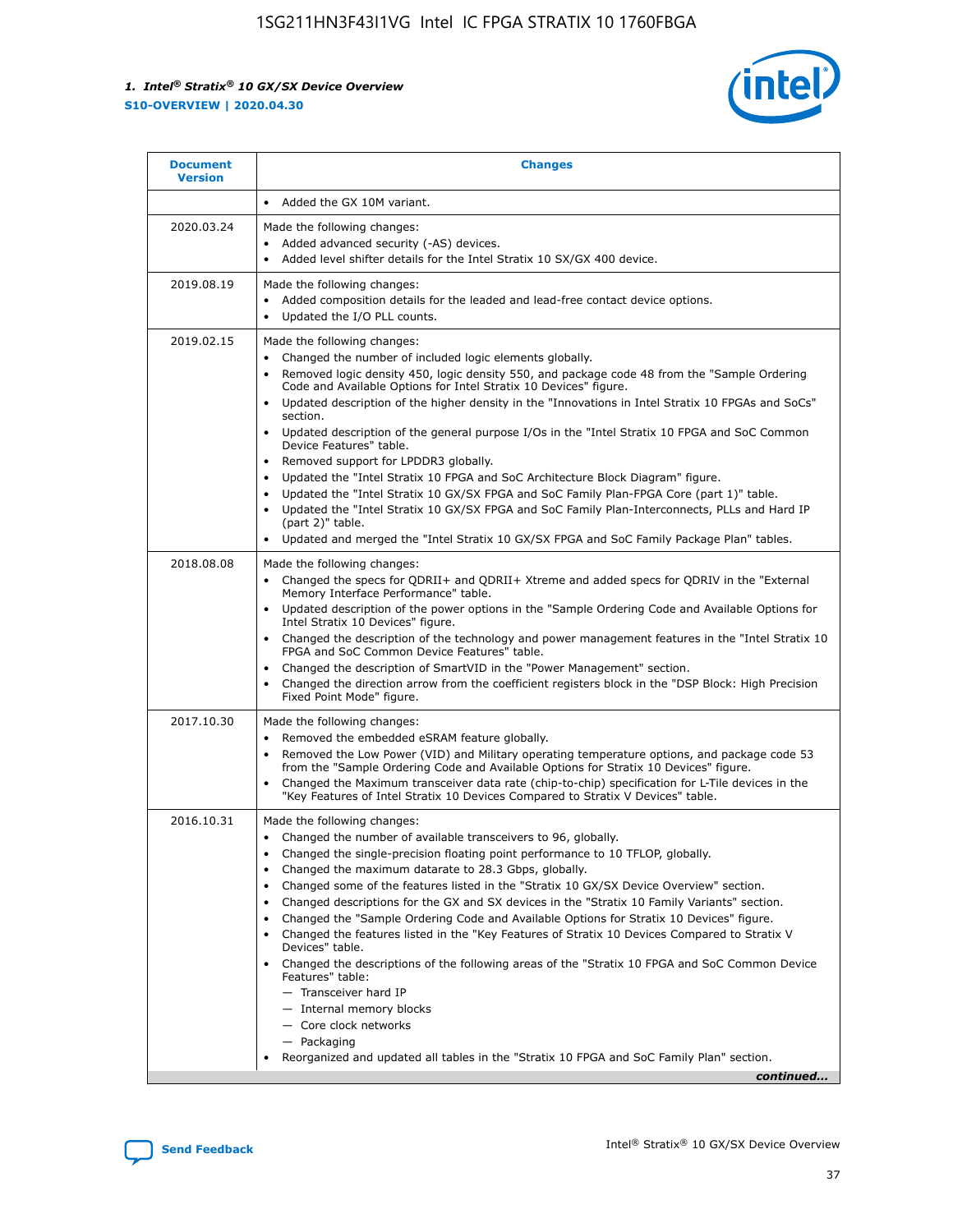

| <b>Document</b><br><b>Version</b> | <b>Changes</b>                                                                                                                                                                                                                                                                                                                                                                                                                                                                                                                                                                                                                                                                                                                                                                                                                                                                                                                                                                                     |
|-----------------------------------|----------------------------------------------------------------------------------------------------------------------------------------------------------------------------------------------------------------------------------------------------------------------------------------------------------------------------------------------------------------------------------------------------------------------------------------------------------------------------------------------------------------------------------------------------------------------------------------------------------------------------------------------------------------------------------------------------------------------------------------------------------------------------------------------------------------------------------------------------------------------------------------------------------------------------------------------------------------------------------------------------|
|                                   | Removed the "Migration Between Arria 10 FPGAs and Stratix 10 FPGAs" section.<br>Removed footnotes from the "Transceiver PCS Features" table.<br>Changed the HMC description in the "External Memory and General Purpose I/O" section.<br>Changed the number of fPLLs in the "Fractional Synthesis PLLs and I/O PLLs" section.<br>Clarified HMC data width support in the "Key Features of the Stratix 10 HPS" table.<br>Changed the description in the "Internal Embedded Memory" section.<br>Changed the datarate for the Standard PCS and SDI PCS features in the "Transceiver PCS Features"<br>table.<br>Added a note to the "PCI Express Gen1/Gen2/Gen3 Hard IP" section.<br>Updated the "Key Features of the Stratix 10 HPS" table.<br>Changed the description for the Cache coherency unit in the "Key Features of the Stratix 10 HPS"<br>table.<br>Changed the description for the external SDRAM and Flash memory interfaces for HPS in the "Key<br>Features of the Stratix 10 HPS" table. |
| 2015.12.04                        | Initial release.                                                                                                                                                                                                                                                                                                                                                                                                                                                                                                                                                                                                                                                                                                                                                                                                                                                                                                                                                                                   |